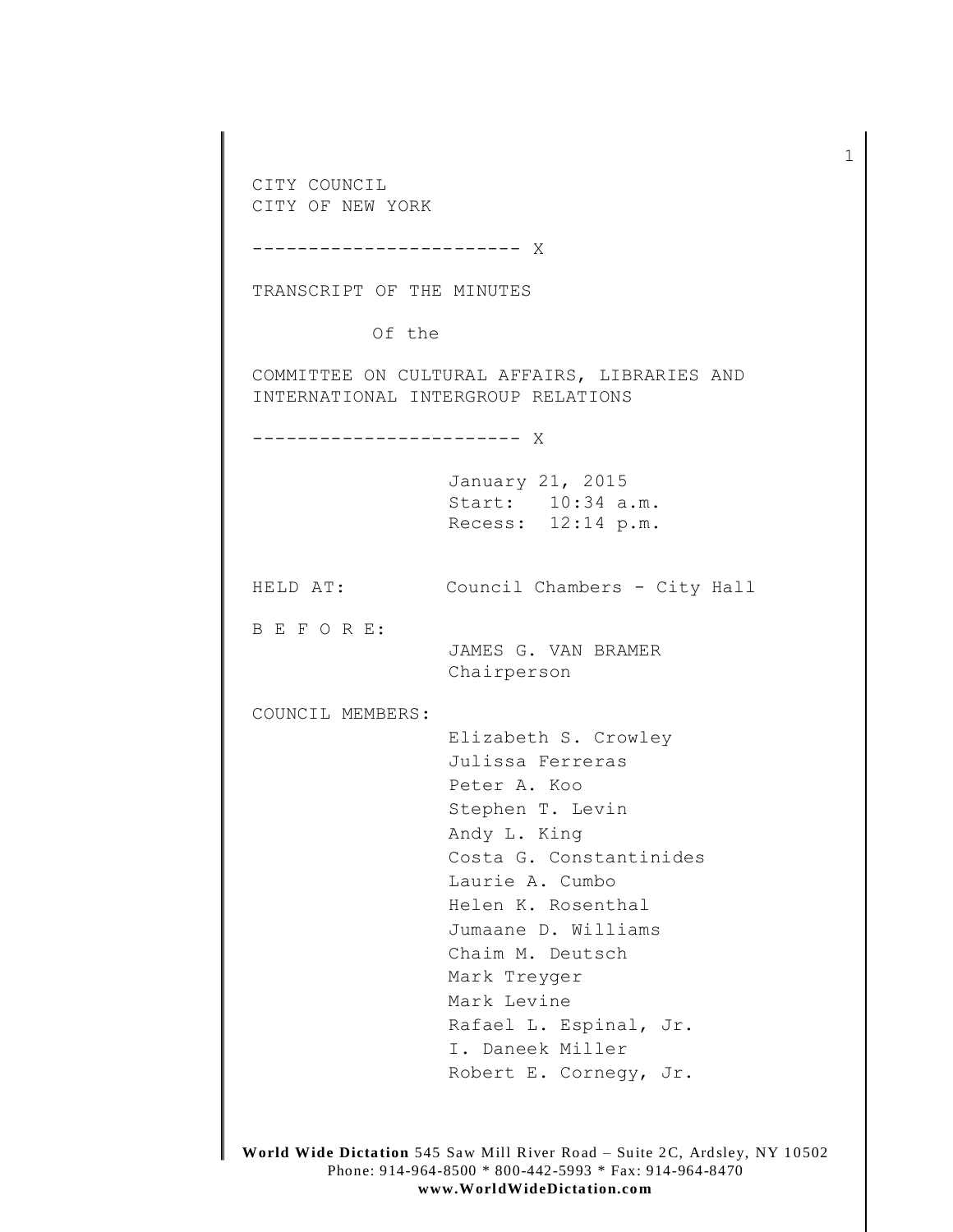## A P P E A R A N C E S (CONTINUED)

Sonia Klein Holocaust Survivor

Erica Ford CEO and Founder LIFE Camp, Inc.

John Bryant Co-Founder LIFE Camp, Inc.

Meredith Rose Burak Chair of Public Partnerships The Survivor Initiative

Rachel Cohen Gerrol Founder The Survivor Initiative

Dina Muskin Goldberg Simon Wiesenthal Center

Elihu Kover Selfhelp Community Services

Hindy Poupko Managing Director Jewish Community Relations Council of New York

Rena Resnick Public Affairs Manager Met Council on Jewish Poverty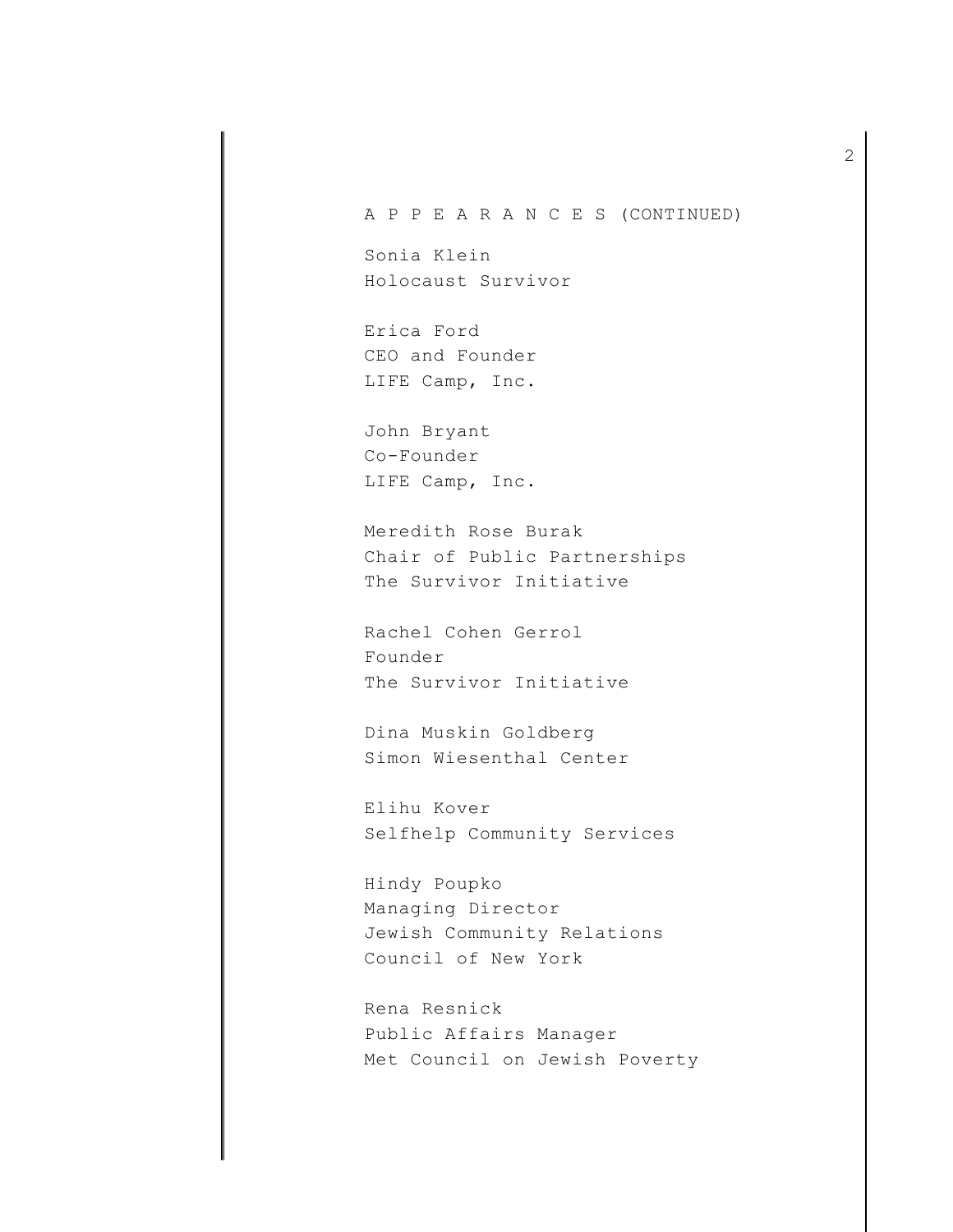## A P P E A R A N C E S (CONTINUED)

Amy Ellenbogen Director Crown Heights Community Mediation Center Center for Court Innovation

Venalia Colverson Volunteer LIFE Camp, Inc.

Yolanda Hinton Mother of Tony Durrell Hinton

Quentin Walcott Co-Executive Director CONNECT NYC

Sally MacNichol Co-Executive Director CONNECT NYC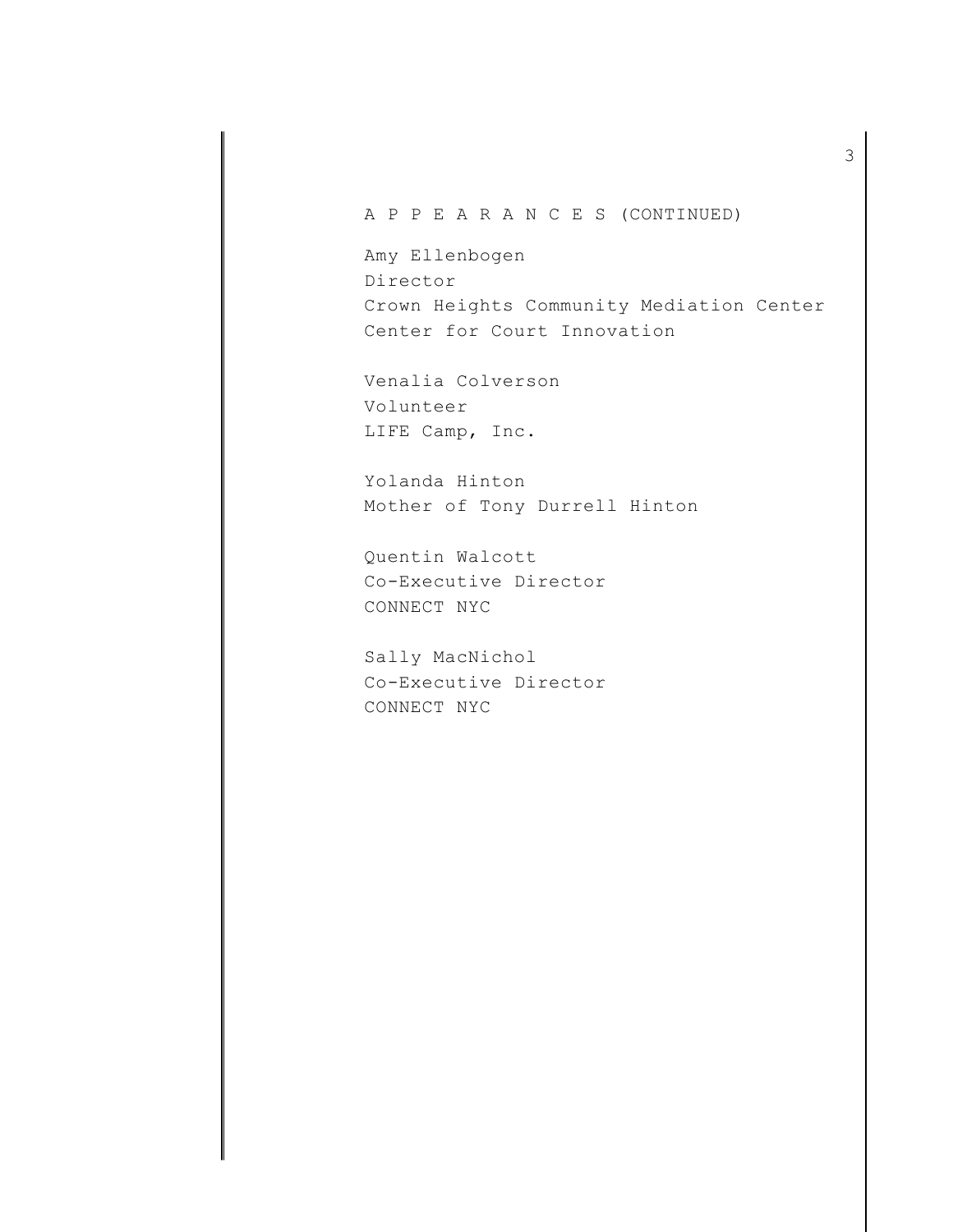| $\mathbf 1$  | COMMITTEE ON CULTURAL AFFAIRS, LIBRARIES AND INTERNATIONAL INTERGROUP RELATIONS $4$ |
|--------------|-------------------------------------------------------------------------------------|
| $\mathbf{2}$ | CHAIRPERSON VAN BRAMER: Good morning                                                |
| 3            | everyone and welcome to this very important hearing                                 |
| 4            | of the Committee on Cultural Affairs, Libraries and                                 |
| 5            | International Intergroup Relations. My name is Jimmy                                |
| 6            | Van Bramer; I'm Chair of this Committee and we are                                  |
| 7            | now formally [gavel] in session. I first want to                                    |
| $8\,$        | acknowledge the members of our committee and then                                   |
| $\mathsf 9$  | because of the importance of the resolutions that                                   |
| 10           | we're discussing today we have a number of quests and                               |
| 11           | visitors, in terms of Council Members, but from the                                 |
| 12           | Committee first we have Elizabeth Crowley from Queens                               |
| 13           | and Peter Koo, also from Queens and we have a number                                |
| 14           | of hearings going on simultaneously; a number of the                                |
| 15           | Committee members are just in the other room in                                     |
| 16           | Finance, but will be joining us shortly. We're also                                 |
| 17           | thrilled to be joined by the prime sponsors of the                                  |
| 18           | two very important resolutions that we're taking up                                 |
| 19           | today, Council Member Mark Levine, who is the prime                                 |
| 20           | sponsor of the resolution on the liberation of                                      |
| 21           | Auschwitz and Council Member Jumaane Williams, who is                               |
| 22           | the prime sponsor on the Peace Week resolution that                                 |
| 23           | we're taking up today. We're also thrilled to be                                    |
| 24           | joined by Council Member Chaim Deutsch of Brooklyn                                  |
| 25           | and Council Member Mark Treyger, also from Brooklyn                                 |
|              |                                                                                     |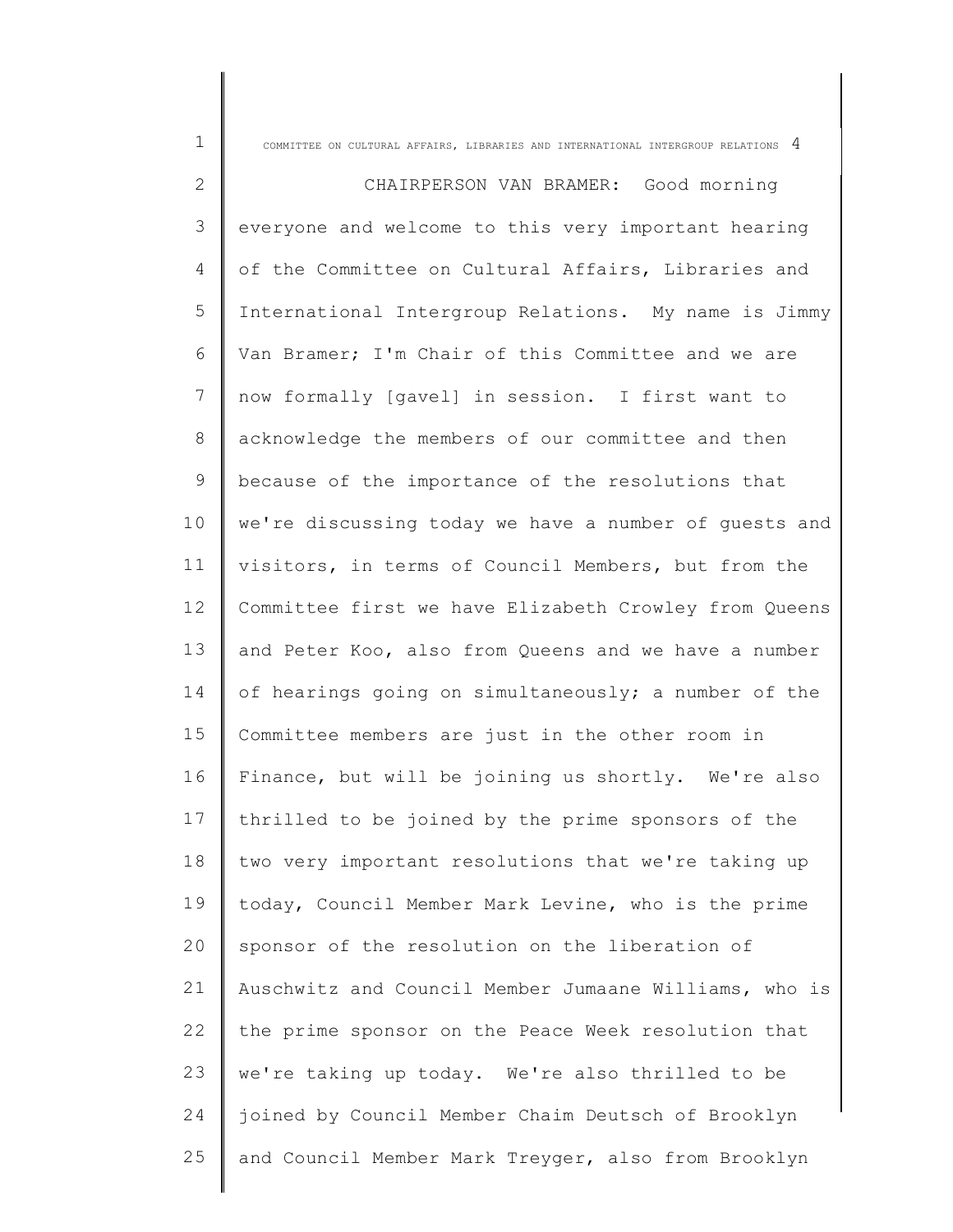1 2 3 COMMITTEE ON CULTURAL AFFAIRS, LIBRARIES AND INTERNATIONAL INTERGROUP RELATIONS 5 and I know we'll have a number of other council members joining us.

4 5 6 7 8 9 10 11 12 13 14 15 16 17 So this morning we are taking up the International Intergroup Relations portion of our very lengthy title of this committee and discussing the Preconsidered resolution sponsored by Council Member Levine and Speaker Melissa Mark-Viverito, which commemorates the 70th anniversary of the liberation of the Auschwitz concentration camps on January 27th, 2015. And Res 0507, sponsored by Council Member Jumaane Williams, which would declare January 15-22 of each year to be Peace Week in the City of New York. I'll first discuss the Preconsidered resolution and then Int 0507 and then we'll hear from the prime sponsors of both of those resolutions.

18 19  $20$ 21 22 In just a few days, on January 27th, people all over the world will gather to commemorate International Holocaust Remembrance Day and the 70th anniversary of the liberation of Auschwitz concentration camp.

23 24 25 World leaders, including our President, who gave a great speech last night I might add, will be traveling to the site, where almost 7,000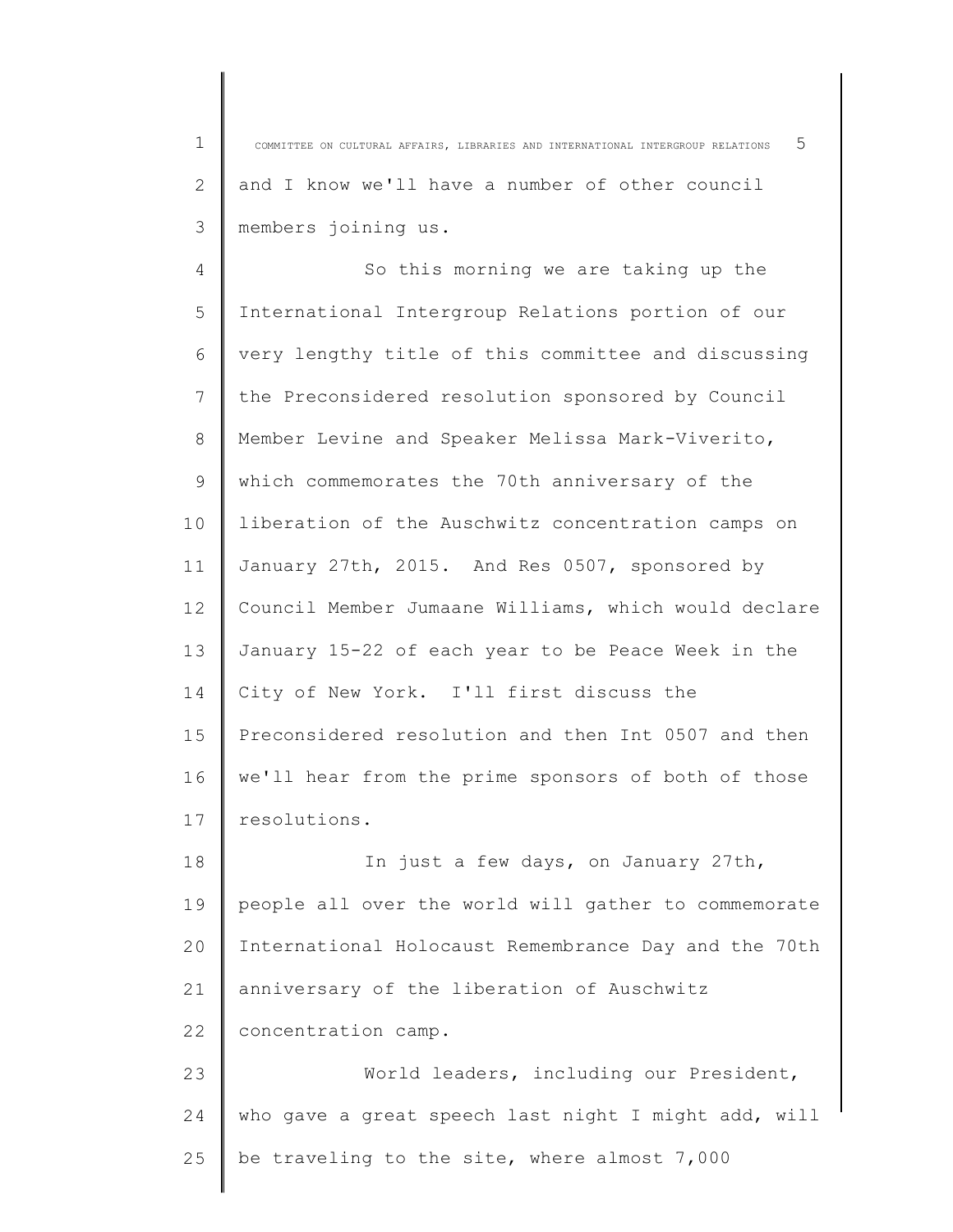| $\mathbf 1$ | 6<br>COMMITTEE ON CULTURAL AFFAIRS, LIBRARIES AND INTERNATIONAL INTERGROUP RELATIONS |
|-------------|--------------------------------------------------------------------------------------|
| 2           | prisoners were liberated from Auschwitz by the allied                                |
| 3           | forces; most of those who were freed were either very                                |
| 4           | ill or dying. Today we remember the many lives that                                  |
| 5           | were lost and also honor the lives that were saved.                                  |
| 6           | We must never forget the atrocities that occurred and                                |
| 7           | we must honor the living witnesses who are still here                                |
| 8           | to share their stories and represent the millions of                                 |
| 9           | voices that were forcefully silenced. This year's                                    |
| 10          | anniversary is critical because it may very well be                                  |
| 11          | the last time that some survivors join us in                                         |
| 12          | commemorating the significant moment in history.                                     |
| 13          | I wanna thank those who are here today,                                              |
| 14          | including the representatives from various groups who                                |
| 15          | are committed to providing services and assistance to                                |
| 16          | Holocaust survivors, especially here in New York                                     |
| 17          | City. We're also thrilled to be joined by Sonia                                      |
| 18          | Klein, herself a survivor who will be testifying                                     |
| 19          | shortly and we're thrilled to have you here, Mrs.                                    |
| 20          | Klein.                                                                               |
| 21          | We're also taking up a very important                                                |
| 22          | Resolution, 0507, which declares January 15-22 of                                    |
| 23          | each year to be Peace Week in the City of New York.                                  |
| 24          | Established by the organization LIFE Camp, Peace Week                                |
| 25          | has been celebrated for the last several years in                                    |
|             |                                                                                      |

∥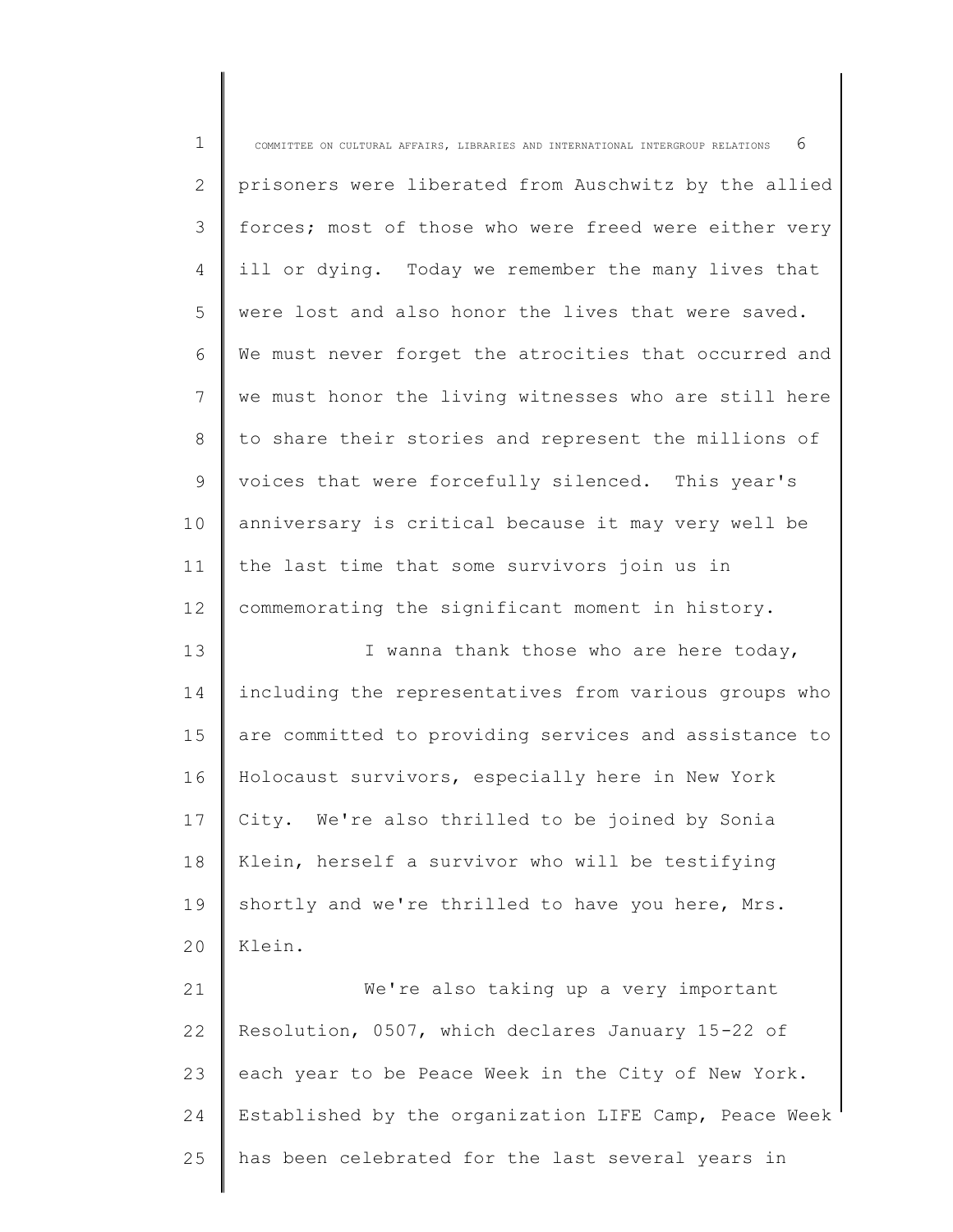| $\mathbf 1$  | 7<br>COMMITTEE ON CULTURAL AFFAIRS, LIBRARIES AND INTERNATIONAL INTERGROUP RELATIONS |
|--------------|--------------------------------------------------------------------------------------|
| $\mathbf{2}$ | honor of Dr. Martin Luther King, Jr.'s legacy of                                     |
| 3            | nonviolence. There are approximately 1.2 million                                     |
| 4            | youth between the ages of 15 and 24 in New York City                                 |
| 5            | and between 2009 and 2011 the leading cause of death                                 |
| 6            | among this age group was homicide, according to the                                  |
| 7            | New York City Department of Health and Mental                                        |
| 8            | Hygiene. We must do more to protect our youth from                                   |
| 9            | violence and foster our young leaders to be advocates                                |
| 10           | of peaceful conflict resolution. This resolution,                                    |
| 11           | sponsored by Council Member Williams and the                                         |
| 12           | recognition of Peace Week is very timely, as we just                                 |
| 13           | celebrated Dr. King's birthday, but now more than                                    |
| 14           | ever we need to emphasize the importance of                                          |
| 15           | nonviolence in this city and across the nation and                                   |
| 16           | indeed the world. These efforts; a recognition of                                    |
| 17           | Peace Week, will help empower New York City's youth                                  |
| 18           | to be agents of change and set a positive example for                                |
| 19           | their peers.                                                                         |
| 20           | I wanna thank the staff, Aminta Kilawan                                              |
| 21           | and Michael Benjamin for their work on these two                                     |
| 22           | resolutions; also Tonya Cyrus, Jennie Berger of the                                  |
| 23           | Speaker's Office and Cody Reiter, my Legislative                                     |
| 24           | Director.                                                                            |
| 25           |                                                                                      |
|              |                                                                                      |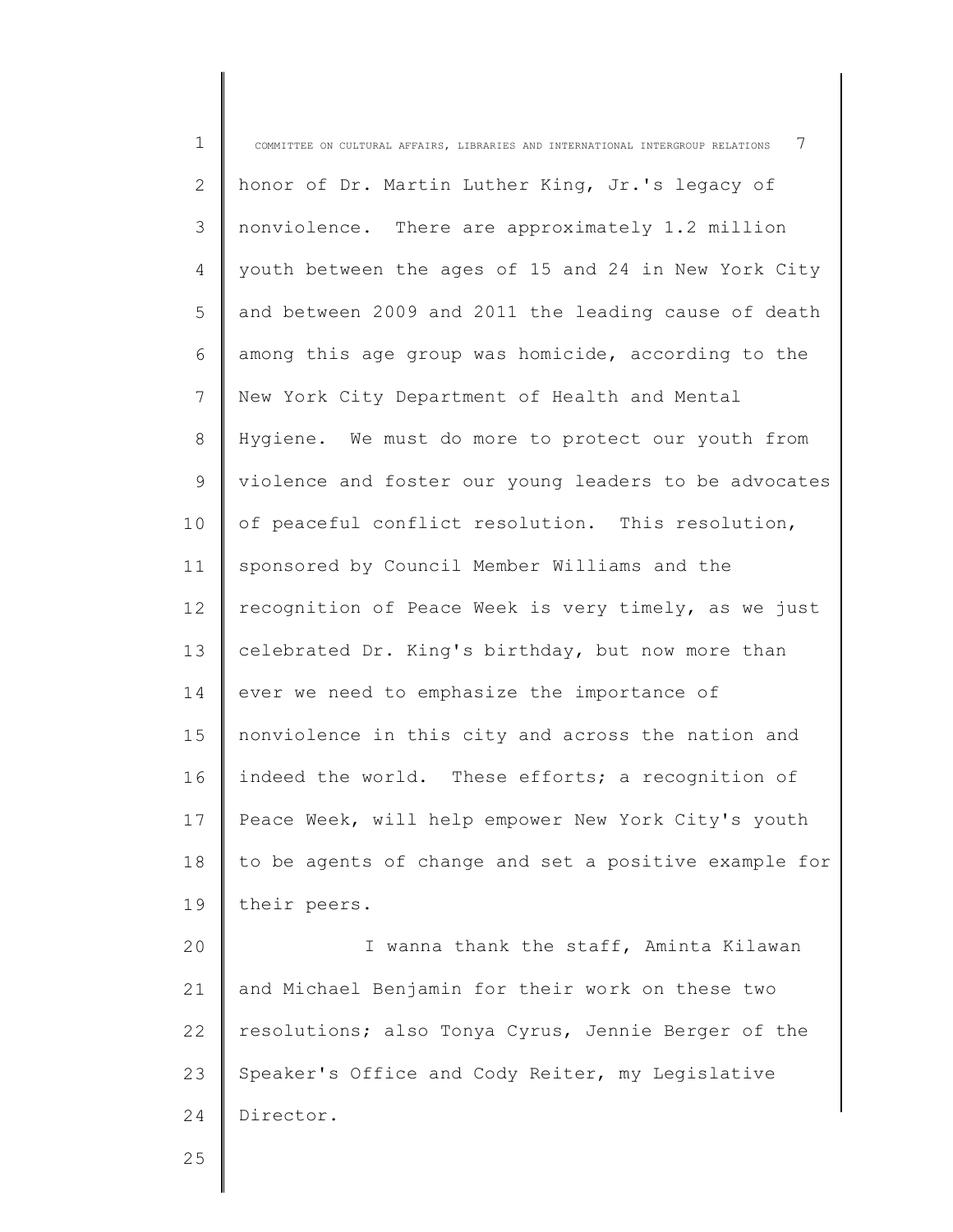| $\mathbf 1$  | 8<br>COMMITTEE ON CULTURAL AFFAIRS, LIBRARIES AND INTERNATIONAL INTERGROUP RELATIONS |
|--------------|--------------------------------------------------------------------------------------|
| $\mathbf{2}$ | Now I'd like to call on Council Member                                               |
| 3            | Levine, the prime sponsor of the resolution on the                                   |
| 4            | 70th anniversary of the liberation of Auschwitz                                      |
| 5            | concentration camp to say a few words before I ask                                   |
| 6            | Council Member Williams to speak on his resolution on                                |
| 7            | Peace Week.                                                                          |
| 8            | COUNCIL MEMBER LEVINE: Thank you very                                                |
| $\mathsf 9$  | much, Chair Van Bramer and thank you for expediting                                  |
| 10           | this reso; it was important for obvious reasons that                                 |
| 11           | we be able to vote on this as a full body at                                         |
| 12           | tomorrow's Stated and we appreciate you making an                                    |
| 13           | extra effort for that to be possible. I have to say                                  |
| 14           | also how fortuitous it is that coincidentally we're                                  |
| 15           | also hearing a resolution sponsored by Council Member                                |
| 16           | Williams; I think the two go hand in hand naturally.                                 |
| 17           | Monday of next week marks exactly 70                                                 |
| 18           | years since one of the most important milestones in                                  |
| 19           | the history of World War II, of the Holocaust and of                                 |
| 20           | the Jewish people, the liberation on January 27th,                                   |
| 21           | 1945 of the Auschwitz concentration camp. It is the                                  |
| 22           | date officially designated by the United Nations as                                  |
| 23           | Global Holocaust Remembrance Day. The scale of Nazi                                  |
| 24           | atrocities carried out at Auschwitz and the                                          |
| 25           | surrounding network of more than 45 subcamps strains                                 |
|              |                                                                                      |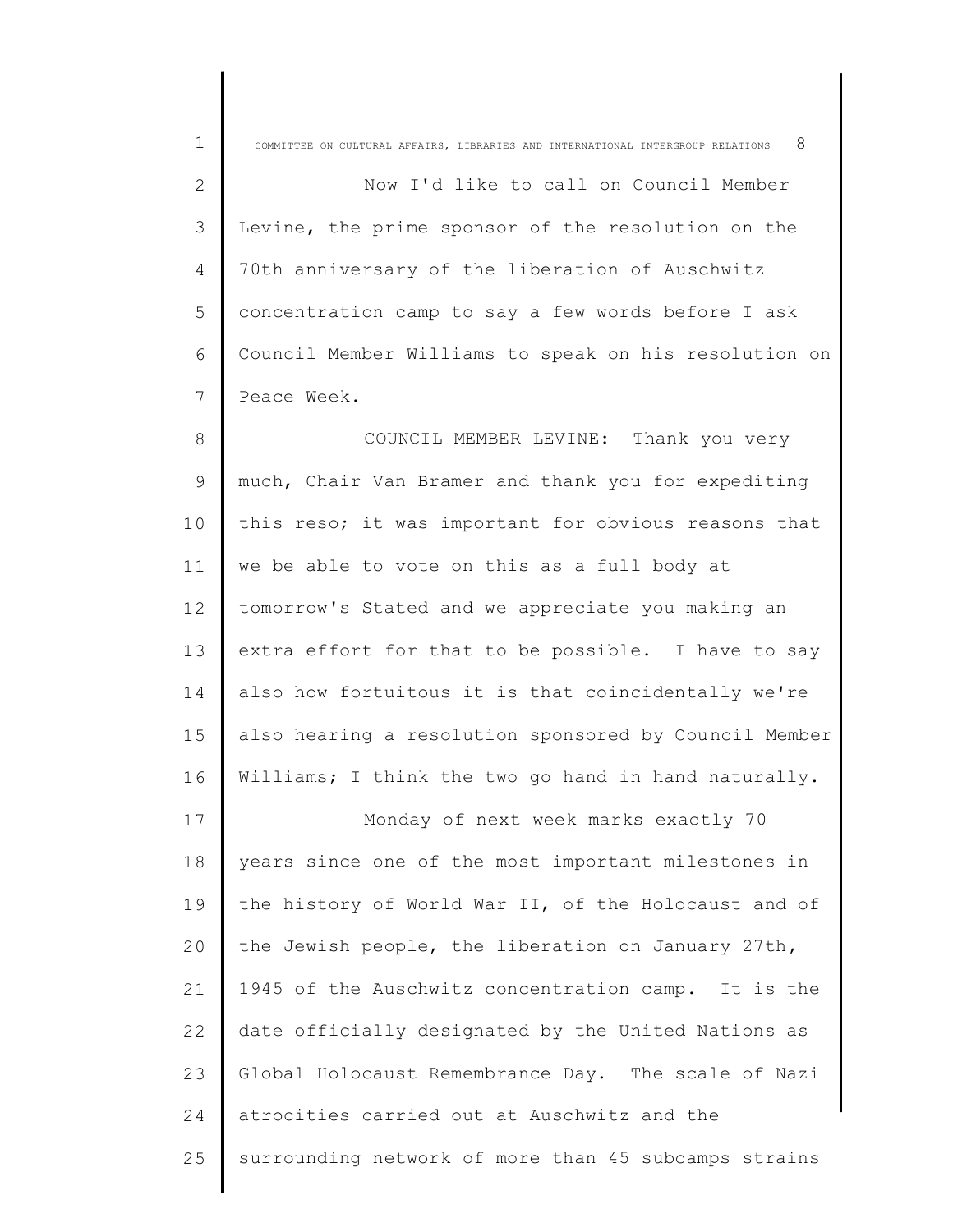| $\mathbf 1$ | 9<br>COMMITTEE ON CULTURAL AFFAIRS, LIBRARIES AND INTERNATIONAL INTERGROUP RELATIONS |
|-------------|--------------------------------------------------------------------------------------|
| 2           | belief. From early 1942 until late 1944, 1.3 million                                 |
| 3           | human beings were sent to these camps; 1.1 million of                                |
| 4           | them, mostly Jews, were murdered there. The world                                    |
| 5           | was slow to learn of the scope of the death and                                      |
| 6           | destruction that occurred at Auschwitz, in part                                      |
| 7           | because the camp's Soviet liberators chose not to                                    |
| 8           | publicize much of what they saw, but the survivors of                                |
| 9           | the camp, including those who went on to become some                                 |
| 10          | of the Jewish people's leading lights, like Elie                                     |
| 11          | Wiesel and Primo Levi, would eventually tell their                                   |
| 12          | story and in poignant, painful and moving fashion.<br>A                              |
| 13          | heroic army of researchers laboring even today                                       |
| 14          | continues to teach the world ever more about the                                     |
| 15          | scale and nature of the Nazi killing machine at                                      |
| 16          | Auschwitz and similar locations throughout Europe.                                   |
| 17          | It is the task of every generation to                                                |
| 18          | learn and relearn the lessons of Auschwitz.<br>This                                  |
| 19          | task sadly becomes more difficult every year as the                                  |
| 20          | aging survivors tragically leave us; we owe it to                                    |
| 21          | them and to ourselves to keep their stories alive.                                   |
| 22          | Today the scores of anti-Semitism is again rearing                                   |
| 23          | its ugly head in Europe and beyond, with Jews                                        |
| 24          | murdered in Paris and Brussels and Mumbai and                                        |
| 25          | Jerusalem. The Holocaust teaches us that we ignore                                   |
|             |                                                                                      |

║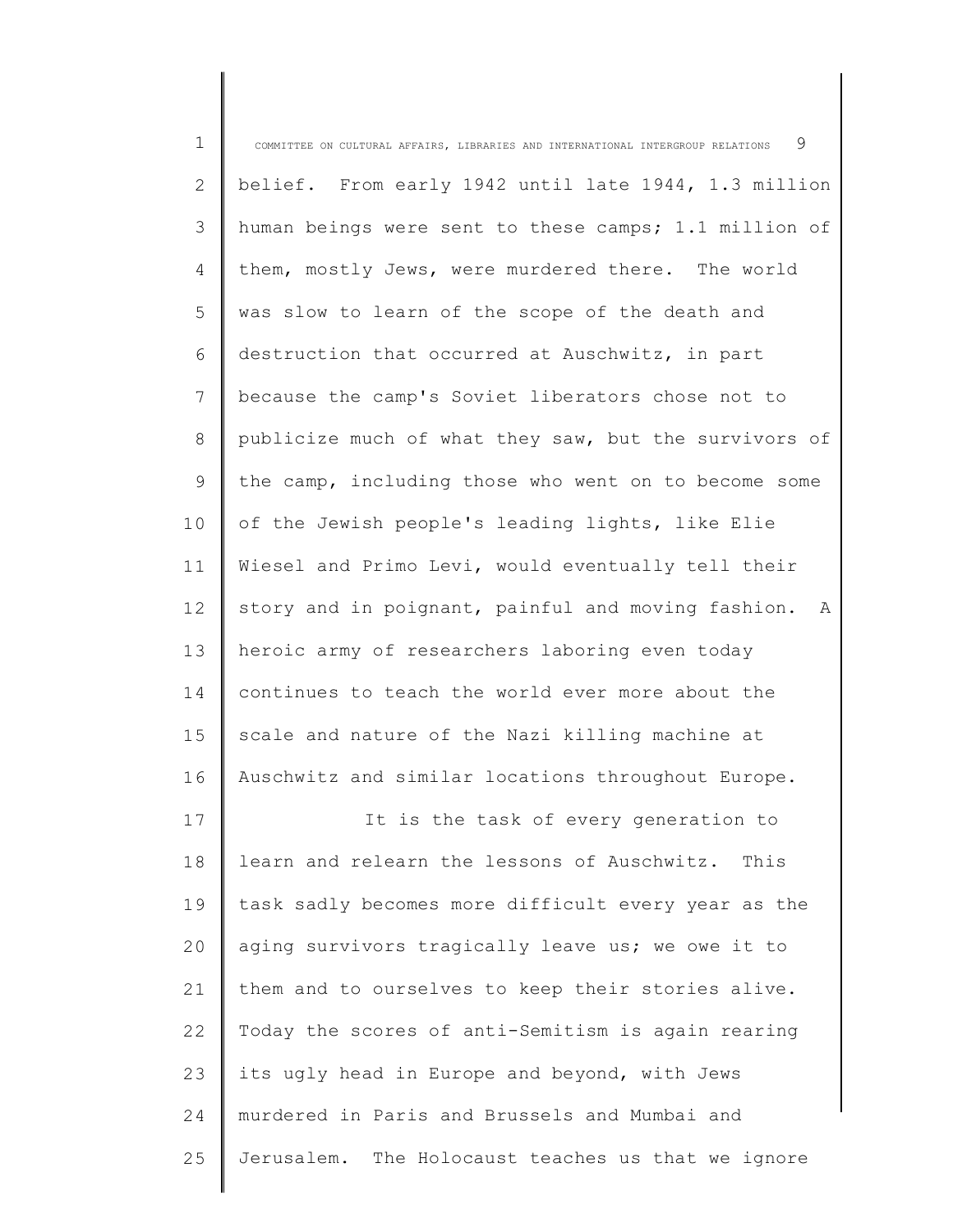1 2 3 4 5 COMMITTEE ON CULTURAL AFFAIRS, LIBRARIES AND INTERNATIONAL INTERGROUP RELATIONS  $10$ such barbarous acts at our peril and reminds us of the urgency of confronting genocide everywhere it threatens humanity, no matter the race and creed of the victims.

6 7 8 9 10 11 12 13 14 15 16 17 18 19 20 New York City is home to an estimated 73,000 Holocaust survivors, the most in the world outside Israel. Tragically and inexcusably, as many as half of those survivors live at or below the poverty level. We should use this grim anniversary as a reminder that we as a city must do much more to support those fellow New Yorkers who have given so much to us and now deserve to live in dignity. By passing this important resolution commemorating this solemn anniversary the New York City Council will be sending a powerful message to young people today and to survivors in our midst and we will be reaffirming our commitment to what I believe are the most important words to emerge from that horrible episode in human history; never again.

21 22 23 24 25 I wanna thank a few people who helped make this possible, in addition to Chair Van Bramer, of course our Council Speaker Mark-Viverito and key members of the Legislative Division that quickly drafted a very strong reso on this topic, including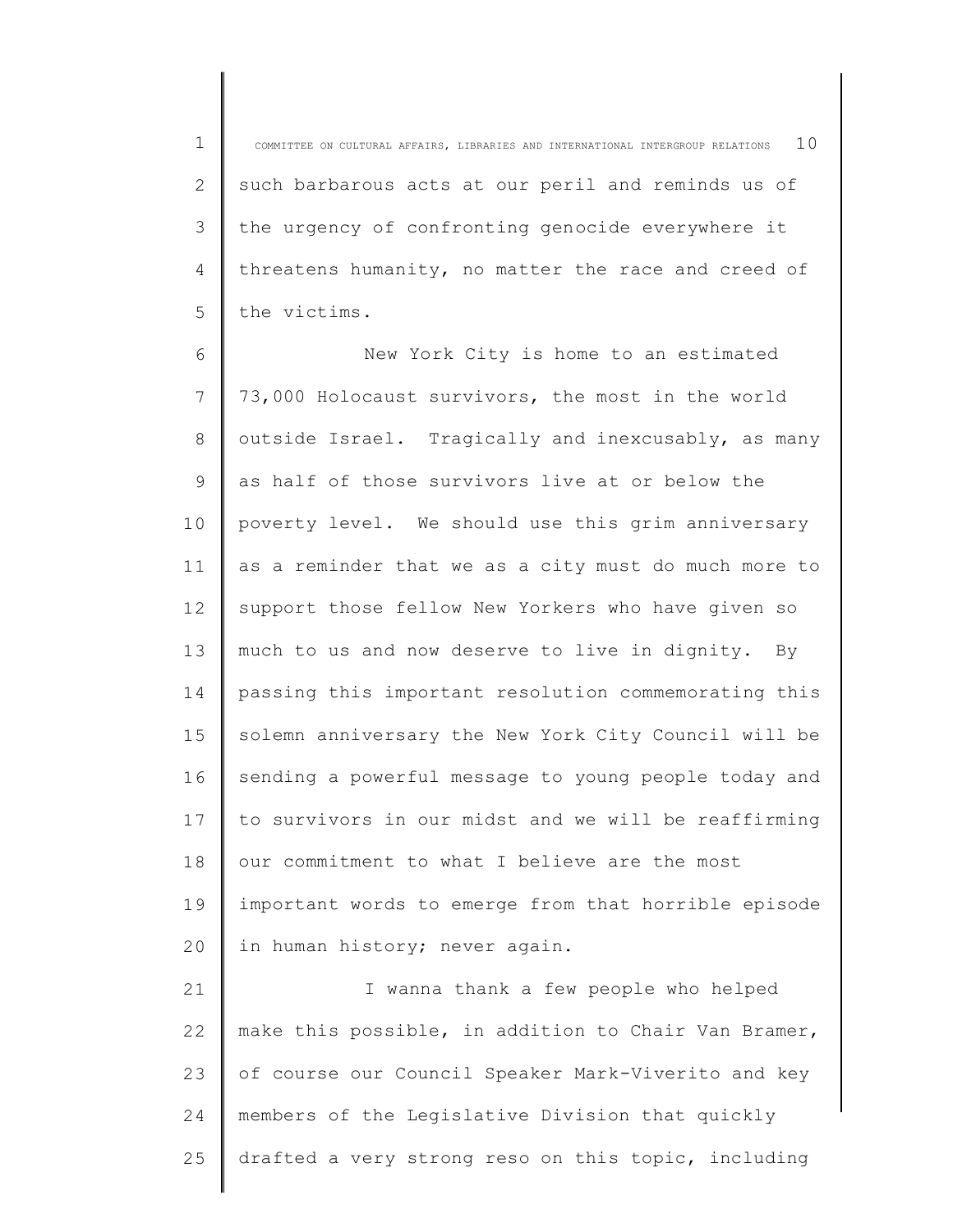1 2 3 4 5 6 COMMITTEE ON CULTURAL AFFAIRS, LIBRARIES AND INTERNATIONAL INTERGROUP RELATIONS  $\;$  11 Michael Benjamin, Aminta Kilawan, Matt Jawald [sp?]; my staff, including the amazing Amy Flattery [sp?], who worked so hard to make this happen and a special thank you to Jennie Berger from the Speaker's Office. Thank you very much.

7 8 9 10 11 12 13 14 15 16 17 CHAIRPERSON VAN BRAMER: Thank you very much, Council Member Levine for this very important resolution. I want to thank the members of our committee who are also on the Finance Committee who just voted, which is why I ducked out for about 15 seconds to vote myself, Council Member Laurie Cumbo of Brooklyn and we have Council Member Helen Rosenthal from Manhattan, both on the committee who are also doing double and triple duty this morning [background comments], as I saw Laurie at the Health Committee even before.

18 19 20 21 22 23 24 25 Now I wanna ask Council Member Williams to speak on his very important resolution on Peace Week; I too wanted to hear these two resolutions together because of the relationship and the importance of peace all over the world and for every person in the world. But Council Member Williams has been an amazing advocate for peace and fighting violence, including gun violence, but violence in all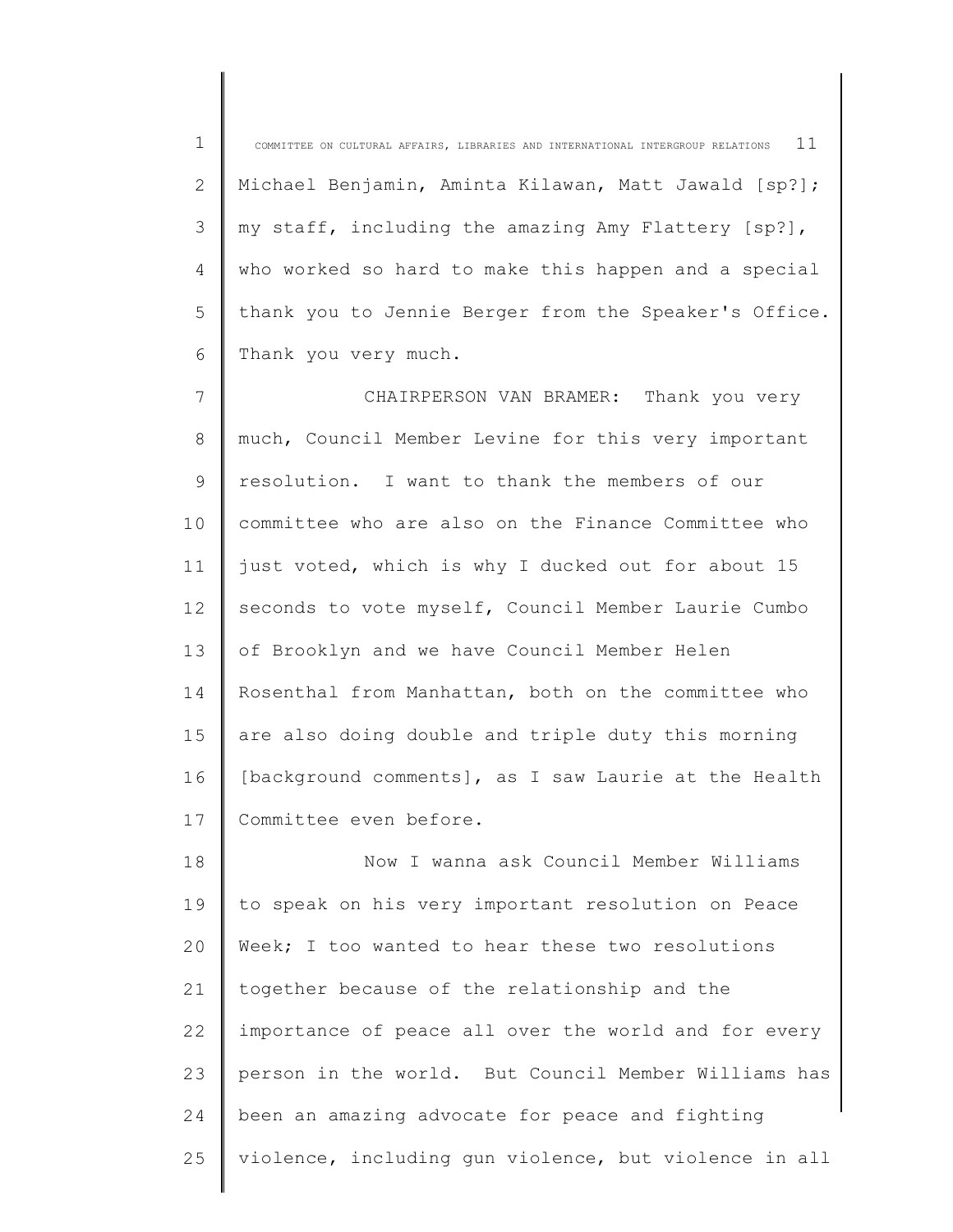| $\mathbf 1$     | 12<br>COMMITTEE ON CULTURAL AFFAIRS, LIBRARIES AND INTERNATIONAL INTERGROUP RELATIONS |
|-----------------|---------------------------------------------------------------------------------------|
| 2               | of its forms and we thank him for his work on that,                                   |
| 3               | thank him for this very important resolution; I know                                  |
| 4               | we'll be hearing from Eric Ford and so many others as                                 |
| 5               | well today, but Council Member Williams, I'd like to                                  |
| 6               | ask you to say a few words on your resolution.                                        |
| $7\phantom{.0}$ | COUNCIL MEMBER WILLIAMS: Thank you, Mr.                                               |
| 8               | Chair and I also thank you for hearing these two                                      |
| 9               | resolutions together, I think it makes a lot of sense                                 |
| 10              | and has a great theme of peace running through it.                                    |
| 11              | And thank you for being one of the co-sponsors on it                                  |
| 12              | as well.                                                                              |
| 13              | So Resolution 0507 declares January 15th                                              |
| 14              | to the 22nd of each year as Peace Week in the City of                                 |
| 15              | New York. In light of recent events in our city,                                      |
| 16              | including the tragic executions of Officers Liu and                                   |
| 17              | Ramos and the tragic deaths of people like Akai                                       |
| 18              | Gurley and Eric Garner, there's no time that's better                                 |
| 19              | than now to reflect on the challenges that we face,                                   |
| 20              | including those faced by young people. Indeed last                                    |
| 21              | week as I was writing a statement on the death of 15-                                 |
| 22              |                                                                                       |
|                 | year-old Isiah Joseph I received a call and text that                                 |
| 23              | two more shootings had occurred in my district at                                     |
| 24              | that same time.                                                                       |

25

Ι

∥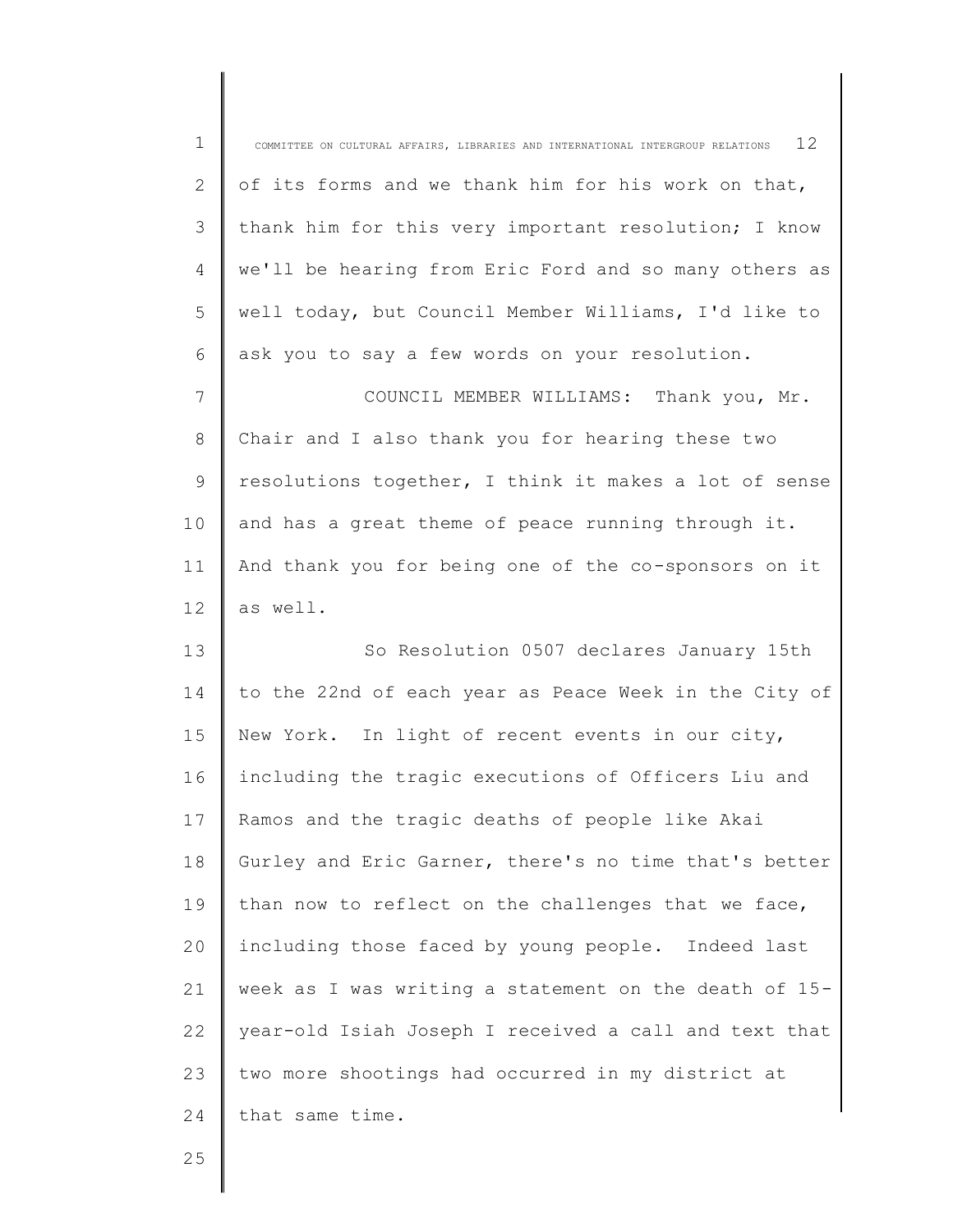| $\mathbf 1$ | 13<br>COMMITTEE ON CULTURAL AFFAIRS, LIBRARIES AND INTERNATIONAL INTERGROUP RELATIONS |
|-------------|---------------------------------------------------------------------------------------|
| 2           | This year marks the 5th annual New York                                               |
| 3           | Peace Week, organized by LIFE Camp, Inc., which was                                   |
| 4           | established to address youth violence in New York                                     |
| 5           | City neighborhoods. I wanna thank Erica Ford of LIFE                                  |
| 6           | Camp; if you mentioned five people in this City who                                   |
| 7           | have pushed to where we are now with the work we do                                   |
| 8           | on gun violence, Erica Ford would have to be one of                                   |
| 9           | those names that you mentioned; she's worked long and                                 |
| 10          | hard to end the destructive cycle of violence by                                      |
| 11          | spearheading Peace Week; most importantly I would                                     |
| 12          | like to thank her for committing her life's work to                                   |
| 13          | saving other lives. Also a special thanks to Kay                                      |
| 14          | Bain [sic], my former legislative and budget director                                 |
| 15          | who was stolen by LIFE Camp for his work in this                                      |
| 16          | movement.                                                                             |
| 17          | Each year the young people involved in                                                |
| 18          | Peace Week take a pledge which reads: I pledge to                                     |
| 19          | make peace part of my life, I pledge to show                                          |
| 20          | gratitude to others on a daily basis, I pledge to                                     |
| 21          | stop, think, smile and breathe before I do things, I                                  |
| 22          | pledge to take personal responsibility, awareness for                                 |
| 23          | my actions and how they impact others, I pledge to                                    |
| 24          | give back to others in my community, I pledge to                                      |
| 25          | continue these things past Peace Week, into every day                                 |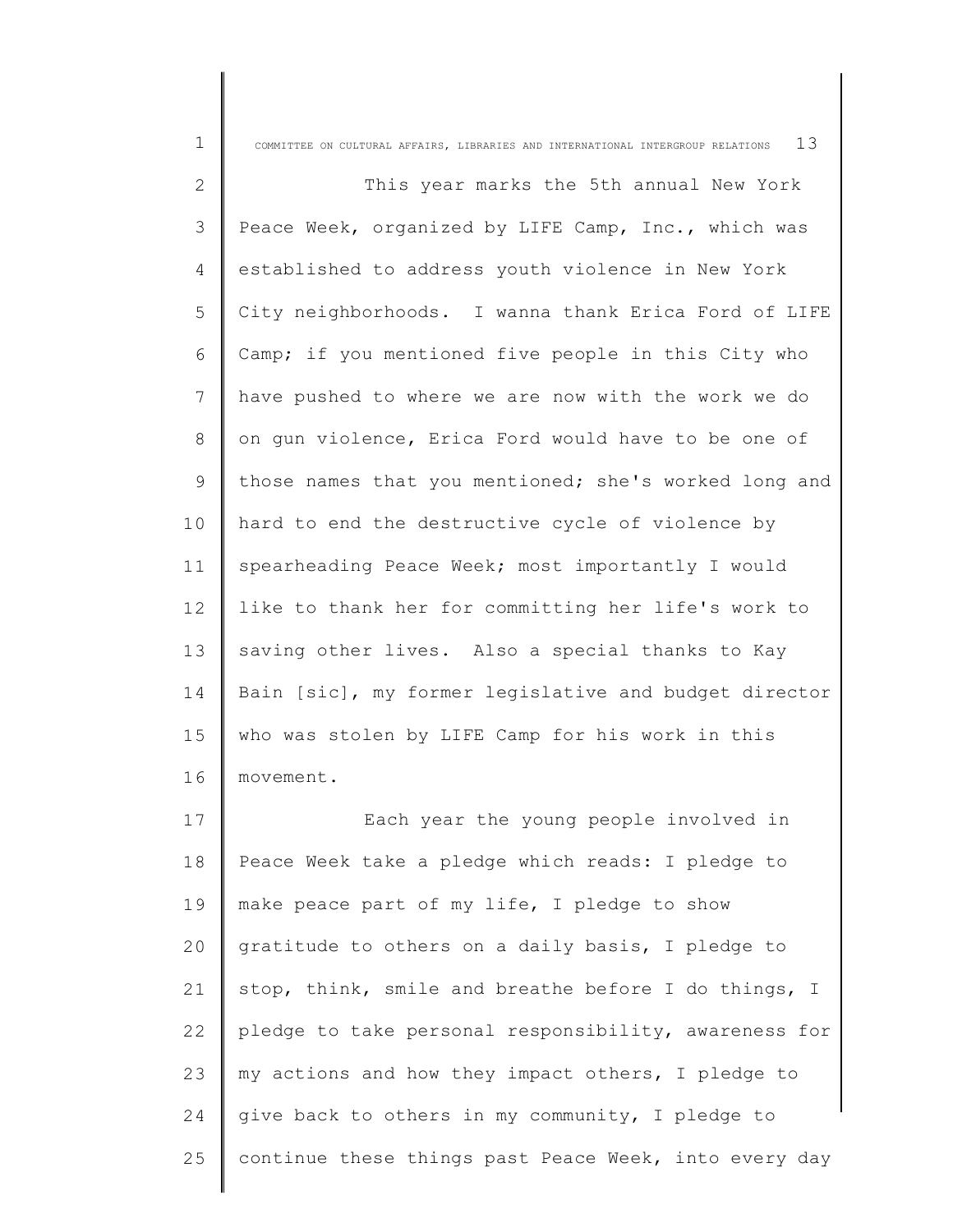1 2 3 COMMITTEE ON CULTURAL AFFAIRS, LIBRARIES AND INTERNATIONAL INTERGROUP RELATIONS  $1\,4$ of my life. Looks like a pledge that we all would benefit from.

4 5 6 7 8 9 10 11 12 13 14 15 16 17 According to LIFE Camp's website, homicide is the leading cause of death among New York City youth, and I know across the nation it is among the leading causes of death of young black men. One in ten New York City teens report not going to school because they're feeling unsafe at school or on their way to school. Many New York City youth are measuring their lives in two- to five-year cycles, not believing that they will survive beyond the next five years. Proceeds from funds raised during New York City Peace Week will go toward summer programs and activities for NYC youth to provide positive alternatives to youth violence and other forms of negative behavior.

18 19  $20$ 21 22 23 24 25 I've seen far too many cases where a young person loses their life or is injured in the act of violence. Though this issue has plagued many communities in our city, I'm proud to have spent a lot of my tenure in the Council, fighting to ensure that our young people have productive places to learn and grow and all are able to live their lives in peace; indeed the result that my office works for is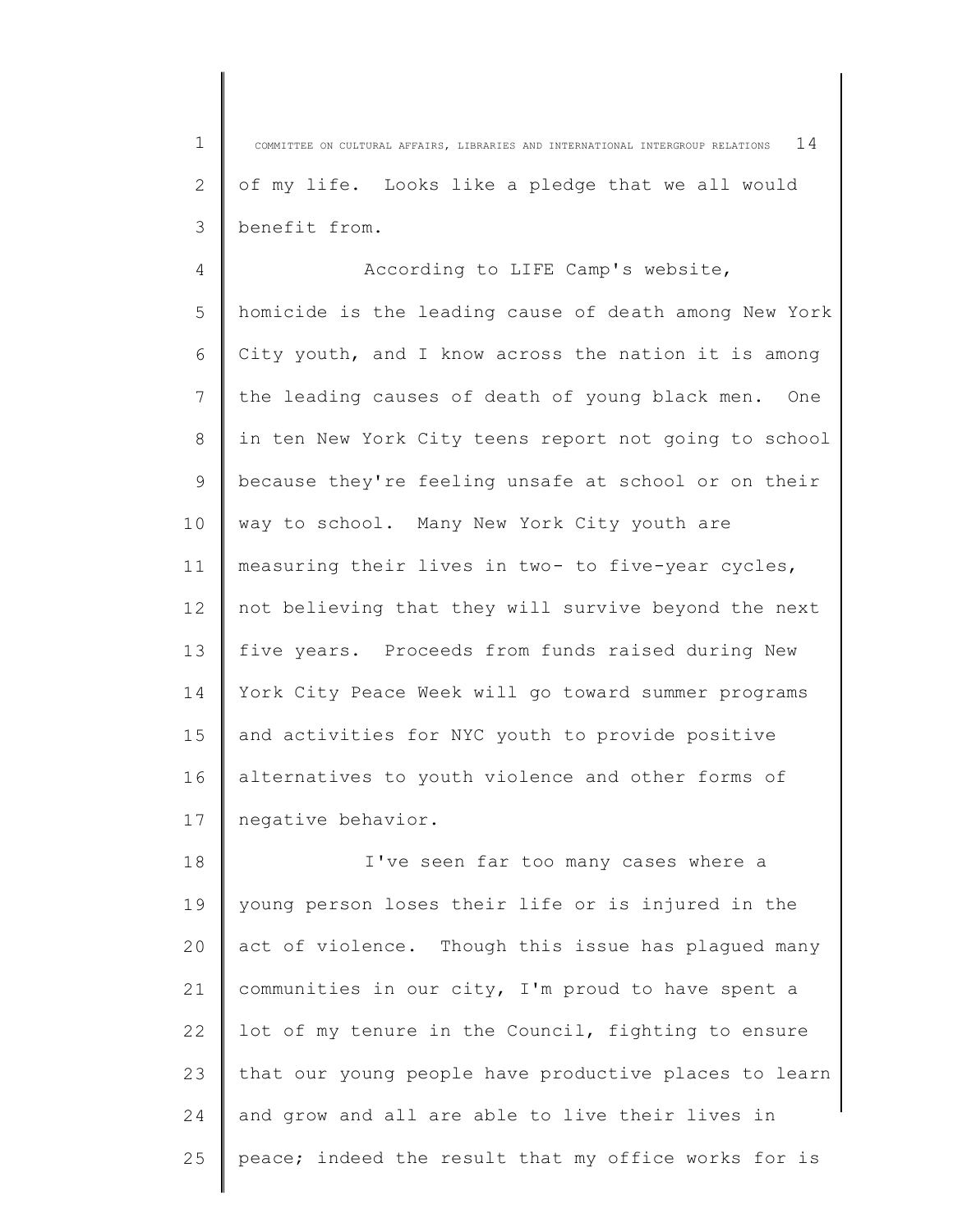1 2 3 COMMITTEE ON CULTURAL AFFAIRS, LIBRARIES AND INTERNATIONAL INTERGROUP RELATIONS  $15$ that all young people have a safe place to learn and grow.

4 5 6 7 8 9 10 11 12 13 14 15 16 17 18 19 20 21 22 23 24 25 Part of that work has been accomplished with the Council's task force to combat gun violence in which LIFE Camp was a part of. As a co-chair, part of the mission is to ensure that we are doing everything we can to show our young people a better way. I'm very grateful that Mayor de Blasio and the Council under the leadership of Speaker Melissa Mark-Viverito have funded \$15 million to ensure that our areas in our city with the highest levels of gun violence have the resources they need to help end this epidemic by treating it through a multi-pronged approach to enhance and uplift our youth. Showing young people a better way means ensuring that they are able to attend good schools, participate in productive extracurricular activities and grow to their full potential. We cannot leave it to young people alone to take the pledge that I recited earlier; let's all recommit ourselves to finding peace in our lives so that we can be a model for others. As Dr. King once said, that old law about an eye for an eye leaves everyone blind; the time is always right to do the right thing, peace is not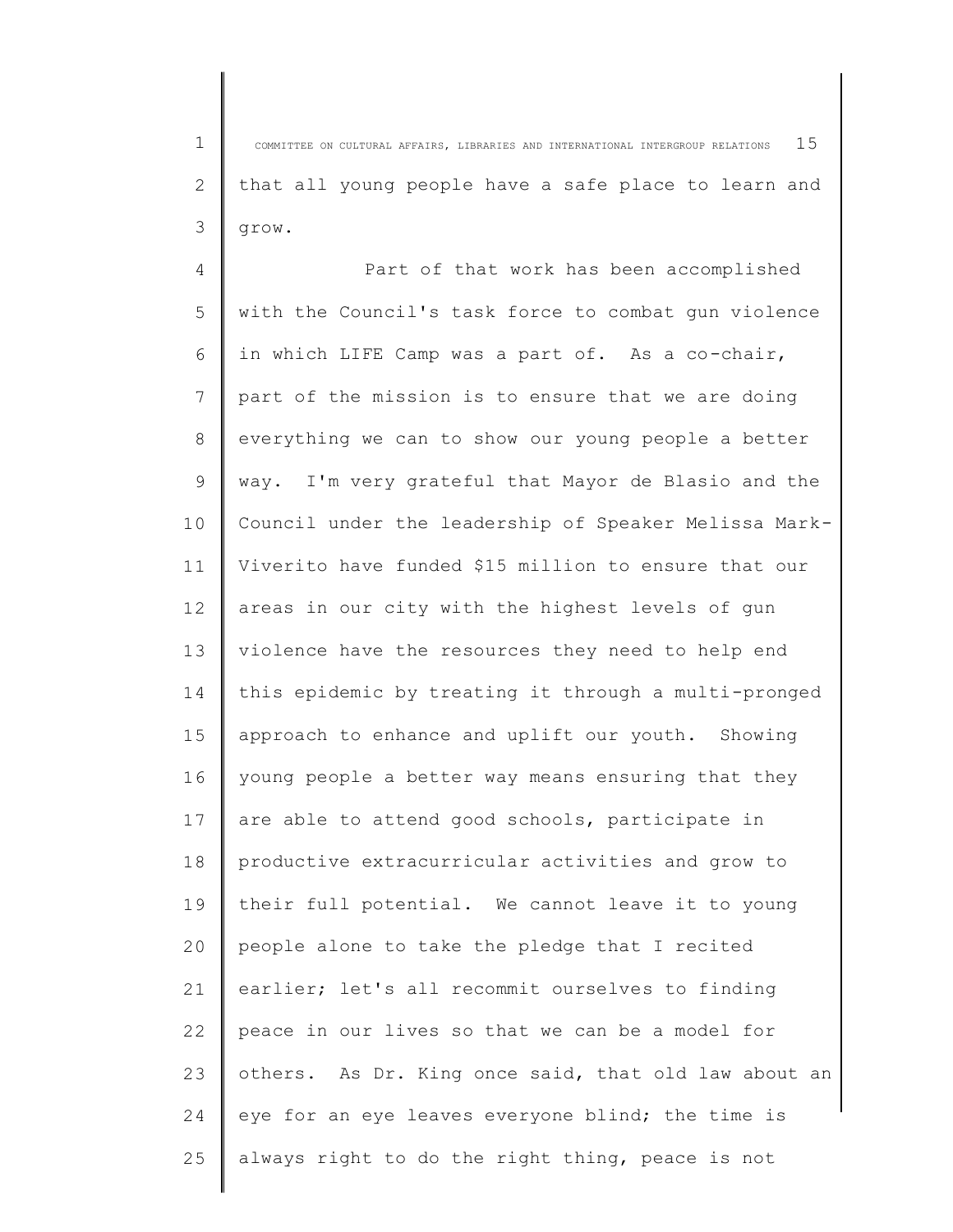1 2 3 COMMITTEE ON CULTURAL AFFAIRS, LIBRARIES AND INTERNATIONAL INTERGROUP RELATIONS  $16$ merely a distant goal that we seek, but a means by which we arrive at that goal.

4 5 6 7 8 9 10 11 12 13 14 I wanna thank all of the organizations affiliated with Peace Week, including I Love My Life, the National Action Network, Peacekeepers Strong, Youth Step, Man Up Inc. and many more. I wanna thank the Speaker, Melissa Mark-Viverito, thank the Chair, Jimmy Van Bramer, thank my legislative staff, Nick Smith and the Council staff, Amata Kilawa [sp?] for the work they did here today and all those who sponsored on it, including Council Members Cabrera, Eugene, Palma and Rosenthal. Thank you, Mr. Chair and again, thank you for hearing the resolution.

15 16 17 18 19 20 21 CHAIRPERSON VAN BRAMER: Thank you very much, Council Member Williams and listening to both your opening statement and Council Member Levine's opening statement makes me ever more proud that we took up these two resolutions together and that we could all witness the testimony together on both of these resolutions.

22 23 24 25 And the first person we wanna hear from is Mrs. Sonia Klein, who is herself a survivor of the Holocaust, we heard her this morning at the press conference that Council Member Levine convened a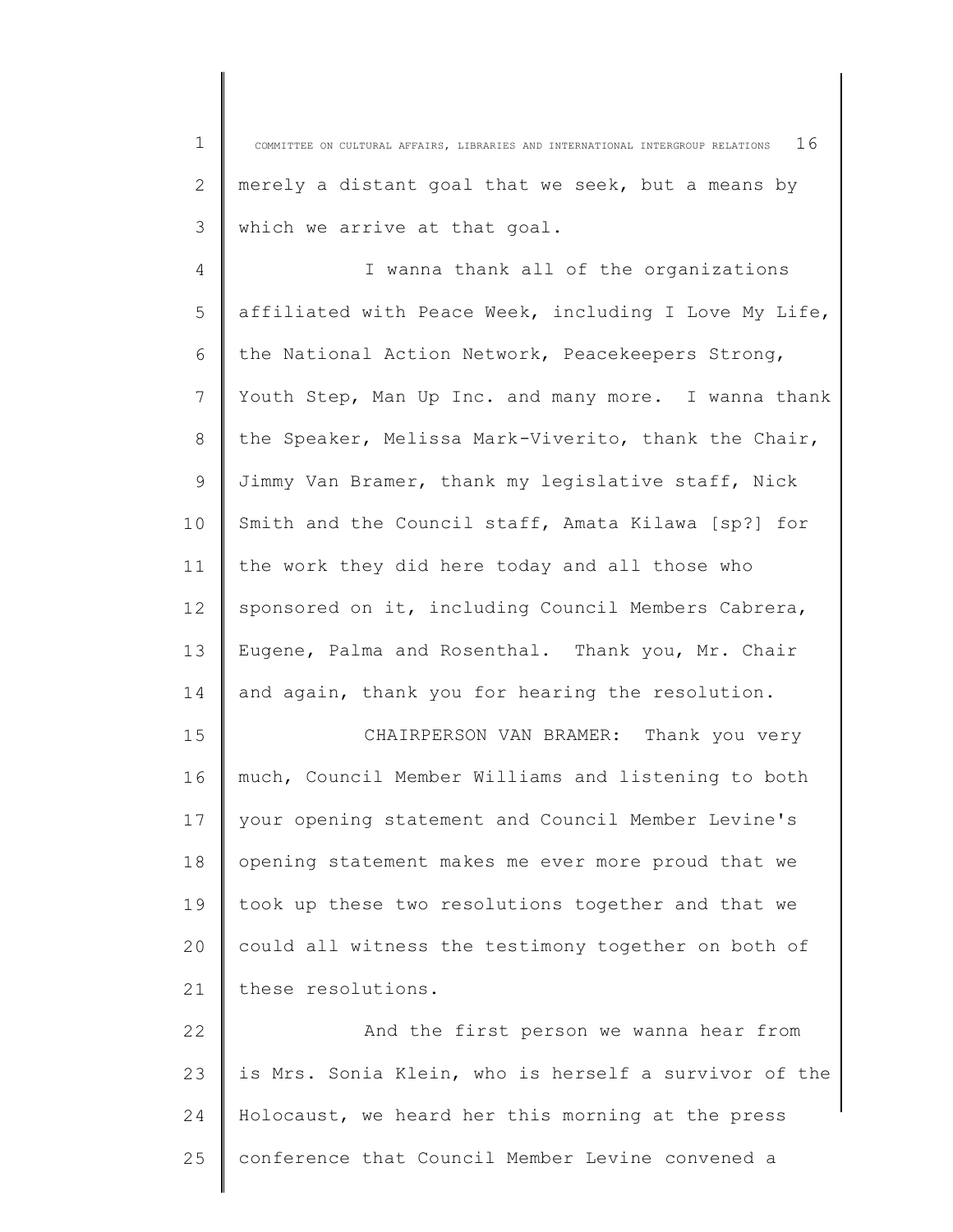| 1  | 17<br>COMMITTEE ON CULTURAL AFFAIRS, LIBRARIES AND INTERNATIONAL INTERGROUP RELATIONS |
|----|---------------------------------------------------------------------------------------|
| 2  | little bit ago and would like to ask Mrs. Klein to                                    |
| 3  | take the podium over there and we'll start this very                                  |
| 4  | important hearing with some words from Miss Klein.                                    |
| 5  | [background comments] Yes.                                                            |
| 6  | [background comments, laughter]                                                       |
| 7  | CHAIRPERSON VAN BRAMER: You can sit or                                                |
| 8  | your can stand.                                                                       |
| 9  | SONIA KLEIN: I really don't want the                                                  |
| 10 | mic.                                                                                  |
| 11 | [background comments]                                                                 |
| 12 | SONIA KLEIN: Oh. Okay. Do you mind if                                                 |
| 13 | I stand?                                                                              |
| 14 | [background comment]                                                                  |
| 15 | CHAIRPERSON VAN BRAMER: Whatever you                                                  |
| 16 | want.                                                                                 |
| 17 | SONIA KLEIN: My name is Sonia Klein; I                                                |
| 18 | was born in Warsaw, Poland; I had a beautiful early                                   |
| 19 | childhood with my wonderful parents and two siblings.                                 |
| 20 | My beautiful early childhood ended when the war                                       |
| 21 | started in 1939; I was 14 years old and all of you                                    |
| 22 | who are good in math can figure out how old I am, but                                 |
| 23 | it's okay. I grew up; by 10 years I spend in a                                        |
| 24 | Warsaw ghetto, four concentration camps and a death                                   |
| 25 | march. I survived with my sister and we are together                                  |
|    |                                                                                       |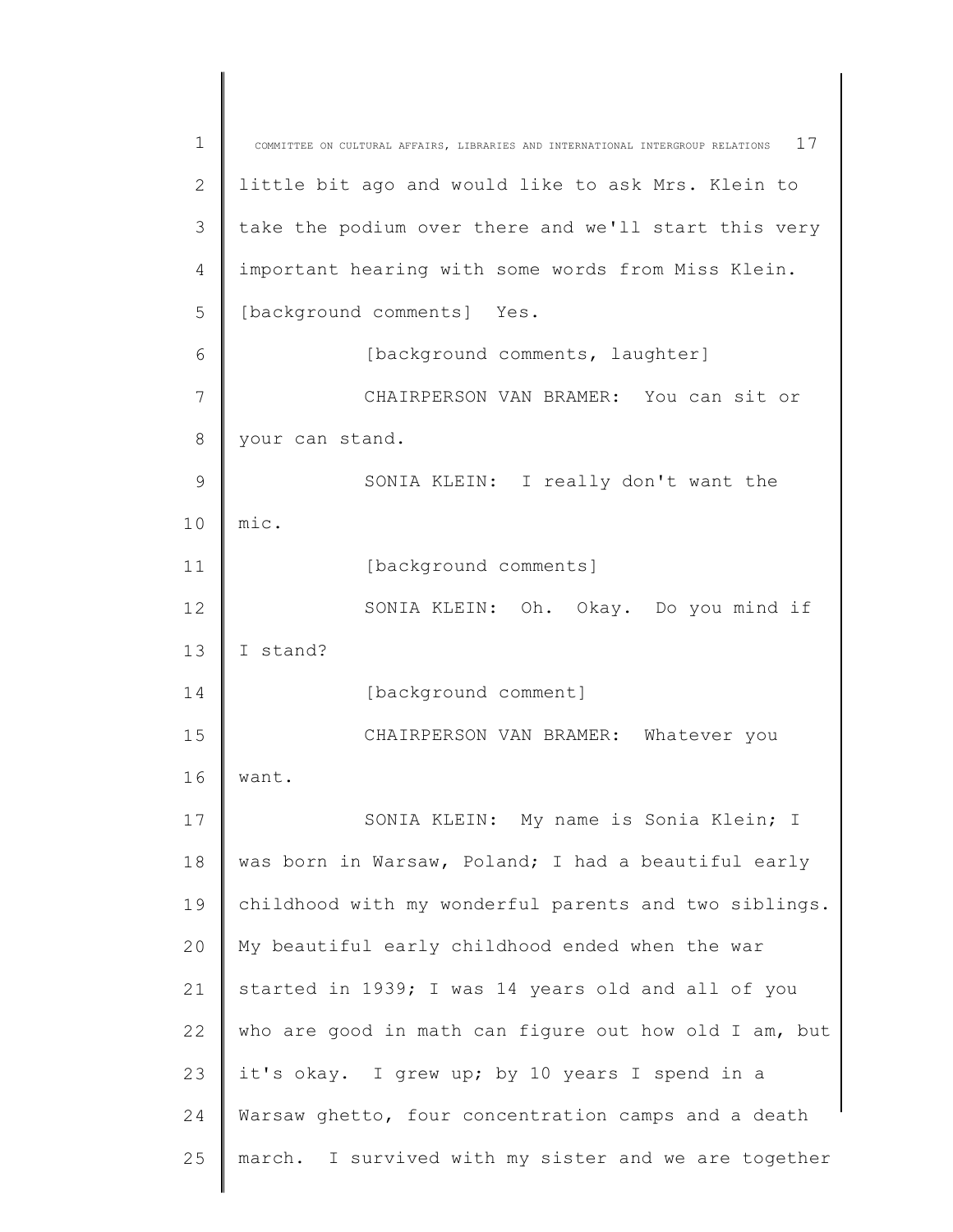| $\mathbf 1$ | 18<br>COMMITTEE ON CULTURAL AFFAIRS, LIBRARIES AND INTERNATIONAL INTERGROUP RELATIONS |
|-------------|---------------------------------------------------------------------------------------|
| 2           | till this day, thank God. It is not easy for me to                                    |
| 3           | stand and recall everything I went through, all the                                   |
| 4           | atrocities and everything that came with it, every                                    |
| 5           | hour that I lived was like a day. I know I have five                                  |
| 6           | minutes and I know that even in 5,000 hours I can't                                   |
| 7           | tell you everything I would like to tell you;                                         |
| 8           | however, every time I speak about it I don't sleep                                    |
| 9           | nights, so why am I doing it? Because I promised                                      |
| 10          | myself, when I walked away from all the atrocities,                                   |
| 11          | that I will never be silent because all those                                         |
| 12          | millions of people that are not here cannot be heard.                                 |
| 13          | If not I or we Holocaust survivors; who and if not                                    |
| 14          | now; when? It is most important that we keep on                                       |
| 15          | remembering. Why? Because maybe, maybe, perhaps by                                    |
| 16          | knowing what happened we can prevent it from                                          |
| 17          | happening again. It is difficult to imagine and                                       |
| 18          | comprehend the atrocities that were committed in the                                  |
| 19          | 19th century by most intelligent people. I would                                      |
| 20          | like to stress, and I can't stress enough how                                         |
| 21          | important it is for our future generations to know                                    |
| 22          | what happened. Fortunately I was one of very few                                      |
| 23          | that survived with a sibling and was able to come to                                  |
| 24          | the United States where we started a new life. I was                                  |
| 25          | liberated in Germany where I met my husband and we                                    |
|             |                                                                                       |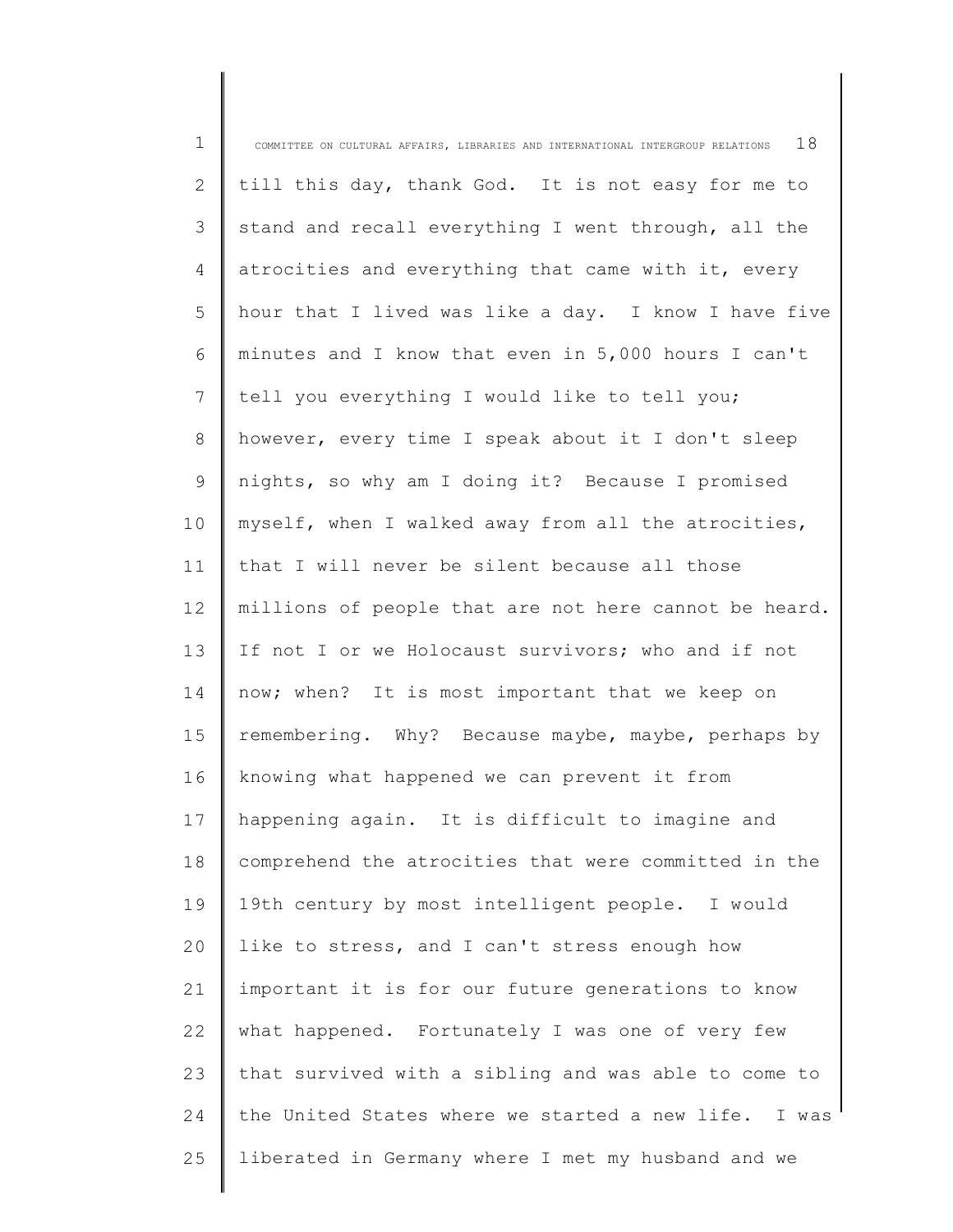1 2 3 4 5 6 7 8 9 10 11 12 13 14 15 16 17 18 19  $20$ 21 22 23 24 25 COMMITTEE ON CULTURAL AFFAIRS, LIBRARIES AND INTERNATIONAL INTERGROUP RELATIONS  $19$ got married after one week, not because we loved one another or not because we were in love; nowadays you are in love or you love one another; I got married because I needed a pair of shoes because my shoes from the death march were all stuck to my skin that had to be cut away with my skin when the shoes were taken off and for a piece of bread; I then fell in love with my husband. I lived in Buffalo, New York for 37 years and as I said, I am most thankful to the United States for giving me a country and a home and a possibility to start a new life. I have a son who was born in Germany who now lives in Boston and is a professor to Northeastern University, but I must tell you about an incident that happened while we were already in the United States. I was having some coffee with friends and we were sitting and talking about our new life and my son was playing with cowboys and Indians on the floor and didn't pay attention to us; this is what I thought. A couple days later; he was 5 years old, a couple days later he comes over and he says, "Mom," I said, "Yes." "I don't want a number." Said, "What are you talking about?" "I don't want a number like you and your friends have." I said, "Honey, what do you mean?"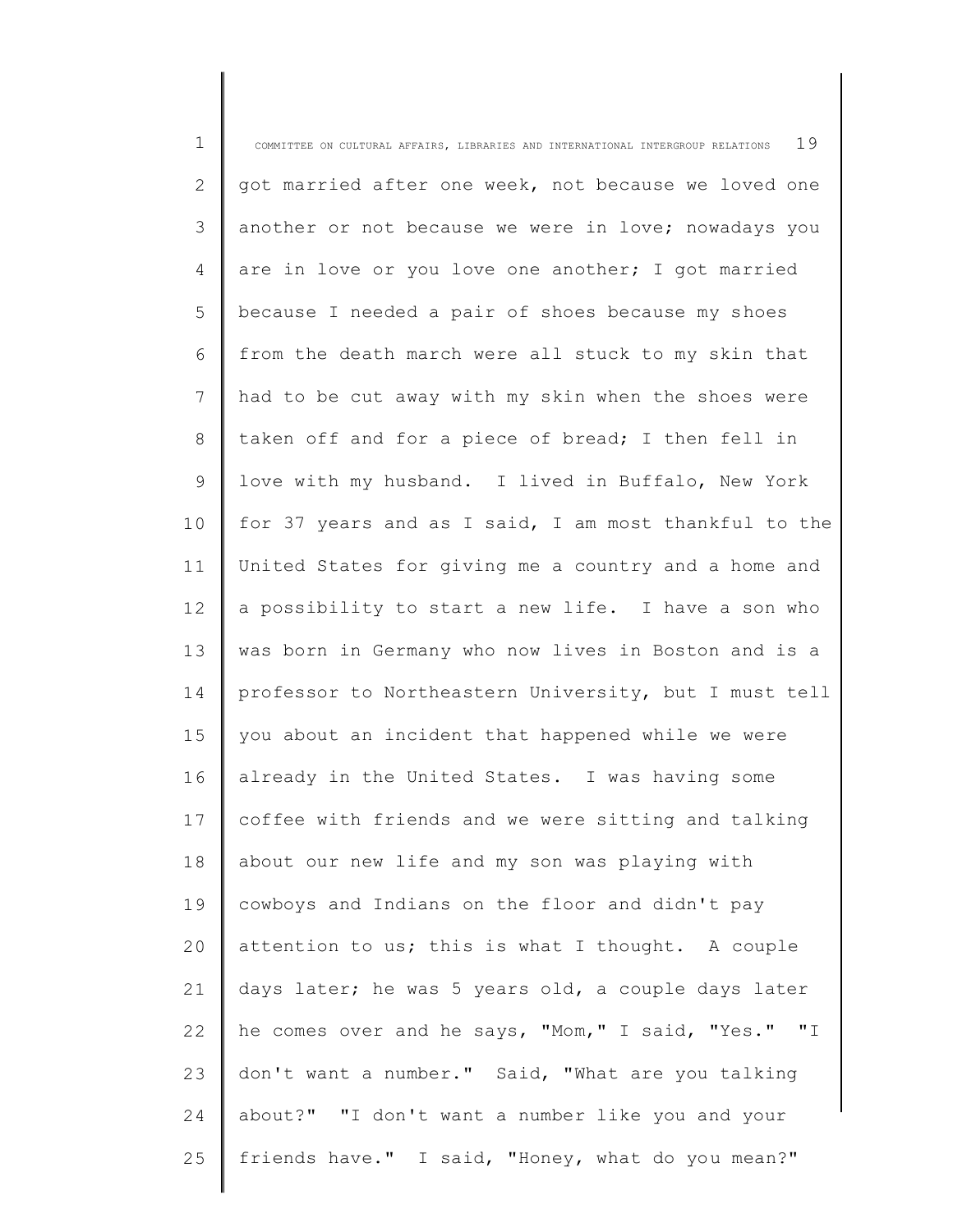| $\mathbf 1$    | 20<br>COMMITTEE ON CULTURAL AFFAIRS, LIBRARIES AND INTERNATIONAL INTERGROUP RELATIONS |
|----------------|---------------------------------------------------------------------------------------|
| 2              | He says, "I know that this number doesn't mean                                        |
| $\mathfrak{Z}$ | anything good and I don't want a number." He's a                                      |
| 4              | very intelligent person and it took him a very long                                   |
| 5              | time to come to terms with what we went through. How                                  |
| 6              | does a 5-year-old know? I don't know. I once asked                                    |
| 7              | a facilitator, "At what age do you tell a child?" So                                  |
| 8              | the facilitator said, "Well it depends on the child,                                  |
| 9              | but no matter how, a 5-year-old child really did not                                  |
| 10             | know," but apparently there was something that made                                   |
| 11             | him feel. I can't stress enough how important it is                                   |
| 12             | not to forget what happened. Firsthand I can tell                                     |
| 13             | you from firsthand experience that hate, racism and                                   |
| 14             | anti-Semitism leads to destruction and we must not                                    |
| 15             | let this happen again.                                                                |
| 16             | As I said before, it is most important                                                |
| 17             | that we remember those that are not here that cannot                                  |
| 18             | speak for themselves that were taken from us; not                                     |
| 19             | only killed but murdered; my parents were 40 years                                    |
| 20             | old, my sibling was 10 years old; they cannot speak                                   |
| 21             | for themselves. We are here to speak for them and I                                   |
| 22             | am here to speak to those that listen to me and tell                                  |
| 23             | their children and grandchildren. Life is a very                                      |
| 24             | precious thing; when you are given life back again it                                 |
| 25             | is twice as precious. Please, do not forget what                                      |
|                |                                                                                       |

║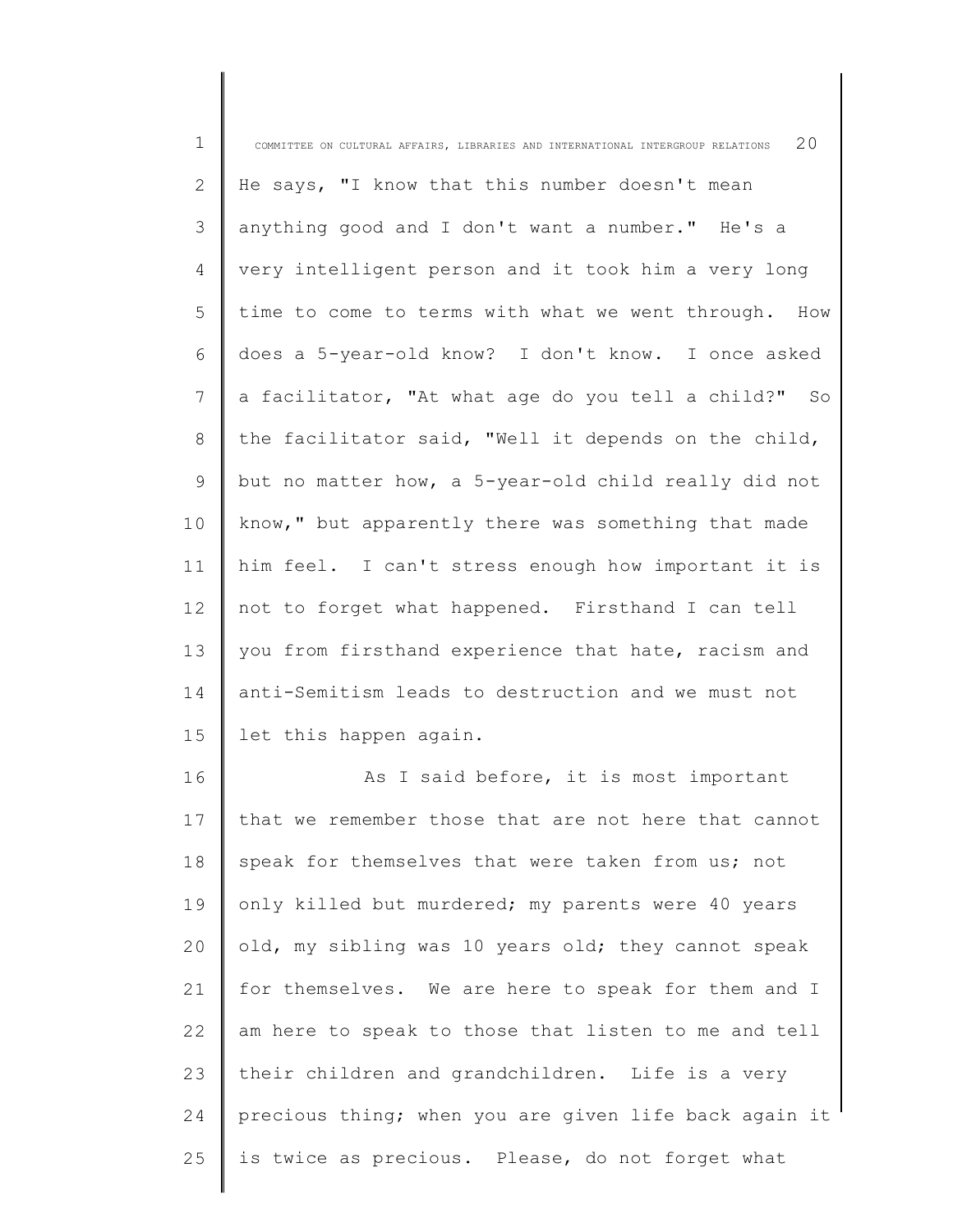1 2 3 COMMITTEE ON CULTURAL AFFAIRS, LIBRARIES AND INTERNATIONAL INTERGROUP RELATIONS  $2\,1$ happened and try to prevent it from happening again. Thank you.

[applause]

4

5 6 7 8 9 10 11 12 13 14 CHAIRPERSON VAN BRAMER: I think the clapping might have been a violation of our protocol here, but I think in this case it's perfectly acceptable and thank you, Mrs. Klein. I know that some of the Council Members wanna say some words and may have some questions for you, so you're welcome to sit there or sit over there where you came from, but we want you to be comfortable and hear some of the Council Members who may have some words for you, if that's okay with you.

15 16 17 18 19 20 21 22 23 24 25 I wanna first recognize Council Member Rafael Espinal who's been hiding over there in the corner, so I missed you a couple of times, but I wanna recognize Council Member Espinal from Brooklyn who's also joined us for this very important hearing. And I just wanna say thank you to you, Mrs. Klein, I've heard a lot of stories about falling in love and getting married; I've never heard one quite like yours and it was beautiful and moving and deeply touching in its own very unique way, so thank you for being here and I know we talked about the cold a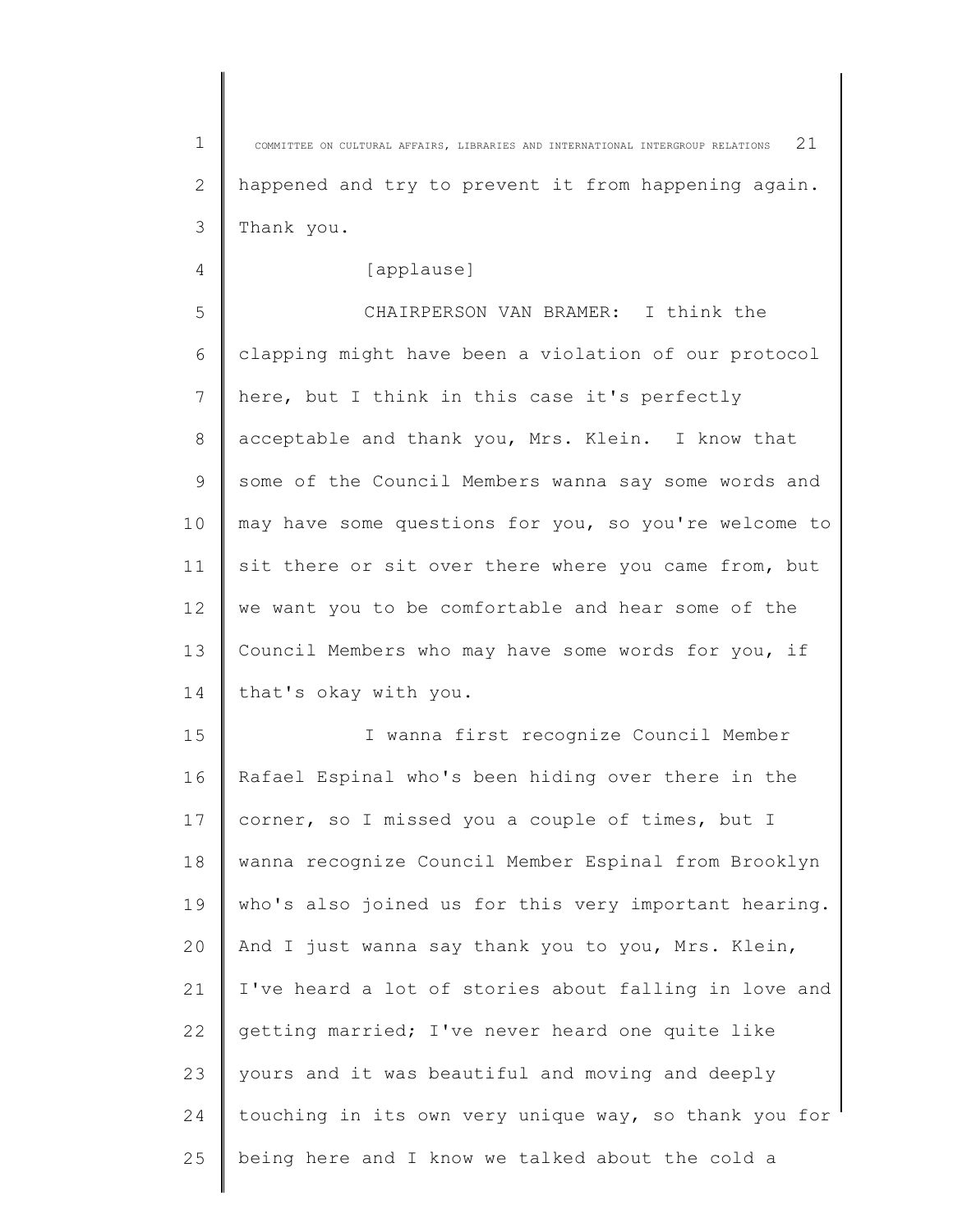| $\mathbf 1$    | COMMITTEE ON CULTURAL AFFAIRS, LIBRARIES AND INTERNATIONAL INTERGROUP RELATIONS $22$ |
|----------------|--------------------------------------------------------------------------------------|
| 2              | little earlier on the steps, which you are not as                                    |
| 3              | affected by as me, but if feels like Buffalo in this                                 |
| $\overline{4}$ | room right now a little bit, to me anyway, but I know                                |
| 5              | that you're fine and we're just grateful for your                                    |
| 6              | towering strength and your resilience and everything                                 |
| 7              | that you mean to this country, so thank you for your                                 |
| 8              | testimony and for everything you bring to this                                       |
| 9              | hearing. I know that Council Member Levine would                                     |
| 10             | like to say a few words and Council Member Deutsch                                   |
| 11             | has also asked to say a few words and if any other                                   |
| 12             | Council Members would like to sign up, Aminta here is                                |
| 13             | taking the list. But thank you again, Mrs. Klein.                                    |
| 14             | COUNCIL MEMBER LEVINE: Mrs. Klein, I'm                                               |
| 15             | still recovering from the emotional impact of your                                   |
| 16             | words; I can only imagine the strength it took to                                    |
| 17             | stand up and deliver that message and to relive some                                 |
| 18             | of the horrors. [background comment] By all means.                                   |
| 19             | [background comments]                                                                |
| 20             | CHAIRPERSON VAN BRAMER: Can we turn up                                               |
| 21             | the volume? Are you able to hear, Mrs. Klein?                                        |
| 22             | SONIA KLEIN: Not really.                                                             |
| 23             | CHAIRPERSON VAN BRAMER: Okay.                                                        |
| 24             | [background comments]                                                                |
| 25             | SONIA KLEIN: I can try. Come to me.                                                  |
|                |                                                                                      |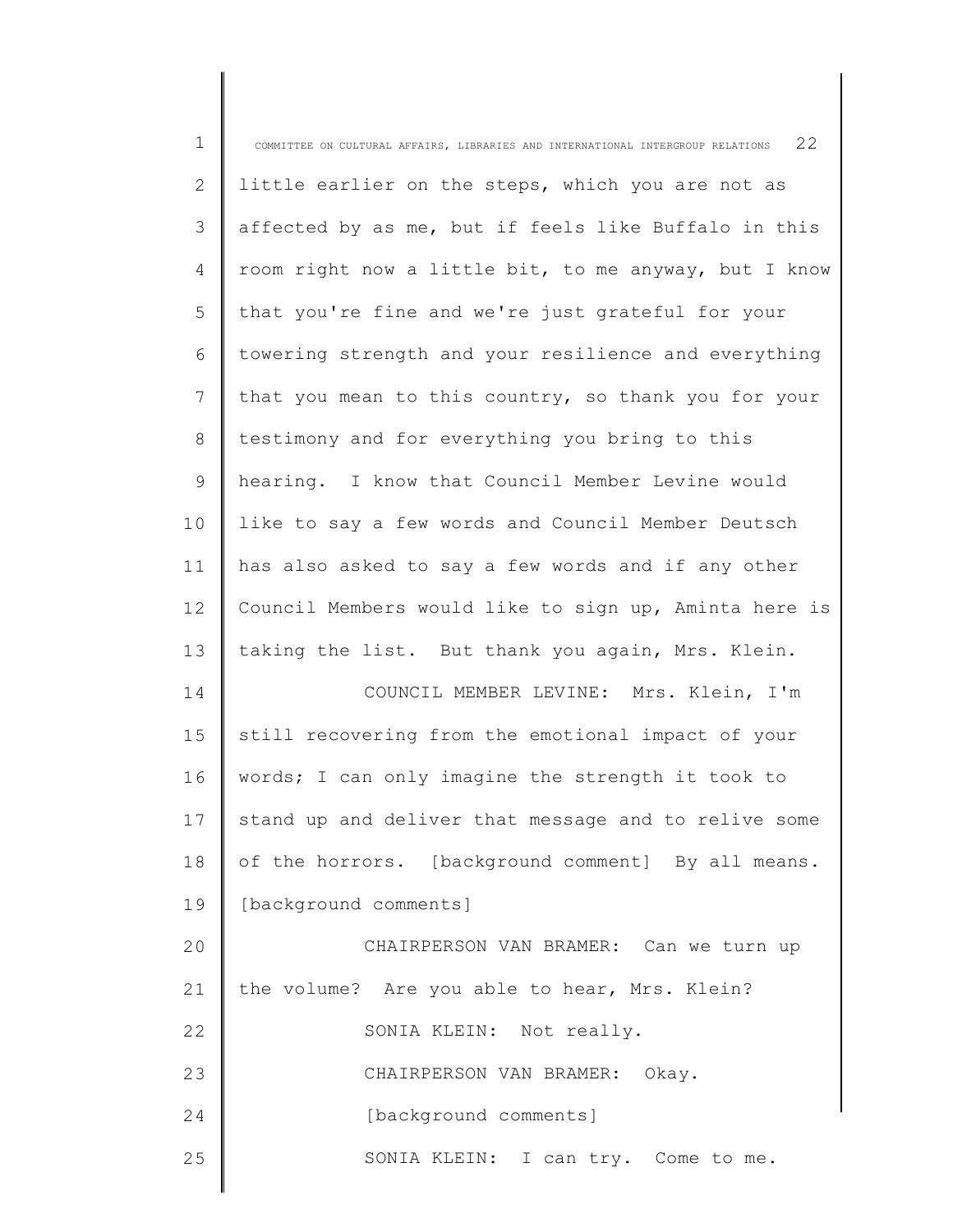| $\mathbf 1$ | 23<br>COMMITTEE ON CULTURAL AFFAIRS, LIBRARIES AND INTERNATIONAL INTERGROUP RELATIONS |
|-------------|---------------------------------------------------------------------------------------|
| 2           | [background comments]                                                                 |
| 3           | SONIA KLEIN: I can't hear you.                                                        |
| 4           | COUNCIL MEMBER LEVINE: Can I stand next                                               |
| 5           | to you then? How 'bout we do this like this; can you                                  |
| 6           | hear me okay? Wonderful. [background comment] Mrs.                                    |
| 7           | Klein, I want you to know how affected I was by your                                  |
| 8           | words; I know that it was not easy to stand up and                                    |
| 9           | share that message with us; I can only imagine the                                    |
| 10          | pain that you're reliving, but you gave us a                                          |
| 11          | challenge that affected me and I think everyone in                                    |
| 12          | this room, that we too have to commit to telling the                                  |
| 13          | stories of the 6 million and the many millions who                                    |
| 14          | survived but have been lost in the decades since and                                  |
| 15          | we owe it to you who have displayed such heroism and                                  |
| 16          | given us such an example to make sure that you and                                    |
| 17          | all of those in your generation here in New York City                                 |
| 18          | can live in dignity and we're frankly not doing                                       |
| 19          | enough to ensure that now, but I want you to know                                     |
| 20          | that this City Council is deeply committed to that                                    |
| 21          | and we're grateful for your heroism in speaking out                                   |
| 22          | today. [background comment] Sure. Thank you.                                          |
| 23          | SONIA KLEIN: I wanna thank the City                                                   |
| 24          | Council Members for having me here; it means a lot to                                 |
| 25          | me because the more people I can tell what I went                                     |

I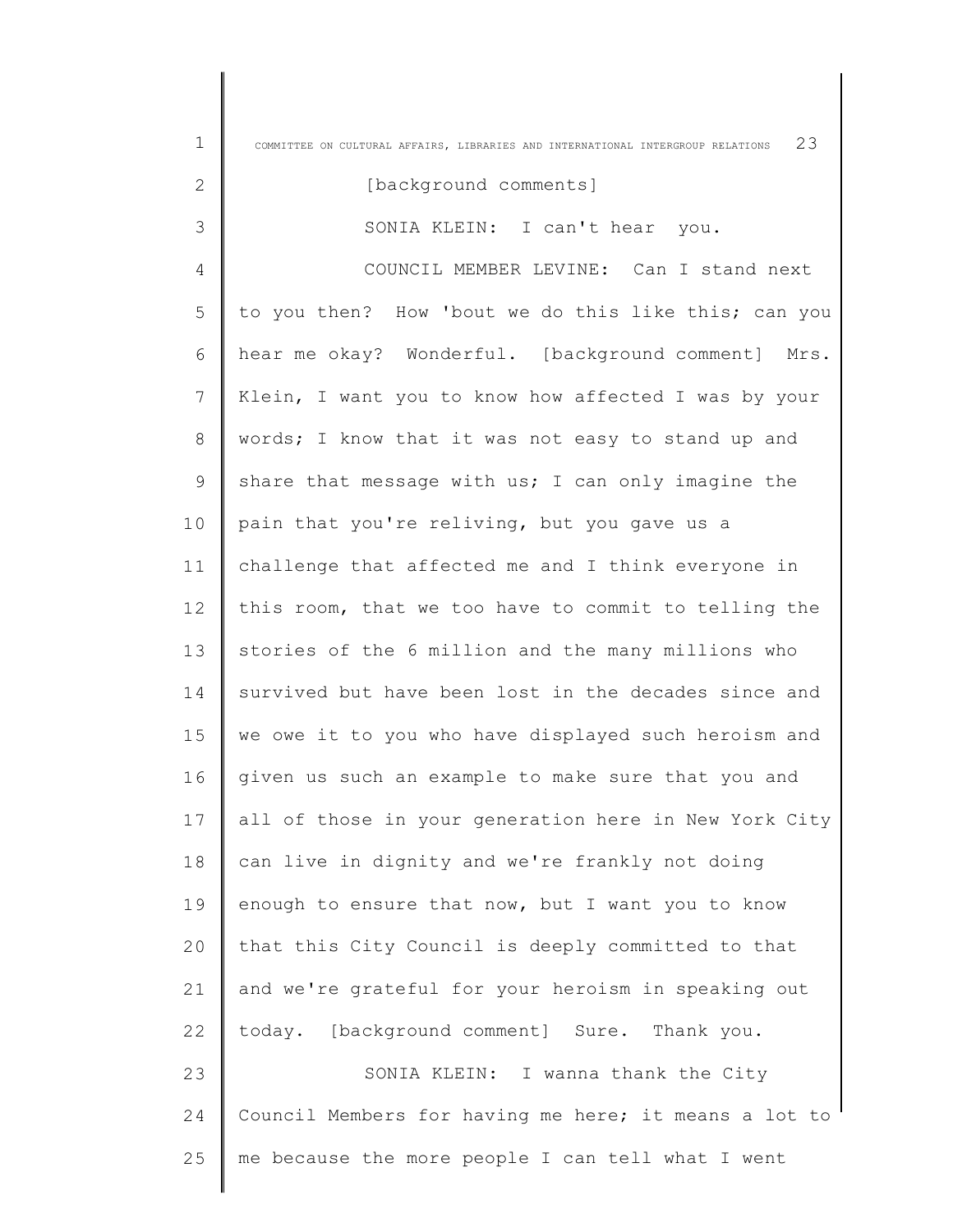| $\mathbf 1$  | 24<br>COMMITTEE ON CULTURAL AFFAIRS, LIBRARIES AND INTERNATIONAL INTERGROUP RELATIONS |
|--------------|---------------------------------------------------------------------------------------|
| $\mathbf{2}$ | through, I can't say the happier I am, but I feel                                     |
| 3            | good about it, because I can't spread the word                                        |
| 4            | enough. I also wanna thank Selfhelp for being here                                    |
| 5            | for us and we appreciate everything they do for us                                    |
| 6            | and although most of us are alone, we don't feel                                      |
| 7            | alone knowing that Selfhelp is here to help us with                                   |
| 8            | dignity and respect and compassion. Thank you,                                        |
| 9            | Selfhelp.                                                                             |
| 10           | CHAIRPERSON VAN BRAMER: Thank you very                                                |
| 11           | much. Mrs. Klein, we have a few more Council Members                                  |
| 12           | who would like to [background comment] speak wait,                                    |
| 13           | we have to we're gonna vote. Council Member                                           |
| 14           | Rosenthal, we're gonna vote [background comments].                                    |
| 15           | COUNCIL MEMBER DEUTSCH: I have a deep                                                 |
| 16           | voice; I think she will hear me. [background                                          |
| 17           | comments] Mrs. Klein, can you hear me? [crosstalk]                                    |
| 18           | CHAIRPERSON VAN BRAMER: Wait, wait,                                                   |
| 19           | wait, wait, wait. Helen. Helen, we're gonna vote                                      |
| 20           | [interpose]                                                                           |
| 21           | COUNCIL MEMBER DEUTSCH: Yeah, I think                                                 |
| 22           | [background comment] oh                                                               |
| 23           | CHAIRPERSON VAN BRAMER: Yeah, we're                                                   |
| 24           | voting right now. So I just want to [background                                       |
| 25           | comment] we're gonna vote; members of the Committee                                   |
|              |                                                                                       |

║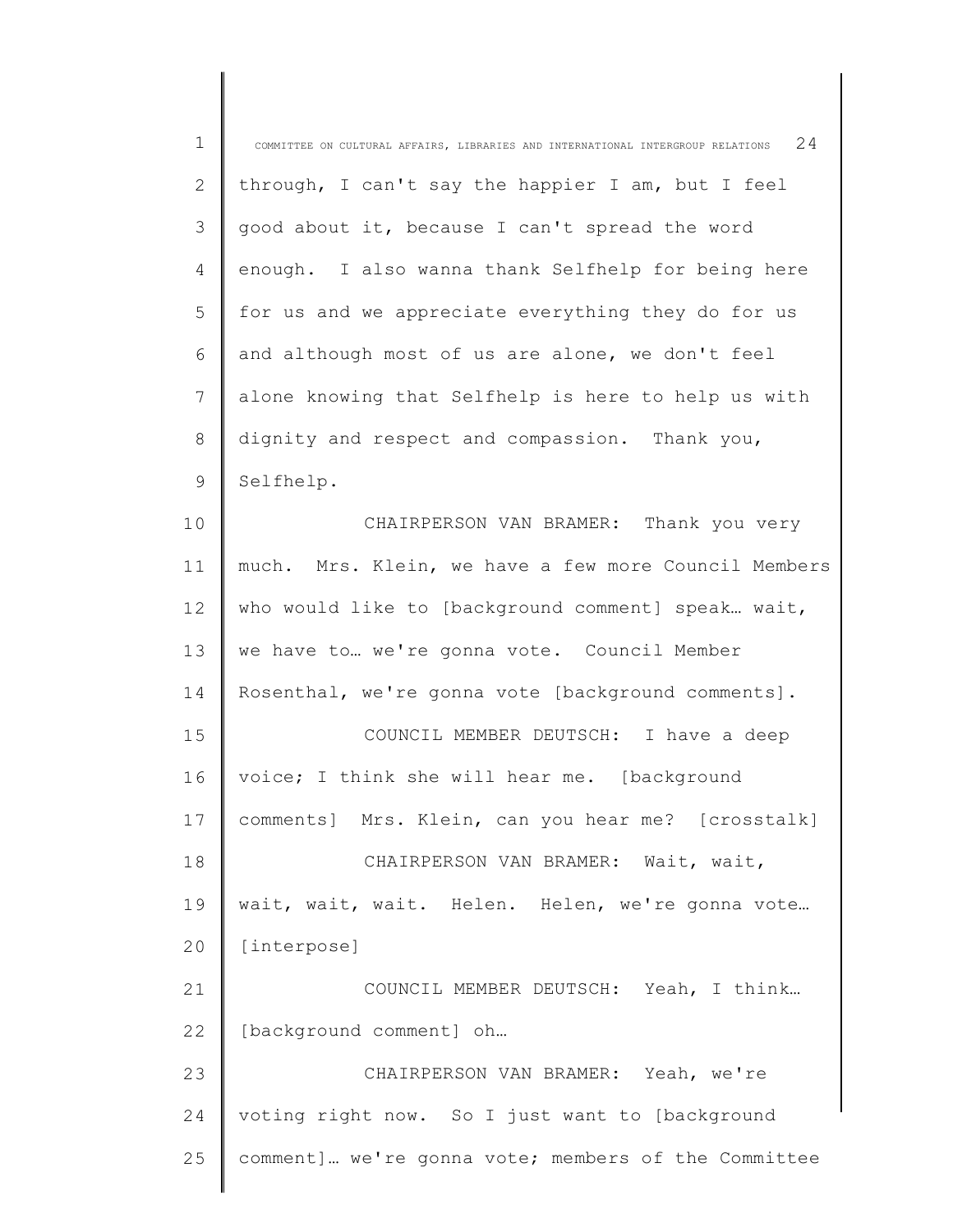| $\mathbf 1$      | 25<br>COMMITTEE ON CULTURAL AFFAIRS, LIBRARIES AND INTERNATIONAL INTERGROUP RELATIONS |
|------------------|---------------------------------------------------------------------------------------|
| $\mathbf{2}$     | have to go; we're gonna take a very quick vote and                                    |
| 3                | then we're gonna continue with some statements. So                                    |
| $\overline{4}$   | Billy's gonna call the roll on the two resolutions                                    |
| 5                | right now for the members of the Committee. Thank                                     |
| 6                | you, Billy.                                                                           |
| $\boldsymbol{7}$ | COMMITTEE CLERK: William Martin,                                                      |
| $8\,$            | Committee Clerk, roll call vote, Committee on                                         |
| $\mathsf 9$      | Cultural Affairs. Chair Van Bramer.                                                   |
| 10               | CHAIRPERSON VAN BRAMER: I vote aye.                                                   |
| 11               | COMMITTEE CLERK: Cumbo.                                                               |
| 12               | COUNCIL MEMBER CUMBO: I vote aye and I                                                |
| 13               | wanna thank you for opening the vote early for me to                                  |
| 14               | leave; I have a five-alarm fire in my district with a                                 |
| 15               | fatality already. I thank you so much for your                                        |
| 16               | testimony today; it was really very heartfelt and                                     |
| 17               | very inspiring and will help me in other things that                                  |
| 18               | I'm doing as I proceed as a Council Member. Thank                                     |
| 19               | you.                                                                                  |
| 20               | COMMITTEE CLERK: Crowley.                                                             |
| 21               | COUNCIL MEMBER CROWLEY:<br>Thank you to the                                           |
| 22               | Chairman for having the hearing; I vote aye on both                                   |
| 23               | of these resolutions; I'd also like to add my name to                                 |
| 24               | both of these resolutions. I wanna thank Miss Sonia                                   |
| 25               | Klein for being here today and for not being silent;                                  |
|                  |                                                                                       |

 $\begin{array}{c} \hline \end{array}$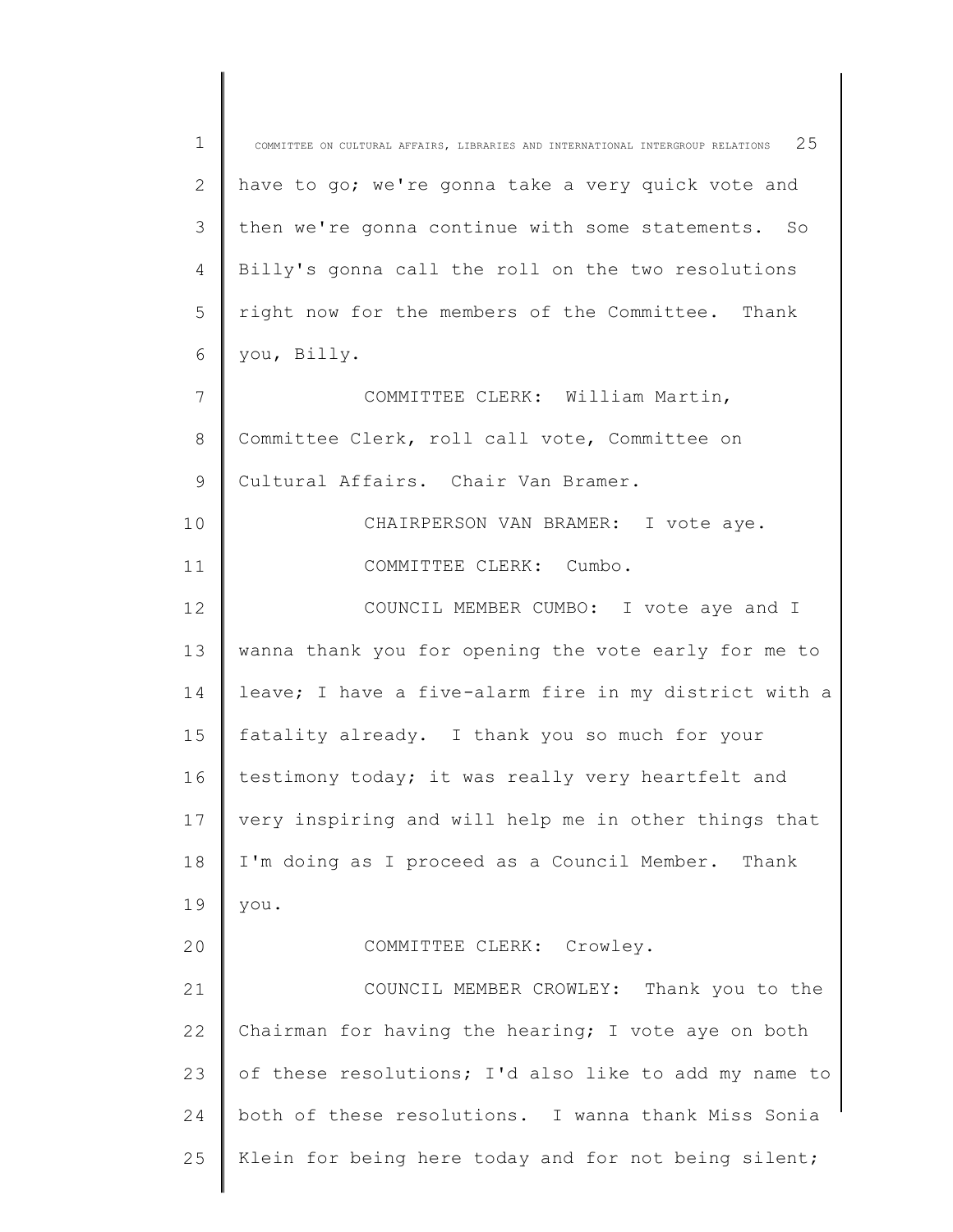| $\mathbf 1$ | 26<br>COMMITTEE ON CULTURAL AFFAIRS, LIBRARIES AND INTERNATIONAL INTERGROUP RELATIONS |
|-------------|---------------------------------------------------------------------------------------|
| 2           | for sharing your survivor story; it's so important                                    |
| 3           | that our city remember the millions of people that                                    |
| 4           | were killed in the Holocaust and by us doing this as                                  |
| 5           | a city we're going to remember and we're going to                                     |
| 6           | make sure that nobody forgets. And I wanna thank                                      |
| 7           | Council Member Jumaane Williams for your resolution;                                  |
| 8           | I couldn't think of a better path. You know, as we                                    |
| 9           | understand the hate we also understand the love of a                                  |
| 10          | person like Martin Luther King and how important it                                   |
| 11          | is for communities to give back, so these are two                                     |
| 12          | good resolutions today [background comment] and I                                     |
| 13          | vote aye. Thank you.                                                                  |
| 14          | COMMITTEE CLERK: Ferreras.                                                            |
| 15          | COUNCIL MEMBER FERRERAS: I vote aye.                                                  |
| 16          | Thank you.                                                                            |
| 17          | COMMITTEE CLERK: Koo.                                                                 |
| 18          | COUNCIL MEMBER KOO: I vote aye and I                                                  |
| 19          | also wanna, like to put my name as a sponsor for both                                 |
| 20          | bills [sic].                                                                          |
| 21          | COMMITTEE CLERK: Rosenthal.                                                           |
| 22          | COUNCIL MEMBER ROSENTHAL: Aye on both.                                                |
| 23          | COMMITTEE CLERK: By a vote of 6 in the                                                |
| 24          | affirmative, 0 in the negative and no abstentions,                                    |
| 25          | both items have been adopted.                                                         |
|             |                                                                                       |

║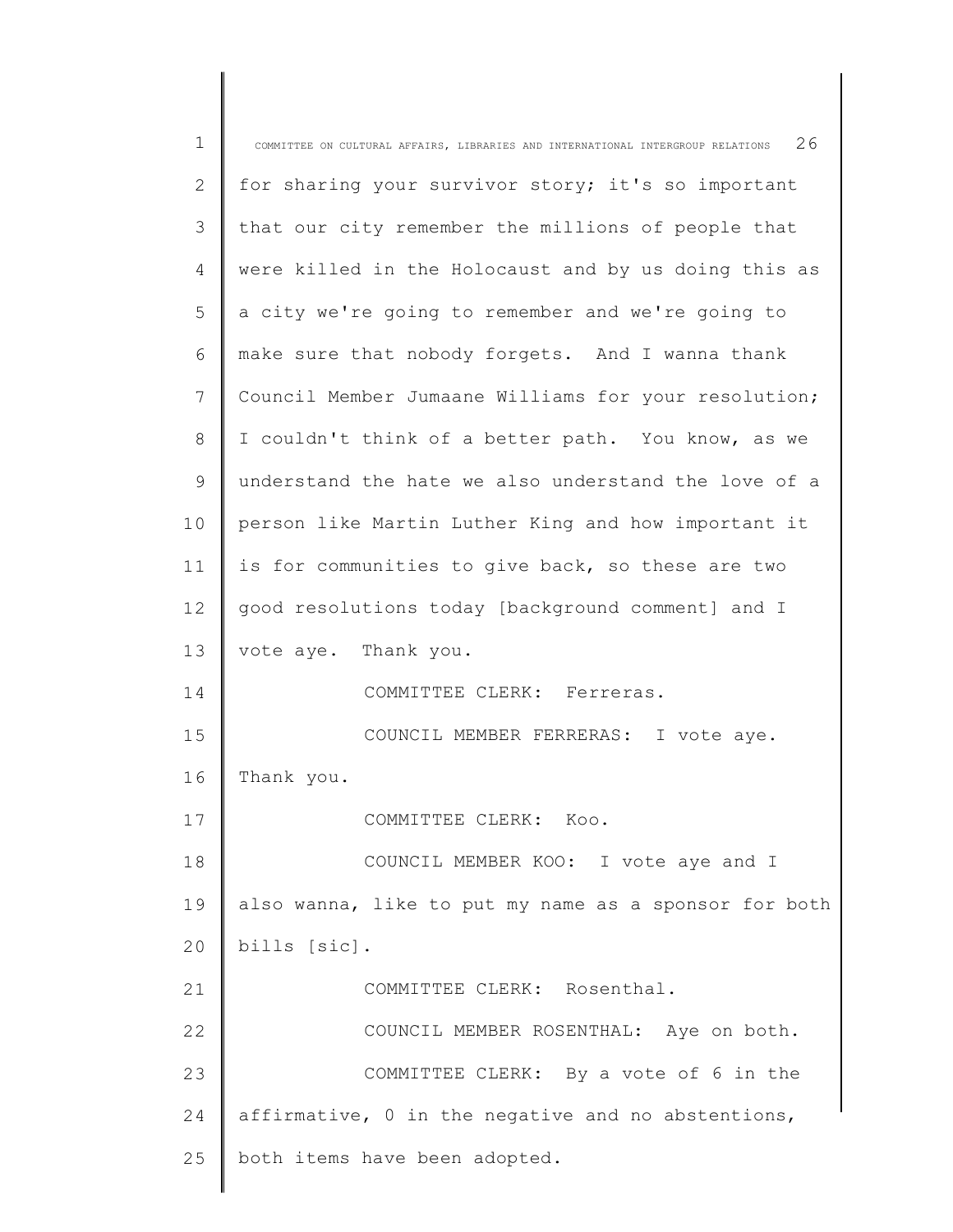| $\mathbf 1$ | 27<br>COMMITTEE ON CULTURAL AFFAIRS, LIBRARIES AND INTERNATIONAL INTERGROUP RELATIONS |
|-------------|---------------------------------------------------------------------------------------|
| 2           | CHAIRPERSON VAN BRAMER: Thank you very                                                |
| 3           | much to all the members of the Committee; now we have                                 |
| 4           | three additional Council Members who would like to                                    |
| 5           | speak with Mrs. Klein. Chaim Deutsch, you are up                                      |
| 6           | first; I think if you would like to go to Mrs. Klein,                                 |
| 7           | that seems appropriate.                                                               |
| 8           | COUNCIL MEMBER DEUTSCH: Yeah, thank you                                               |
| 9           | very much, Chair. First I want -- this is directed                                    |
| 10          | to Mrs. Klein -- you're a very cute lady; I wanna                                     |
| 11          | know if I can take you home. [laughter, background                                    |
| 12          | comment]. Okay, she said yes. I just wanna say I                                      |
| 13          | spoke outside of the press conference and as soon as                                  |
| 14          | we were done at the press conference I walked over to                                 |
| 15          | Mrs. Sonia Klein and I asked her, "Could I take a                                     |
| 16          | photo with you?" And she looked at me; she said,                                      |
| 17          | "Sure." So I said, "My better side is my left side;                                   |
| 18          | do you mind if I stand to your left?" So I asked her                                  |
| 19          | permission, I said, "Which side is your better side?"                                 |
| 20          | And the truth is is that she told me, Mrs. Klein told                                 |
| 21          | me that "Both my sides are the good side," and you                                    |
| 22          | know, the things that you went through, the                                           |
| 23          | atrocities in Auschwitz and 10 years, 10 years is a                                   |
| 24          | long time and it's really a long time to be in                                        |
| 25          | Auschwitz in the concentration camps; I know -- my                                    |
|             |                                                                                       |

∥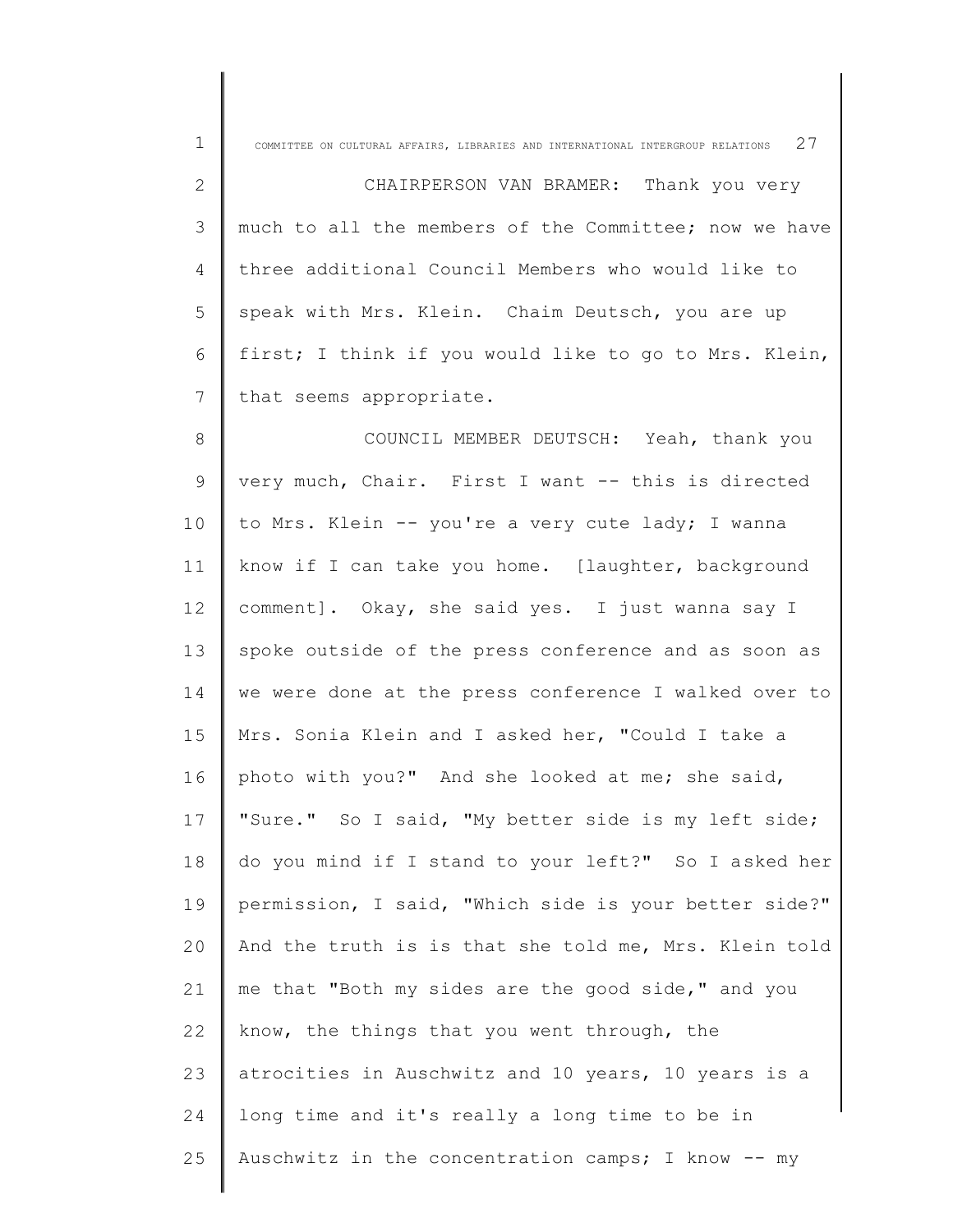| $\mathbf 1$ | 28<br>COMMITTEE ON CULTURAL AFFAIRS, LIBRARIES AND INTERNATIONAL INTERGROUP RELATIONS |
|-------------|---------------------------------------------------------------------------------------|
| 2           | father was an Auschwitz-Birkenau and right before the                                 |
| 3           | liberation he was transferred to Mauthausen and                                       |
| 4           | that's where he was liberated, and my father was in                                   |
| 5           | the concentration camps for three years and three                                     |
| 6           | years was considered a long, long time; one day, one                                  |
| 7           | hour, one minute; one second was considered a long                                    |
| $8\,$       | time, but 10 years, that is something that is unheard                                 |
| $\mathsf 9$ | of; I have never heard someone that's been there for                                  |
| 10          | such a long time that I have met personally. So you                                   |
| 11          | know, by the comment I made before, when you told me                                  |
| 12          | that both sides are your good side, and this is why                                   |
| 13          | we need to appreciate life; when we look at our                                       |
| 14          | fellow neighbors, when we look at our fellow                                          |
| 15          | acquaintances we have to look at the positive side;                                   |
| 16          | not the negative side; we need to appreciate life and                                 |
| 17          | we need to pass this on to our children, our                                          |
| 18          | grandchildren and future generations that here in                                     |
| 19          | America, here in New York City we have freedom; we're                                 |
| 20          | able to practice our religion and you know this is                                    |
| 21          | something that is very important for all of us to                                     |
| 22          | learn, no matter what race; ethnic background you are                                 |
| 23          | from, we are all here for one thing, for peace.                                       |
| 24          | Thank you very much for being here, Mrs. Klein.                                       |
| 25          | SONIA KLEIN: Thank you for having me.                                                 |
|             |                                                                                       |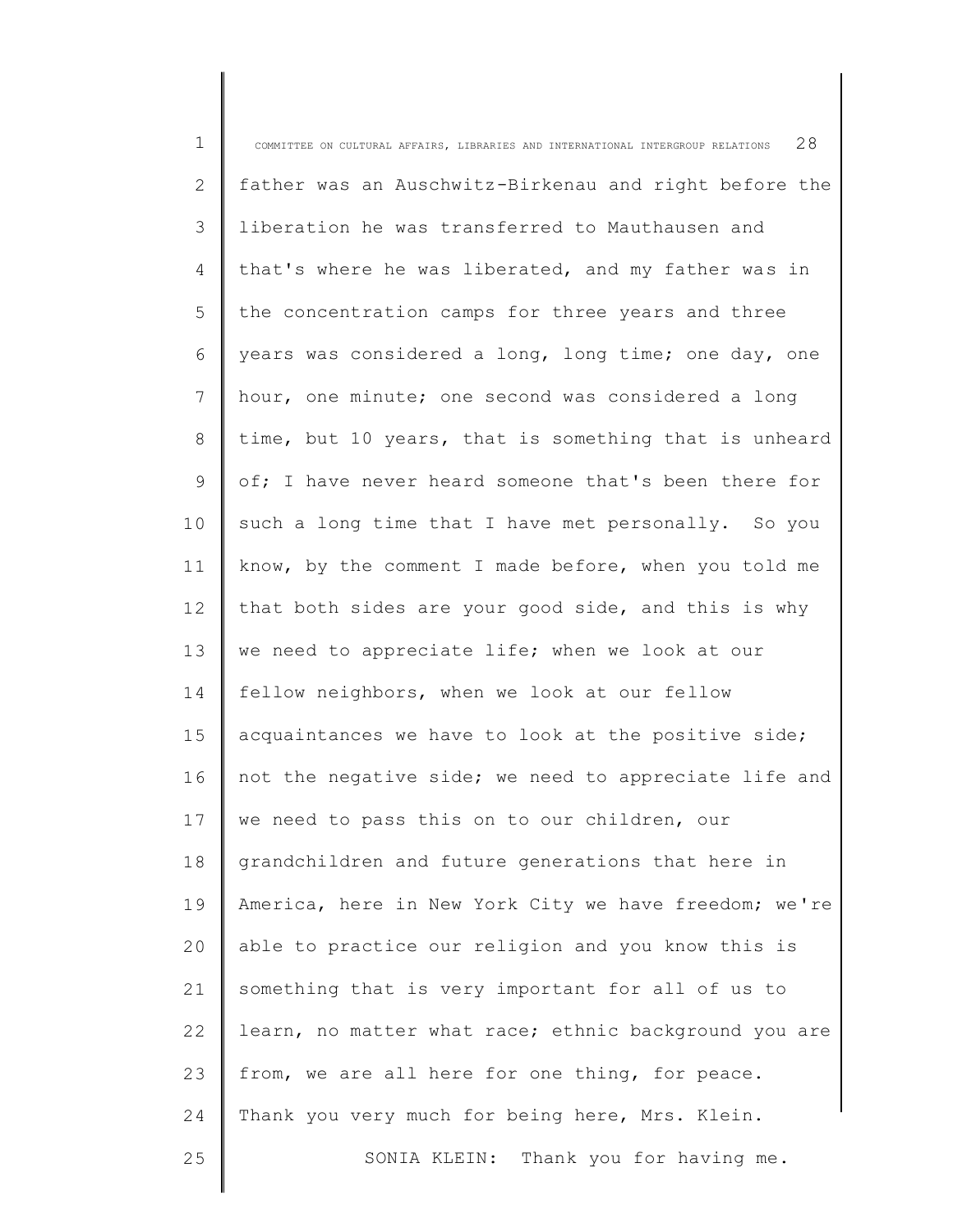| $\mathbf 1$  | COMMITTEE ON CULTURAL AFFAIRS, LIBRARIES AND INTERNATIONAL INTERGROUP RELATIONS $29$ |
|--------------|--------------------------------------------------------------------------------------|
| $\mathbf{2}$ | CHAIRPERSON VAN BRAMER: Thank you very                                               |
| 3            | much, Council Member Deutsch. Now we have Council                                    |
| 4            | Member Williams, who would like to say a few words,                                  |
| 5            | followed by Council Member [background comment] and                                  |
| 6            | then we will continue on with our hearing.                                           |
| 7            | COUNCIL MEMBER WILLIAMS: Thank you. Are                                              |
| 8            | you able to hear me over there? [background                                          |
| 9            | comments] It's better over there? It's mostly a                                      |
| 10           | comment. [background comment] Thank you. More of a                                   |
| 11           | comment -- one, I was listening and the human ability                                |
| 12           | for atrocity is amazing, so when you go back to the                                  |
| 13           | genocide of Native Americans; when you go to the                                     |
| 14           | African Holocaust and the slavery; when you go to                                    |
| 15           | Germany and the Jewish Holocaust; when you think                                     |
| 16           | about what happened in France and 2,000 people killed                                |
| 17           | in Nigeria, there is an amazing ability for human                                    |
| 18           | atrocity, but within that there's always some lights                                 |
| 19           | and beacons and stories that help the human spirit                                   |
| 20           | move through that. So one, I wanted to thank Council                                 |
| 21           | Member Levine for putting forward this resolution to                                 |
| 22           | help celebrate some of that and for your testimony to                                |
| 23           | humanize it and make sure that we remember in those                                  |
| 24           | atrocities there are real human beings that are                                      |
| 25           | suffering and that the human spirit is stronger than                                 |
|              |                                                                                      |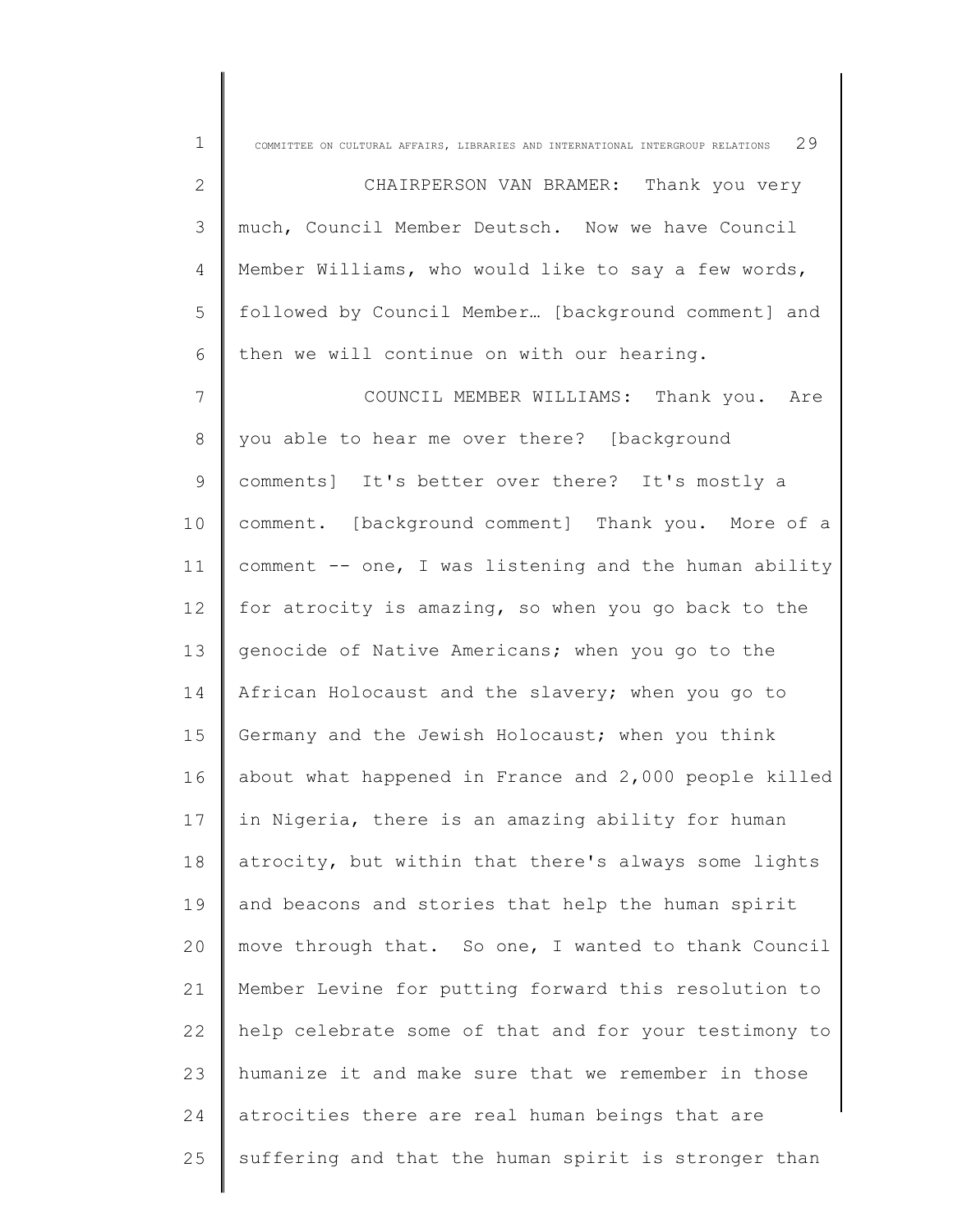1 2 3 4 5 6 7 8 9 10 11 12 13 14 15 16 17 18 19 20 21 22 23 24 25 COMMITTEE ON CULTURAL AFFAIRS, LIBRARIES AND INTERNATIONAL INTERGROUP RELATIONS  $30$ the atrocity, so thank you so much for sharing what you shared today and we can't forget any of those atrocities that have occurred in humankind and try to prevent them all from happening again. Thank you so much. [background comment] CHAIRPERSON VAN BRAMER: So now I realize I'm not sure you heard anything I said before, so I just wanna say… [interpose] SONIA KLEIN: I did. CHAIRPERSON VAN BRAMER: Oh thank you, you did hear that. Thank you so much; I think no other Council Members have questions or comments for this portion, but I know that Council Member Rosenthal and all of us were deeply moved by your experience; we love you, we thank you and we remember with you that it never happens again. So thank you again for being here today and making this the very, very special hearing that we knew it would be, but with your presence and your testimony it is so much better than we could have ever imagined, so thank you so much. SONIA KLEIN: Thank you. And thank you. Anyone has a question I will answer it.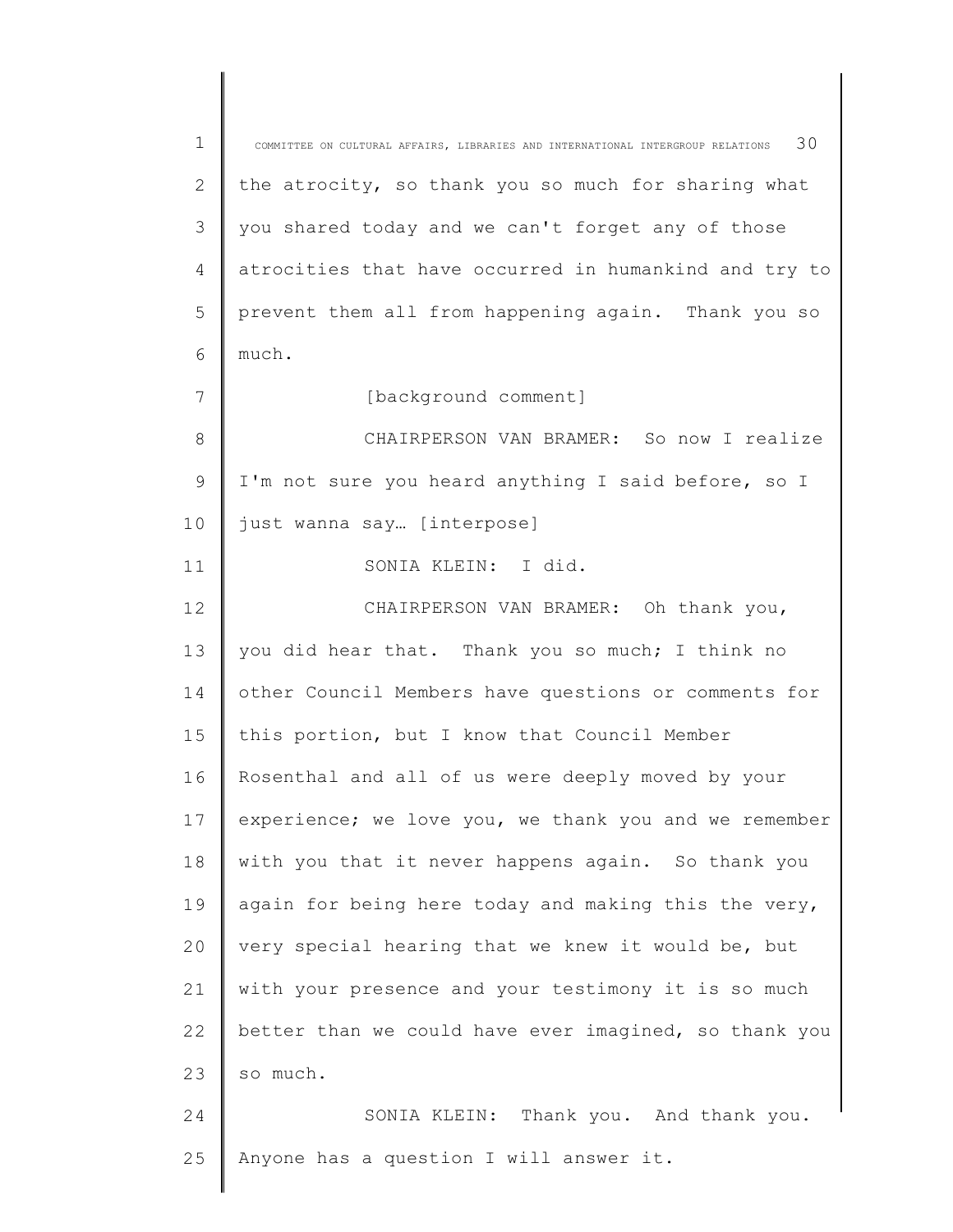| $\mathbf{1}$   | 31<br>COMMITTEE ON CULTURAL AFFAIRS, LIBRARIES AND INTERNATIONAL INTERGROUP RELATIONS |
|----------------|---------------------------------------------------------------------------------------|
| $\mathbf{2}$   | [background comment]                                                                  |
| 3              | CHAIRPERSON VAN BRAMER: Do any Council                                                |
| $\overline{4}$ | Members have questions for Mrs. Klein? If there are                                   |
| 5              | no questions, then I think you're free to take your                                   |
| 6              | seat [interpose, background comment] yes. Thank you                                   |
| 7              | so much.                                                                              |
| 8              | SONIA KLEIN: Thank you.                                                               |
| $\mathcal{G}$  | CHAIRPERSON VAN BRAMER: I wanna                                                       |
| 10             | recognize that we have been joined by Council Member                                  |
| 11             | Cornegy from Brooklyn and Council Member Miller from                                  |
| 12             | Queens and as everybody knows, we are hearing two                                     |
| 13             | incredibly important resolutions today; we're gonna                                   |
| 14             | alternate and go back and forth on the resolutions.                                   |
| 15             | So we've heard from Mrs. Klein and are grateful for                                   |
| 16             | that and now to speak on the resolution on Peace                                      |
| 17             | Week, I wanted to ask Erica Ford to join us here to                                   |
| 18             | kick off that portion of this hearing with testimony                                  |
| 19             | on the Peace Week resolution and then we will                                         |
| 20             | alternate panels; there are one or two for each of                                    |
| 21             | the resolutions as we go forward. So thank you,                                       |
| 22             | Erica Ford for everything you have done and as                                        |
| 23             | someone from Queens, and I know Council Member Miller                                 |
| 24             | feels this very strongly, we're very proud and                                        |
| 25             | grateful for all your work. So Council Member                                         |
|                |                                                                                       |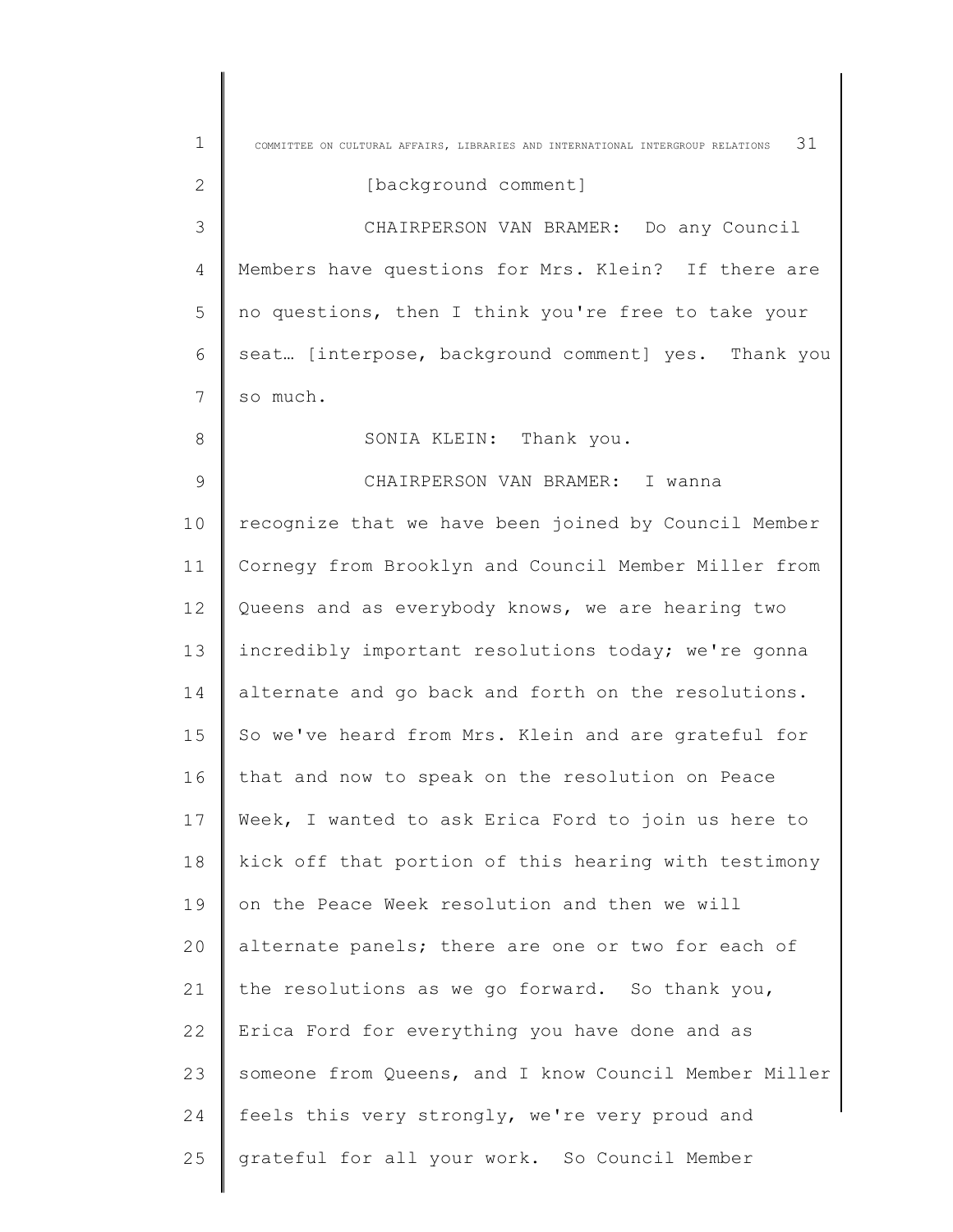| $\mathbf 1$    | 32<br>COMMITTEE ON CULTURAL AFFAIRS, LIBRARIES AND INTERNATIONAL INTERGROUP RELATIONS |
|----------------|---------------------------------------------------------------------------------------|
| $\mathbf{2}$   | Cornegy, who also has a very, very deep and abiding                                   |
| 3              | Queens connection, but to be fair, he represents                                      |
| $\overline{4}$ | Brooklyn District now, but we are all grateful for                                    |
| 5              | your work and again, to Council Member Williams for                                   |
| 6              | bringing this to our attention. So with that we're                                    |
| 7              | gonna ask Miss Erica Ford to begin her testimony.                                     |
| $\,8\,$        | ERICA FORD: Thank you. I sit here with                                                |
| $\mathsf 9$    | the co-founder of LIFE Camp, John Bryant and we are                                   |
| $10$           | very humble and grateful for you all to bring this to                                 |
| 11             | the City Council to make it a resolution; we say a                                    |
| 12             | sincere thanks to each and every one of you.                                          |
| 13             | Peace Week began in 2010 because of the                                               |
| 14             | rise of violence among black and Latino youth in New                                  |
| 15             | York City and particularly because of the killings of                                 |
| 16             | two young ladies in East New York, and when we saw                                    |
| 17             | these young ladies shot down in the street, we said                                   |
| 18             | that we had to do something to change the tide of                                     |
| 19             | what was happening amongst young people and I called                                  |
| 20             | on my brother organization, Man Up in Brooklyn and we                                 |
| 21             | said that we would do Peace Week because if we could                                  |
| 22             | have peace for one week, then we could have it for                                    |
| 23             | two weeks and we could have it for a month and then                                   |
| 24             | we can have it for a year and then it could be part                                   |
| 25             | of our lifestyle and that we did, both in East New                                    |

∥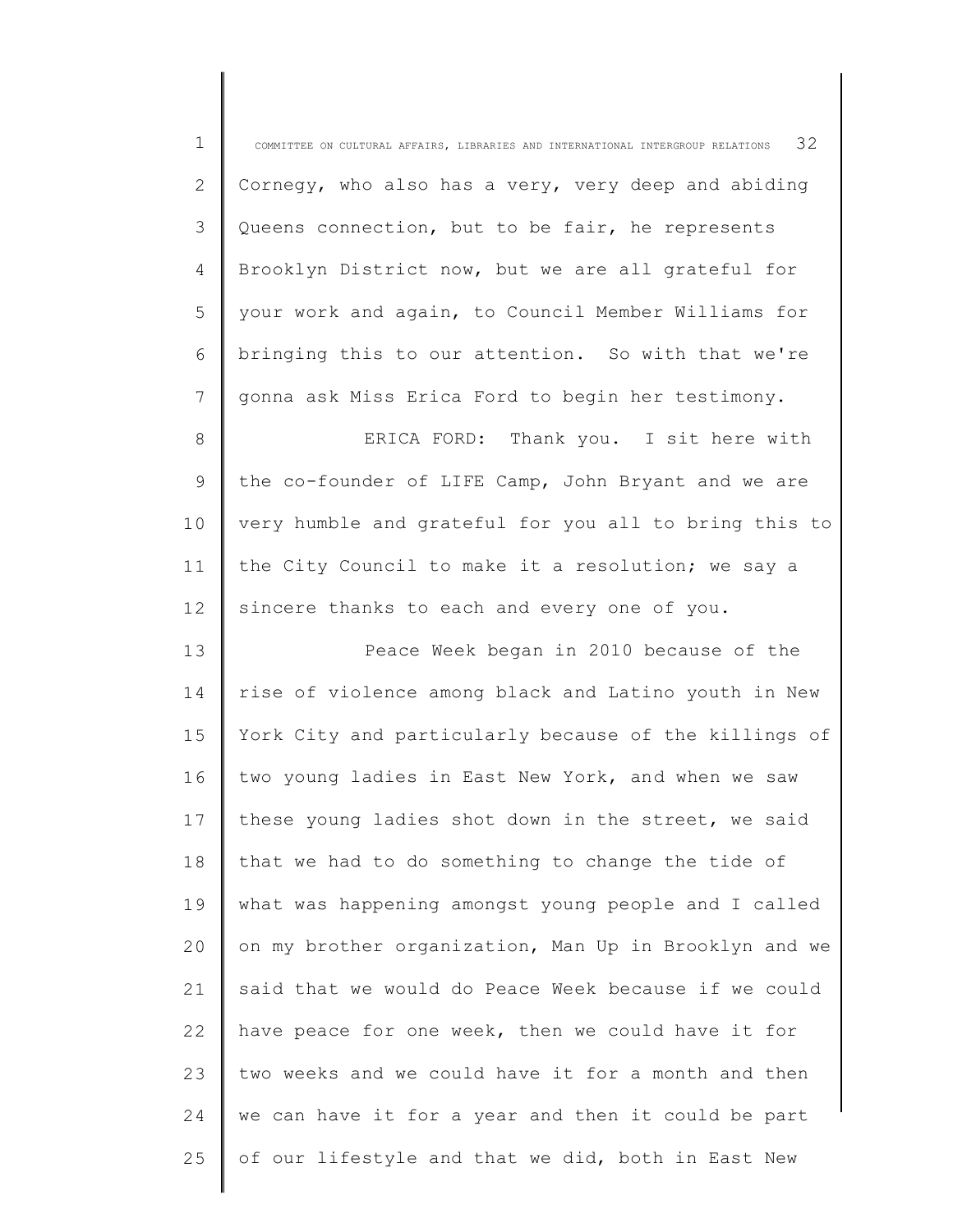| $\mathbf 1$  | 33<br>COMMITTEE ON CULTURAL AFFAIRS, LIBRARIES AND INTERNATIONAL INTERGROUP RELATIONS |
|--------------|---------------------------------------------------------------------------------------|
| $\mathbf{2}$ | York and in South Jamaica, Queens; for that first                                     |
| 3            | year there was no violence in both of our target                                      |
| 4            | areas, and as we began to grow in each year, so did                                   |
| 5            | the lack of violence in those targeted areas and                                      |
| 6            | throughout New York City. Through Peace Week and our                                  |
| 7            | Peace Week celebrations we were able to talk to then                                  |
| 8            | the former Speaker of the Council, Christine Quinn                                    |
| 9            | and make a plea for the task force to be formed and                                   |
| 10           | it was at a Peace Week event and came out of Peace                                    |
| 11           | Week that we formed the task force and then from our                                  |
| 12           | work continuing to build and plan the Crisis                                          |
| 13           | Management System, which was, as Jumaane just talked                                  |
| 14           | about, both adopted and funded by the City Council,                                   |
| 15           | so we appreciate your support on our continual                                        |
| 16           | journey through our Peace Week; we partnered with                                     |
| 17           | people like Russell Simmons, who brought us the                                       |
| 18           | Peacekeepers organization, which is hundreds of men                                   |
| 19           | joined the Peacekeepers throughout New York City, did                                 |
| 20           | a lot of work in Coney Island at the Liberation                                       |
| 21           | Diploma Plus High School, where we first brought the                                  |
| 22           | idea of Urban Yogis to New York City and now we have                                  |
| 23           | five Urban Yogis who came from the New York City                                      |
| 24           | Housing Department who were teaching yoga in the                                      |
| 25           | middle of the New York City housing developments and                                  |
|              |                                                                                       |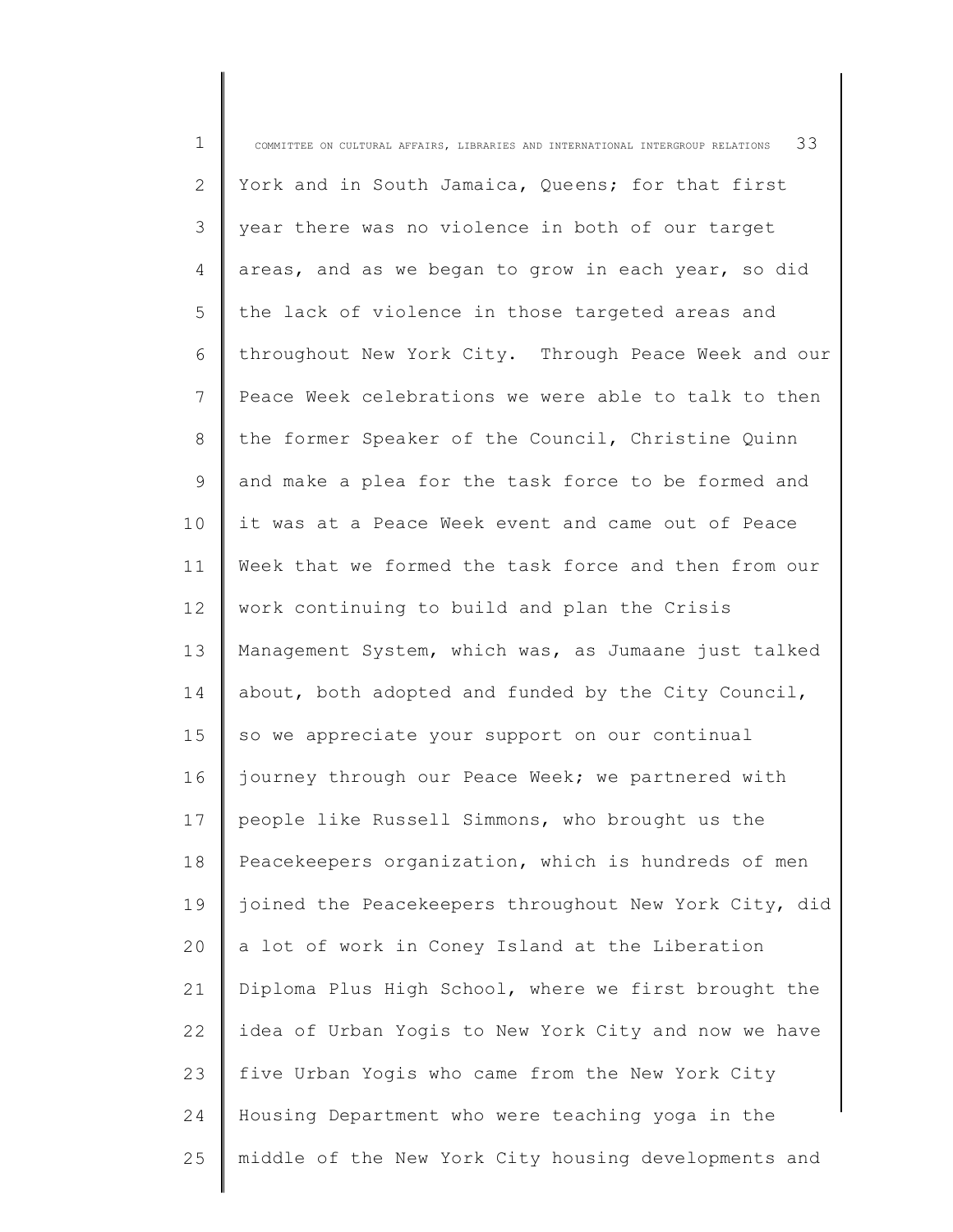| $\mathbf 1$  | 34<br>COMMITTEE ON CULTURAL AFFAIRS, LIBRARIES AND INTERNATIONAL INTERGROUP RELATIONS |
|--------------|---------------------------------------------------------------------------------------|
| $\mathbf{2}$ | from that are now teaching in the New York City                                       |
| 3            | public school system, yoga and meditation as an                                       |
| 4            | alternative for young people to reduce violence.<br>SO                                |
| 5            | with Peace Week we've done it in many different                                       |
| 6            | forms, we've brought together many different people                                   |
| 7            | from many different walks of life to say this is our                                  |
| 8            | city and that peace can be the form of lifestyle that                                 |
| 9            | we live. As we look around New York City right now                                    |
| 10           | with the tension and the rise in the killings from                                    |
| 11           | various different walks of life, we say that it is no                                 |
| 12           | better time for Peace Week to become an institution                                   |
| 13           | inside of the calendar of New York City and we thank                                  |
| 14           | you for that and we look forward to continuing to                                     |
| 15           | work together to make, as Deepak charged us, along                                    |
| 16           | with the First Lady, New York the most peaceful city                                  |
| 17           | in the United States; notwithstanding, Cornegy,                                       |
| 18           | Brooklyn being the lead -- okay, we give it to you,                                   |
| 19           | right -- but we definitely thank you very much.                                       |
| 20           | CHAIRPERSON VAN BRAMER: And Mr. Bryant,                                               |
| 21           | thank you for joining us as well, all the way from                                    |
| 22           | St. Albans, New York, which we love; [background                                      |
| 23           | comment] would you like to speak as well?                                             |
| 24           | [background comments]                                                                 |
| 25           |                                                                                       |
|              |                                                                                       |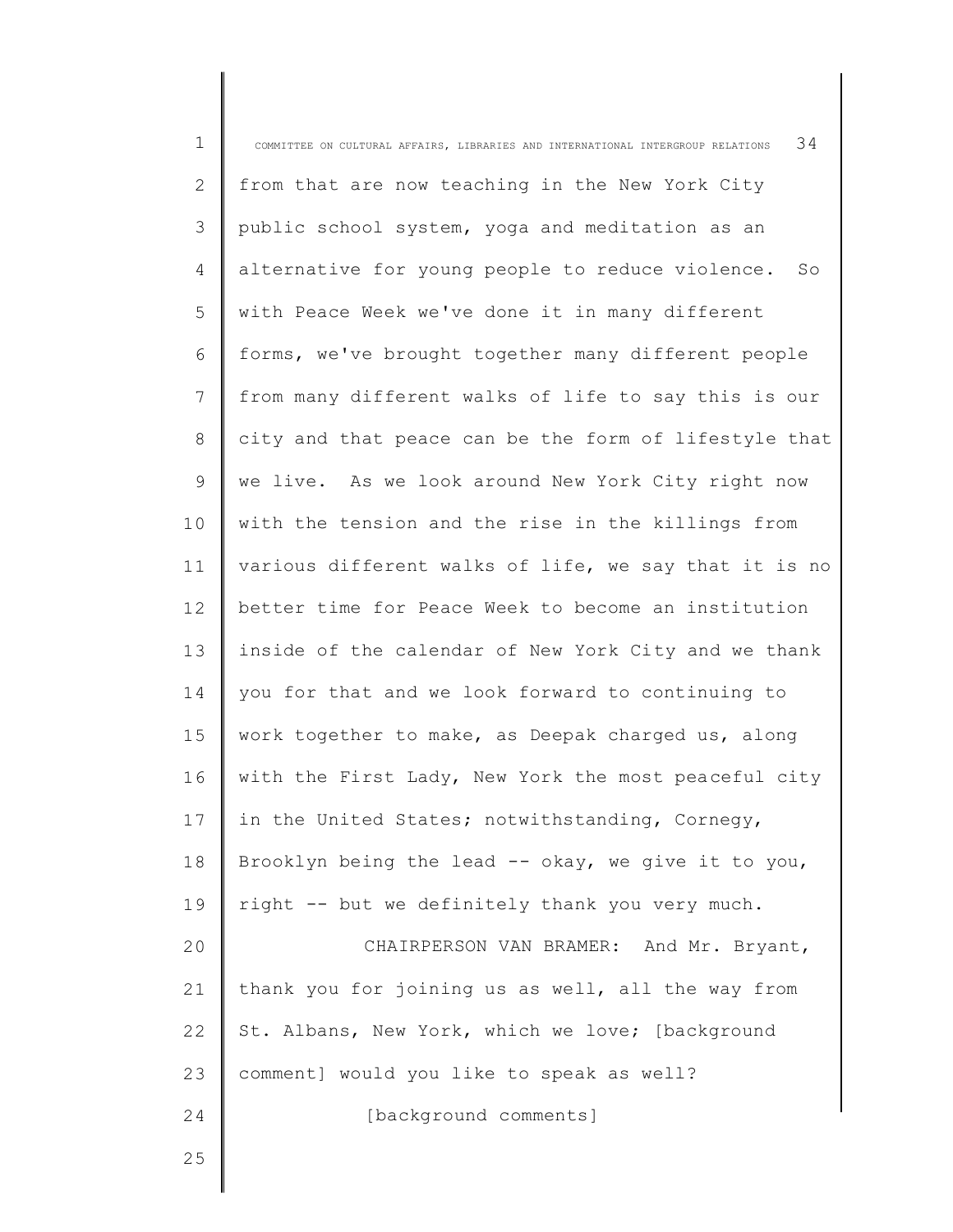| $\mathbf 1$    | 35<br>COMMITTEE ON CULTURAL AFFAIRS, LIBRARIES AND INTERNATIONAL INTERGROUP RELATIONS |
|----------------|---------------------------------------------------------------------------------------|
| $\mathbf{2}$   | JOHN BRYANT: I just wanted to say how                                                 |
| 3              | important Peace Week is and that peace needs to be a                                  |
| 4              | lifestyle and how much work we have done and how much                                 |
| 5              | work needs to be done with the youth of the City and                                  |
| 6              | it's just very important to make this go through so                                   |
| 7              | peace will be a lifestyle and have Peace Week.<br>Thank                               |
| $\,8\,$        | you.                                                                                  |
| $\overline{9}$ | CHAIRPERSON VAN BRAMER: Thank you very                                                |
| 10             | much, both of you and Erica, in particular I've known                                 |
| 11             | and watched your work for many, many years, so it's                                   |
| 12             | an honor and a privilege to pass this resolution and                                  |
| 13             | I know you're very proud. Council Member Daneek                                       |
| 14             | Miller would like to say a few words.                                                 |
| 15             | COUNCIL MEMBER MILLER: Thank you, Mr.                                                 |
| 16             | Chair and thank you for your leadership on this                                       |
| 17             | resolution, it is really important and obviously you                                  |
| 18             | and Long Island City and Queensbridge area have also                                  |
| 19             | benefited much from the work that has been done by                                    |
| 20             | LIFE Camp and the other organizations involved in                                     |
| 21             | this. And I wanna personally thank Erica for                                          |
| 22             | including me in Peace Week and in the process, even                                   |
| 23             | long before I sat here in the Council she was                                         |
| 24             | reaching out and making sure that all the leadership                                  |
| 25             | in all the communities really were a part of this and                                 |
|                |                                                                                       |

∥ ║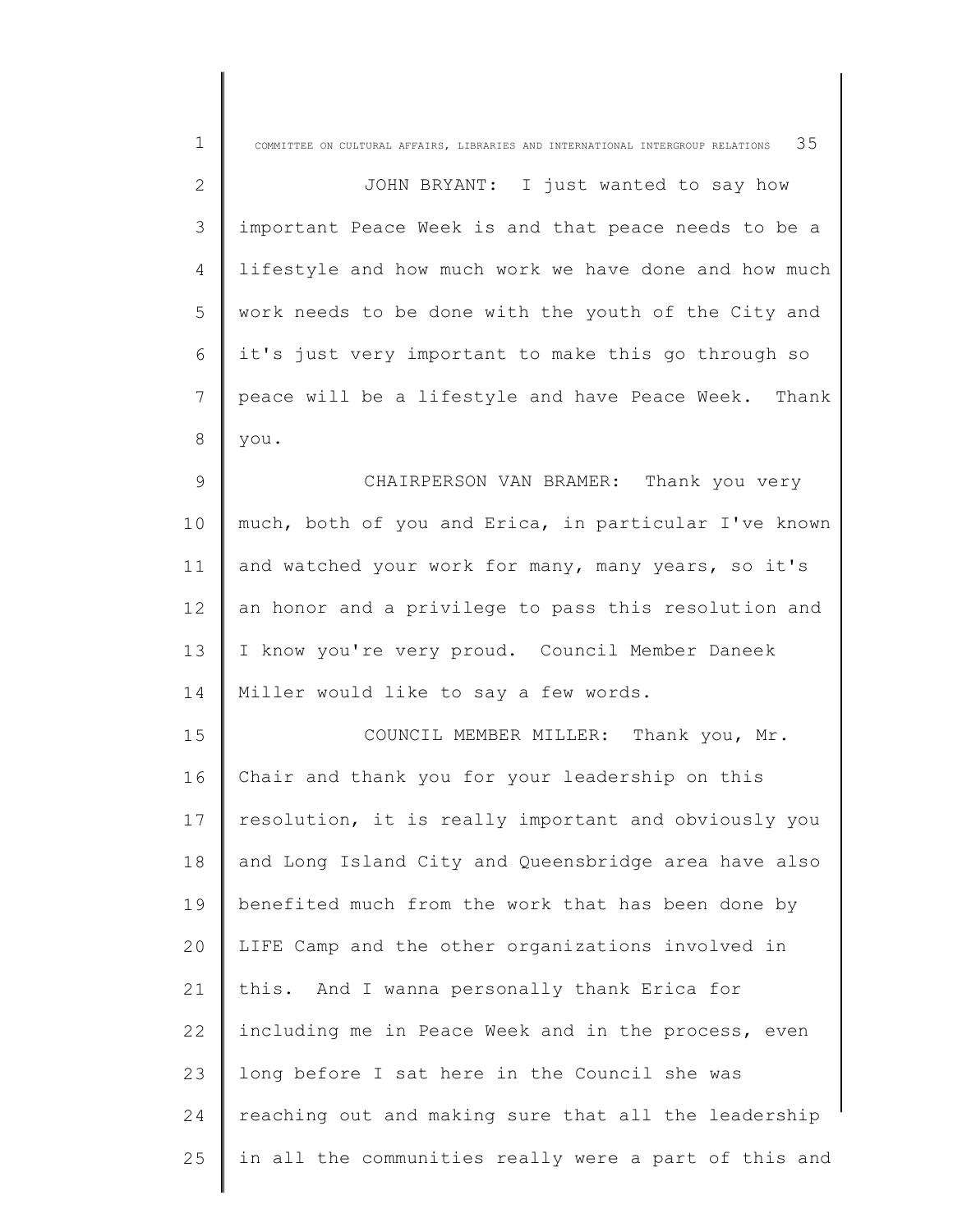1 2 3 4 5 6 7 8 9 10 11 12 13 14 15 16 17 18 19 20 21 22 23 24 25 COMMITTEE ON CULTURAL AFFAIRS, LIBRARIES AND INTERNATIONAL INTERGROUP RELATIONS  $36$ I also would like to thank you for your persistence and your consistency. I just wanna… a quick antidote; a few months back now that -- or a month back, when the Garner decision, or lack thereof came in and we were kinda riding around the neighborhood and… to make sure that everything was okay and we knew that it would be okay, because of the work that LIFE Camp and the other organizations and the others involved were putting in, that we were really staying ahead of the curve and that we were really being supportive of our young people, particularly those that were at youth [sic], so we rode around the district for… all corners of the district and it was just a normal night and that was because of the work that you have done, that the organization had done and I wanna thank you publicly for that and I wanna say that that was pretty much throughout the City, because with LIFE Camp and Man Up and some of the other organizations throughout the City really being on the ground and doing that is a testament to the commitment of the Council and commitment of people working together. So again, I just wanna say that I'm honored to be a part of this and you know sometimes it's difficult, it's difficult and folks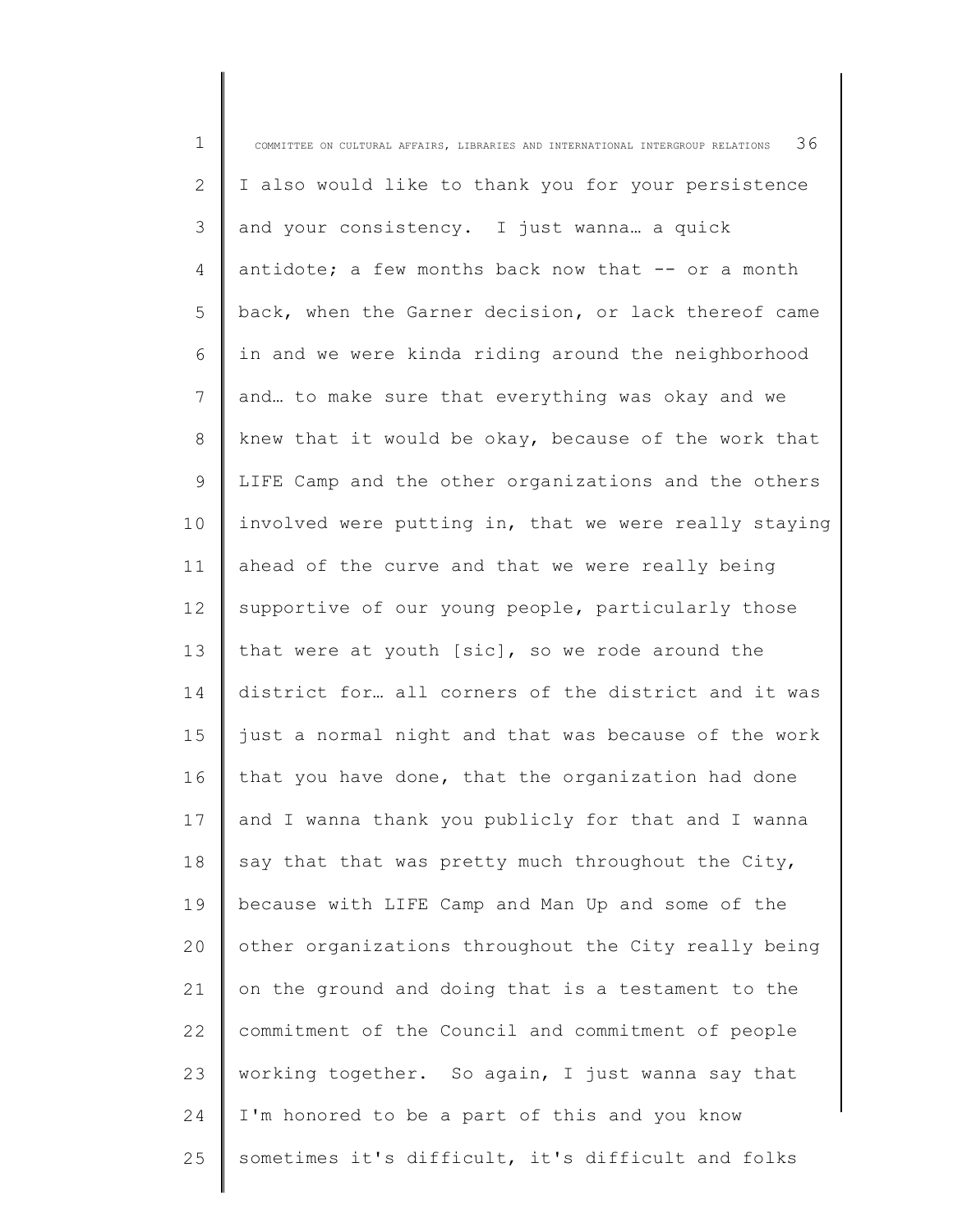| $\mathbf 1$    | 37<br>COMMITTEE ON CULTURAL AFFAIRS, LIBRARIES AND INTERNATIONAL INTERGROUP RELATIONS |
|----------------|---------------------------------------------------------------------------------------|
| $\mathbf{2}$   | know that when tragedy occurs, when you don't wanna                                   |
| 3              | be there, that you, you know, that LIFE Camp, Man Up                                  |
| $\overline{4}$ | and organizations are there for out young people, for                                 |
| 5              | families who are victims of violence consistently and                                 |
| 6              | we appreciate that. I even sometimes appreciate the                                   |
| 7              | late night, $12:00$ , $1:00$ ; $2:00$ phone calls that I get,                         |
| 8              | just knowing that I am a part of a change and so for                                  |
| $\mathsf 9$    | that I am grateful and I look forward to us                                           |
| 10             | continuing to work together; obviously I accept the                                   |
| 11             | challenge by my brethren and I know that Southeast                                    |
| 12             | Queens is going to continue to be the safest district                                 |
| 13             | in the City, but we'll have collectively the safest                                   |
| 14             | city in American because of the work that you've done                                 |
| 15             | and I really appreciate again the leadership that the                                 |
| 16             | Council has taken on this issue, because what makes                                   |
| 17             | us great and what makes us successful; when you                                       |
| 18             | champion issues that aren't yours, when peace is                                      |
| 19             | about Holocaust victims and the same time is about                                    |
| 20             | young black, brown persons of color that are being                                    |
| 21             | victimized as well; because of that we're going to                                    |
| 22             | succeed. So I just thank you for what you do.                                         |
| 23             | CHAIRPERSON VAN BRAMER: Thank you very                                                |
| 24             | much. Council Member Cornegy.                                                         |
| 25             |                                                                                       |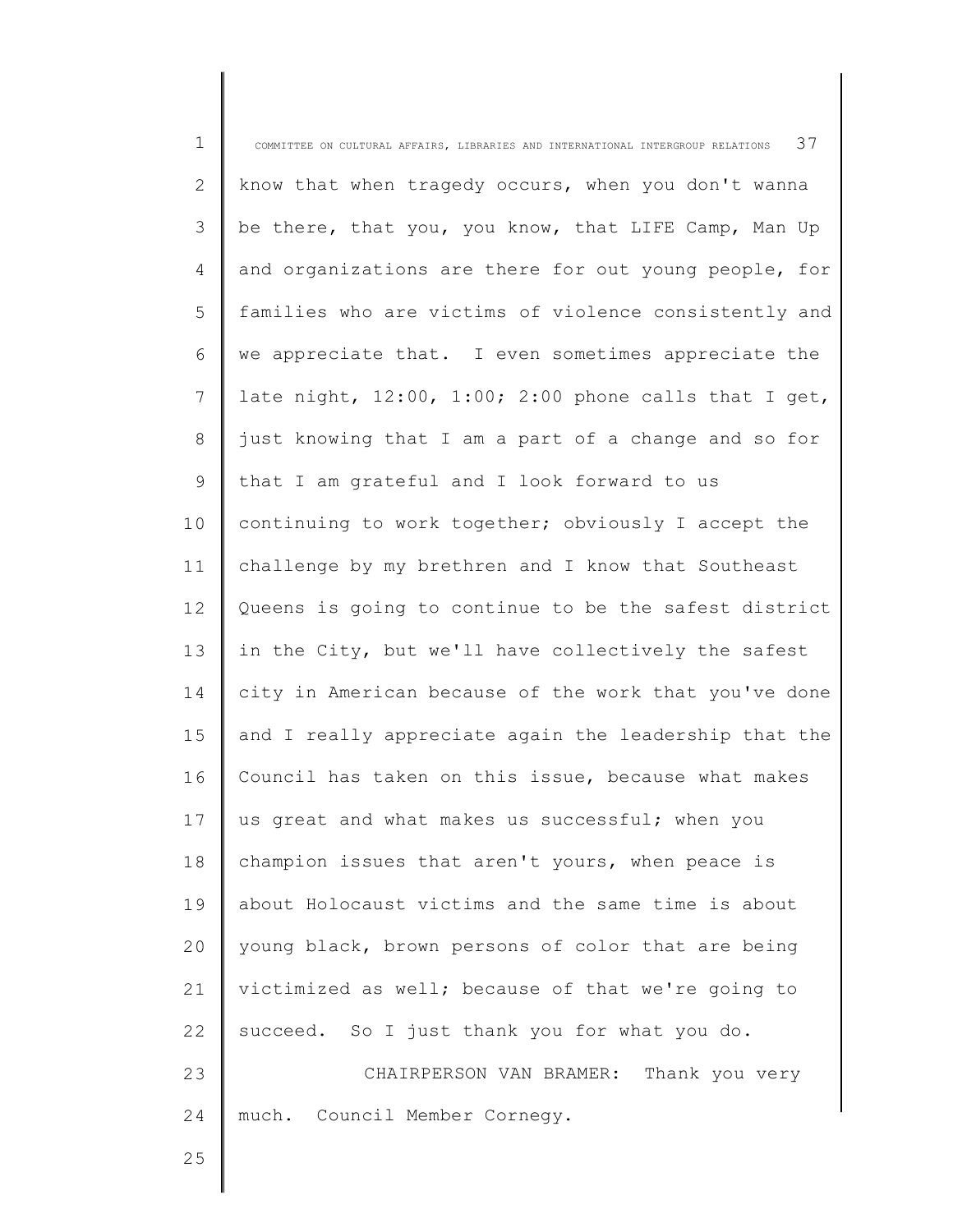| $\mathbf 1$  | 38<br>COMMITTEE ON CULTURAL AFFAIRS, LIBRARIES AND INTERNATIONAL INTERGROUP RELATIONS |
|--------------|---------------------------------------------------------------------------------------|
| $\mathbf{2}$ | COUNCIL MEMBER CORNEGY: I too would like                                              |
| 3            | to just say thank you for your life's work; I think                                   |
| 4            | that what you do is a testament to the fact that we                                   |
| 5            | don't have to wait for somebody to come save us, that                                 |
| 6            | we can actually save ourselves; I think it's that                                     |
| 7            | model and that example that I'm so inspired by.<br>We                                 |
| $8\,$        | as a Council fund many programs, some that are                                        |
| 9            | sponsored by the individuals that it                                                  |
| 10           | disproportionately affects and some not and every                                     |
| 11           | time I see somebody who's given their life; like, I                                   |
| 12           | don't know if everybody knows that this literally is                                  |
| 13           | your life. I had a Council Member ask me what I                                       |
| 14           | thought about Erica Ford and I kinda laughed, 'cause                                  |
| 15           | I said I don't know anybody whose commitment to what                                  |
| 16           | they do is as longstanding as yours and I really                                      |
| 17           | appreciate that, so with pride I gave my endorsement                                  |
| 18           | to that particular Council Member for whatever they                                   |
| 19           | wanted to do with you and I wasn't even sure what it                                  |
| 20           | was about. But I can truly say that knowing you for                                   |
| 21           | so long and having grown up with you, I understand                                    |
| 22           | your commitment. Like so even when some of us                                         |
| 23           | weren't doing this and we were doing something else,                                  |
| 24           | you were doing exactly this. So I believe that                                        |
| 25           | you're a testament to the fact, like I said, that we                                  |
|              |                                                                                       |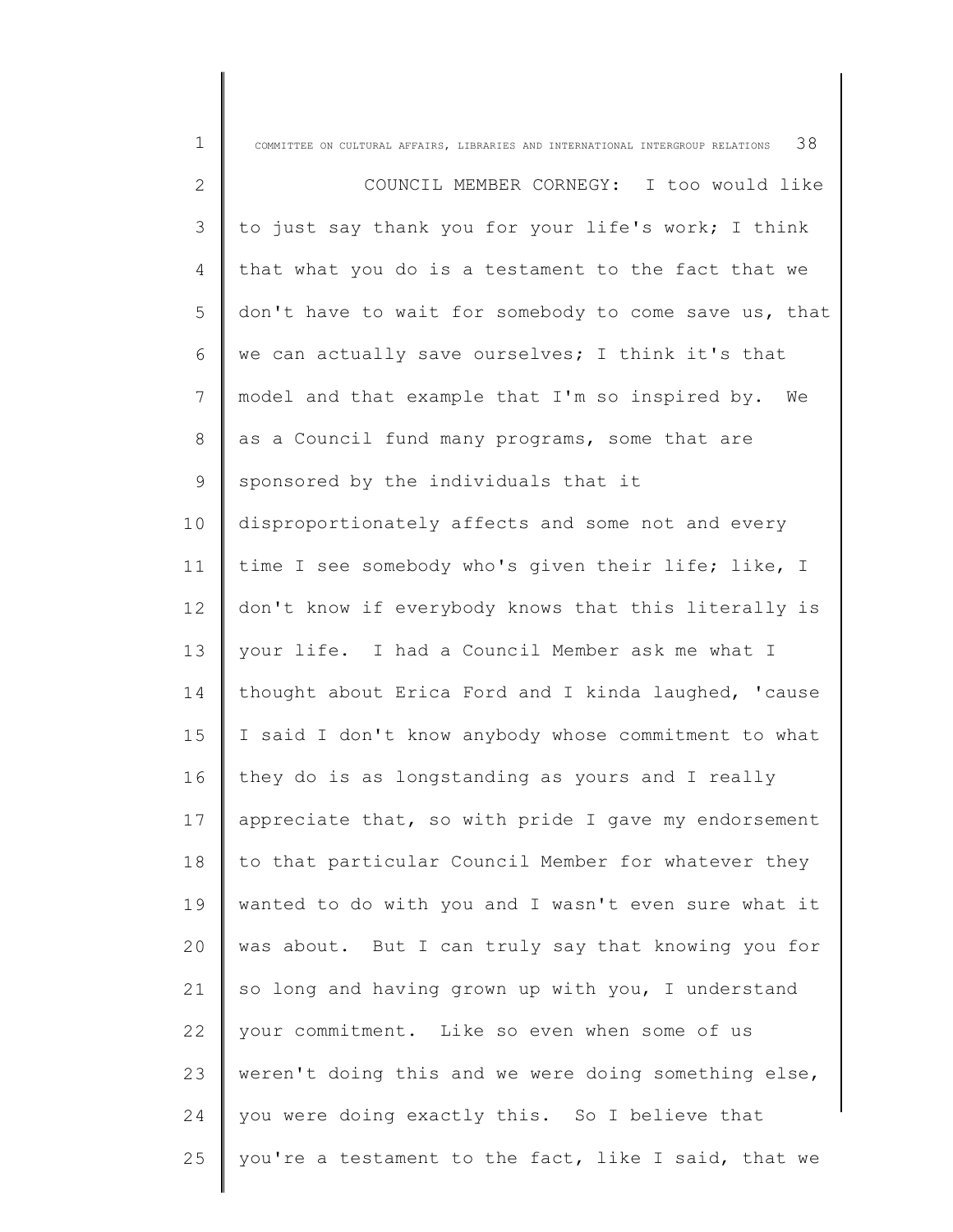1 2 3 4 COMMITTEE ON CULTURAL AFFAIRS, LIBRARIES AND INTERNATIONAL INTERGROUP RELATIONS  $39$ don't have to wait for somebody to come save us; that we can actually save ourselves and it's that I appreciate most about your work.

5 6 CHAIRPERSON VAN BRAMER: Council Member Rosenthal.

7 8 9 10 11 12 13 14 15 16 17 18 19 20 21 22 23 24 25 COUNCIL MEMBER ROSENTHAL: Well those are two very good validators. So while I'm less familiar with the work that you do, I was actually just speaking with Council Member Treyger about the work you're doing and Man Up is doing in Coney Island around the anti-gun violence work and so I'm chair of the Contracts Committee and one of the things that we were just talking about was how some of the groups that are doing this work are not getting paid because the contracts aren't being processed and it's one of the things that I'm working on -- I'm a new Council Member; one of the things that I'm working on this year, so I would love to follow up with your office in trying to make that happen more quickly. The Fund for the City of New York does give loans, no interest, no fee loans, so I'd be happy to work with you on trying to get you the money that you deserve and then secondly, of course I would put in a pitch for coming to my district where we certainly could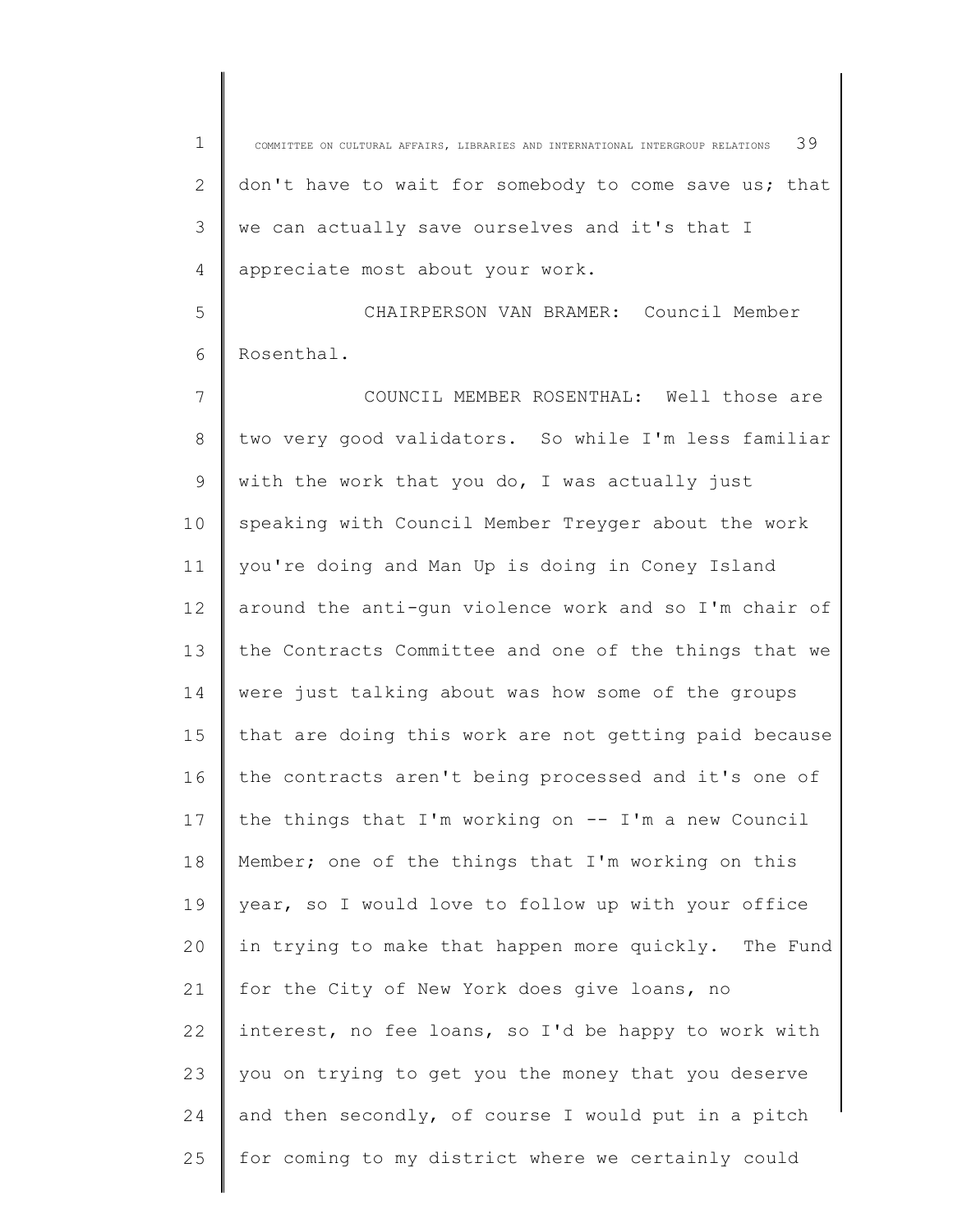| 1           | 40<br>COMMITTEE ON CULTURAL AFFAIRS, LIBRARIES AND INTERNATIONAL INTERGROUP RELATIONS |
|-------------|---------------------------------------------------------------------------------------|
| 2           | use yoga, meditation and good solid leadership on                                     |
| 3           | this issue; we have two housing projects that are at                                  |
| 4           | war with each other for no good reason whatsoever and                                 |
| 5           | I just really appreciate the work that you do.<br>Thank                               |
| 6           | you.                                                                                  |
| 7           | Thank you.<br>CHAIRPERSON VAN BRAMER:                                                 |
| 8           | Council Member Treyger.                                                               |
| $\mathsf 9$ | COUNCIL MEMBER TREYGER: Thank you and I                                               |
| 10          | thank you for your work and I certainly thank my                                      |
| 11          | colleagues, Council Member Jumaane Williams for                                       |
| 12          | pushing forward this excellent concept and excellent                                  |
| 13          | resolution and Chair Van Bramer for hearing this,                                     |
| 14          | allowing this for a vote today and I like the                                         |
| 15          | commitment from my colleague, the Chair of the                                        |
| 16          | Contracts Committee, because this is certainly an                                     |
| 17          | issue and we -- for many years I think that you have                                  |
| 18          | crystallized this point for us; for many years we've                                  |
| 19          | had simply a reactionary approach to addressing                                       |
| 20          | public safety and we go in cycles and I think that                                    |
| 21          | the work of the Cure Violence providers, the people                                   |
| 22          | that like to build a sense of community; I think that                                 |
| 23          | that is a proactive approach, you know where someone                                  |
| 24          | getting, you know handcuffed should be a last resort;                                 |
| 25          | how can we reach the most at-risk individuals and get                                 |
|             |                                                                                       |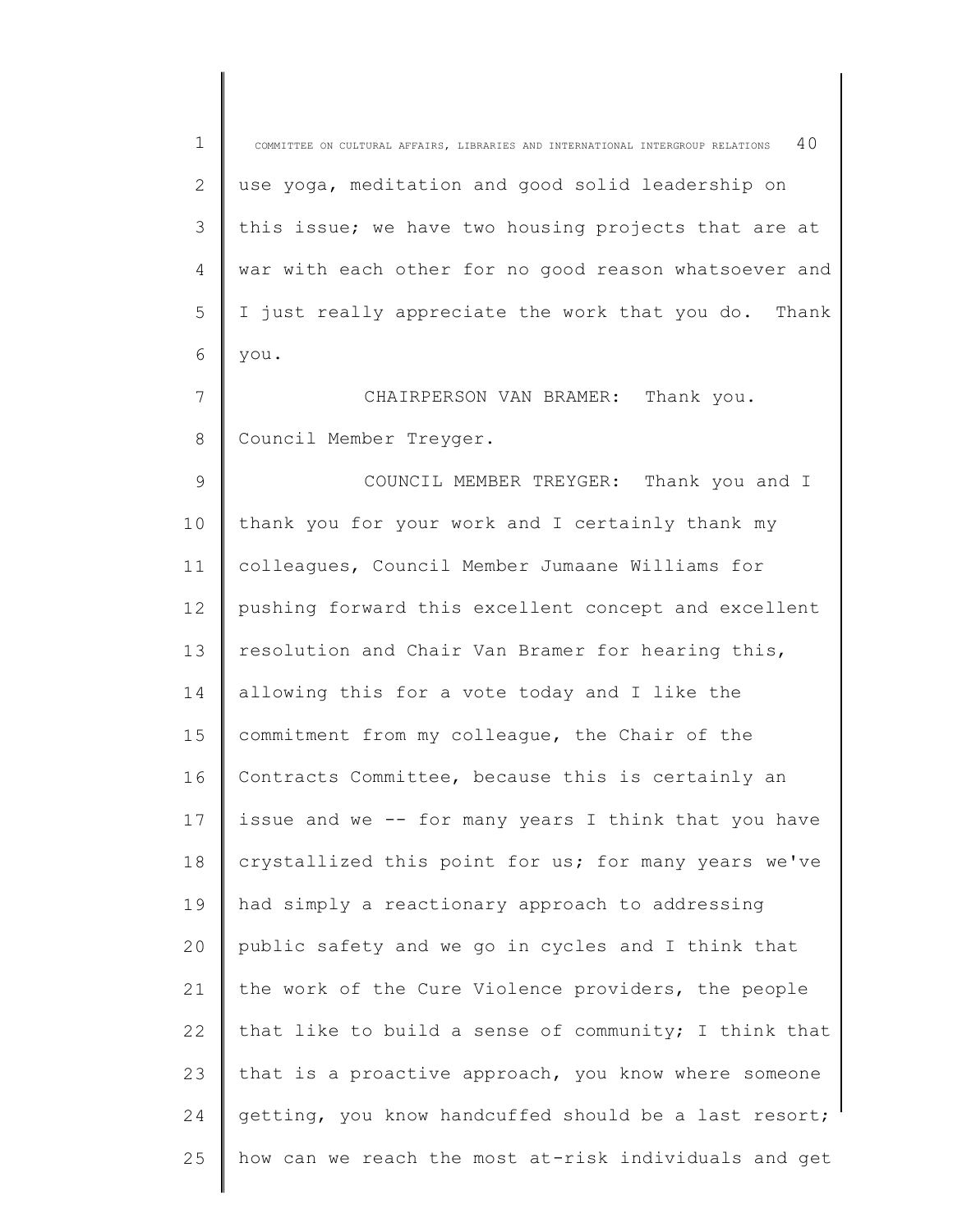| $\mathbf 1$ | 41<br>COMMITTEE ON CULTURAL AFFAIRS, LIBRARIES AND INTERNATIONAL INTERGROUP RELATIONS |
|-------------|---------------------------------------------------------------------------------------|
| 2           | them the help and intervention services which they                                    |
| 3           | need, because if we don't fundamentally address the                                   |
| 4           | ingredients that leads to incidents, we're not really                                 |
| 5           | solving the problem and not really addressing the                                     |
| 6           | crisis. I know this has been work that has been                                       |
| 7           | really championed by many of my colleagues here, too                                  |
| 8           | many to -- I don't wanna leave out any names, but I                                   |
| 9           | know Councilmen Williams, Cornegy and so many others                                  |
| 10          | have been -- Miller, forgive me; again, I get into                                    |
| 11          | trouble when I mention names, but many people here                                    |
| 12          | have been championing these issues and I believe in                                   |
| 13          | this work, but we have to make sure that groups are                                   |
| 14          | getting funded, we have to make sure that paperwork                                   |
| 15          | is getting processed and people are on the ground,                                    |
| 16          | because as we speak we still have violence in our                                     |
| 17          | communities, we've had some shootings in Coney Island                                 |
| 18          | just yesterday and we need this work, we need a                                       |
| 19          | response, we need proactive activities. I'd also                                      |
| 20          | ask, as part of Peace Week, we share some suggested                                   |
| 21          | activities of what we can do; we could have -- it                                     |
| 22          | could be a concert, it could be -- you know, any type                                 |
| 23          | of activities that you could think of, please share,                                  |
| 24          | share best practices and ideas, I'd appreciate it,                                    |
| 25          | but I thank you and all the organizations for the                                     |
|             |                                                                                       |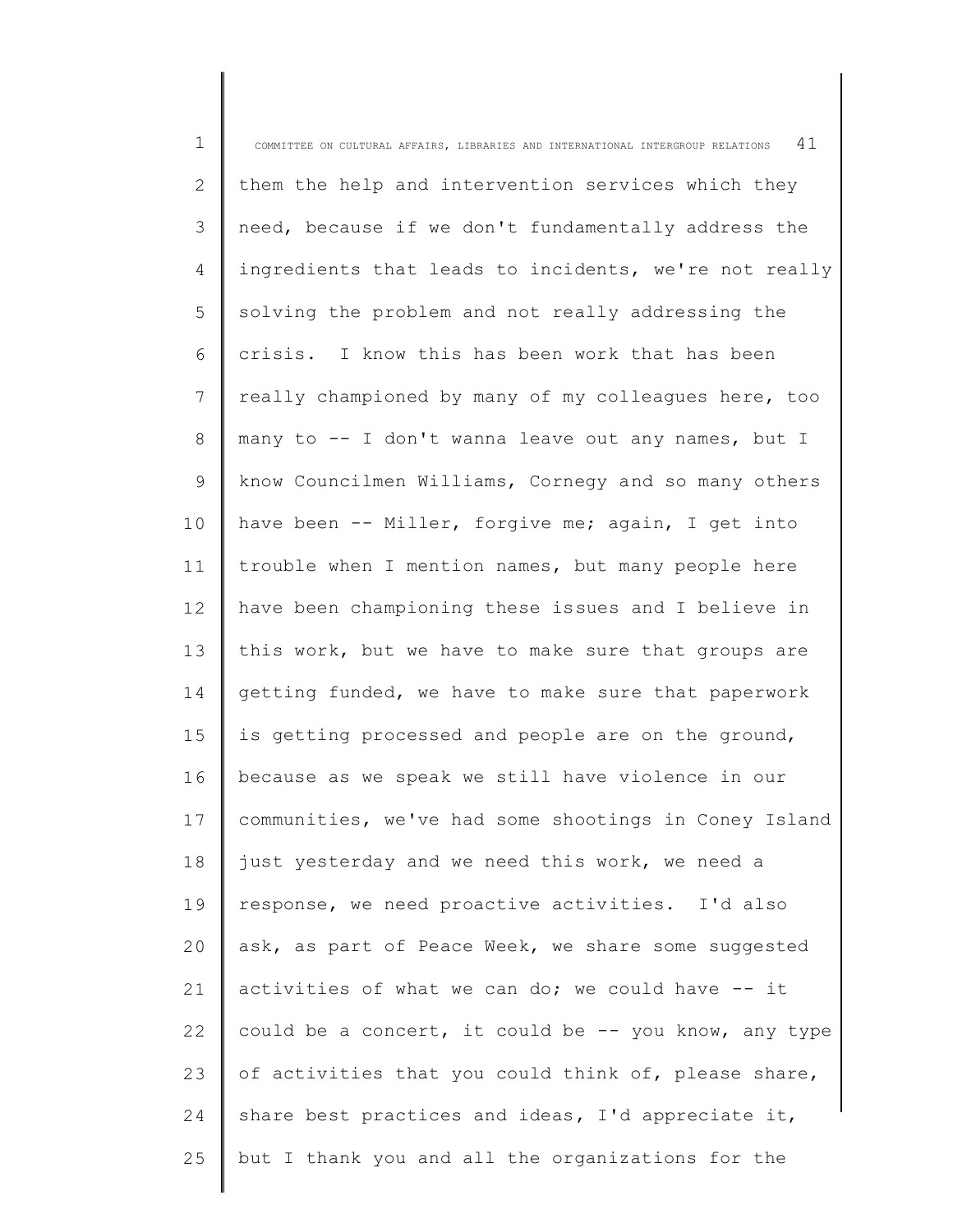1 2 3 4 5 6 7 8 9 10 11 12 13 14 15 16 17 18 19 20 21 22 23 24 25 COMMITTEE ON CULTURAL AFFAIRS, LIBRARIES AND INTERNATIONAL INTERGROUP RELATIONS  $42$ selfless and real brave work that you do day in and day out. Thank you very much. CHAIRPERSON VAN BRAMER: Council Member Williams to wrap up this panel before we move on to a second panel. COUNCIL MEMBER WILLIAMS: Thank you, Mr. Chair. And first I'd like to add my name to the Preconsidered reso that Council Member Levine has and I know that Council Members Cornegy and Miller were supposed to be on this reso, so they may after want to add their name as well. I said most of what I had to say at the beginning, but I just wanna say thank you again for your life's work that you're doing and I heard - there's a Council Member, I forgot where she's from, but I've tried to live by it since, where she said you don't have to move to another city to live in a better one, and I think you have kind of personified that, as well as some of the key you have mentioned and thank you for helping our city be a better one and hopefully we can support you as much as we can moving forward. And I did wanna give a special shout out to Council Member Treyger, who's highlighted the need for the gun violence work in Coney Island in a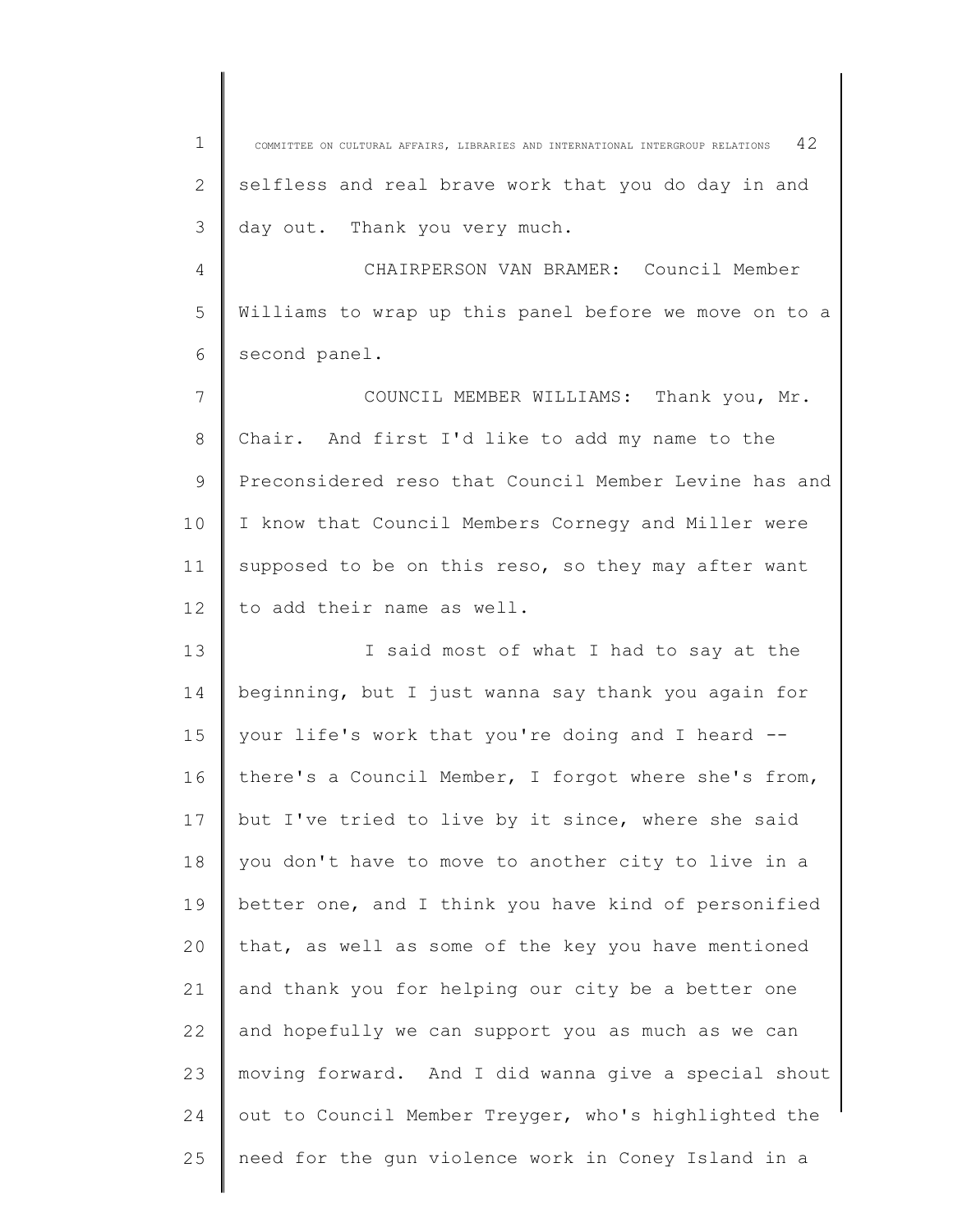1 3 COMMITTEE ON CULTURAL AFFAIRS, LIBRARIES AND INTERNATIONAL INTERGROUP RELATIONS  $43$ way that no one has in the past, so I thank you all and thank you to all of my colleagues.

4 5 6 7 8 9 10 11 12 13 CHAIRPERSON VAN BRAMER: And I just wanna conclude by thanking you as well; you make the City proud, you make Queens especially proud, so much so that Council Member Cornegy's talking about Queens all the time; used to be all about Brooklyn, now it's all about Queens. And also thank you for the brightest orange shirts I've ever seen in my life, so thank you for those as well. But truly, you're both doing amazing work saving lives and making our city the safest in the world, so thank you so much.

14

2

[applause]

15 16 17 18 19 20 21 22 23 24 And now we're going to return back to the very important resolution on the liberation of Auschwitz and hear from a panel of four -- Meredith Rose Burak from The Survivor Initiative; Rachel Cohen, also of The Survivor Initiative; Dina Muskin Goldberg from the Simon Wiesenthal Center and… [background comments] and Elihu Kover from Selfhelp Community Services. [background comments] We are actually going to have Hindy Poupko from the Jewish Community Relations Council round out this panel.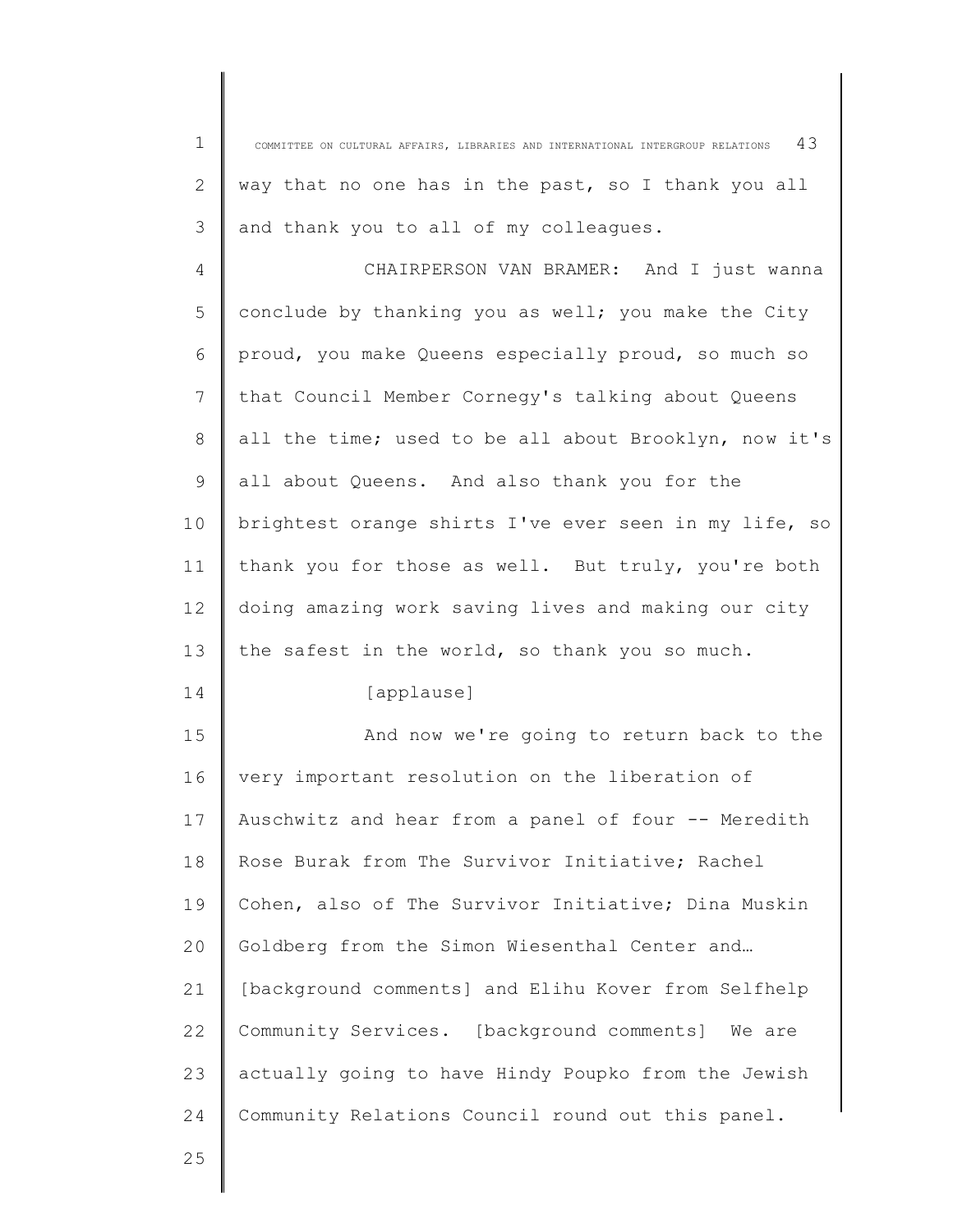| $\mathbf 1$    | 44<br>COMMITTEE ON CULTURAL AFFAIRS, LIBRARIES AND INTERNATIONAL INTERGROUP RELATIONS |
|----------------|---------------------------------------------------------------------------------------|
| $\mathbf{2}$   | I wanna thank all of you for being here                                               |
| 3              | for this very important resolution and we can start                                   |
| $\overline{4}$ | with you how 'bout we start all the way to my right                                   |
| 5              | -- we'll start with Meredith -- absolutely; thank you                                 |
| 6              | so much.                                                                              |
| 7              | MEREDITH ROSE BURAK: Good morning and                                                 |
| $\,8\,$        | thank you very much, Chairperson James Van Bramer and                                 |
| $\mathsf 9$    | Council Member Mark Levine; members of the Cultural                                   |
| 10             | Affairs Committee for the opportunity to testify                                      |
| 11             | before you today.                                                                     |
| 12             | My name is Meredith Rose Burak and I have                                             |
| 13             | spent much of the last 11 years of my life advocating                                 |
| 14             | on behalf of the victims of genocide. In the                                          |
| 15             | interest of time I'll skip to why I'm here today.                                     |
| 16             | While I work in the private sector, I'm                                               |
| 17             | here today as Chair of Public Partnerships for The                                    |
| 18             | Survivor Initiative. The Survivor Initiative is a                                     |
| 19             | national volunteer-led effort to raise awareness and                                  |
| 20             | funds for the tens of thousands of Holocaust                                          |
| 21             | survivors living at or below the Federal Poverty                                      |
| 22             | Line. I'm honored to be here with you in support of                                   |
| 23             | this profoundly important resolution and I'm deeply                                   |
| 24             | grateful to you.                                                                      |

25

I ∥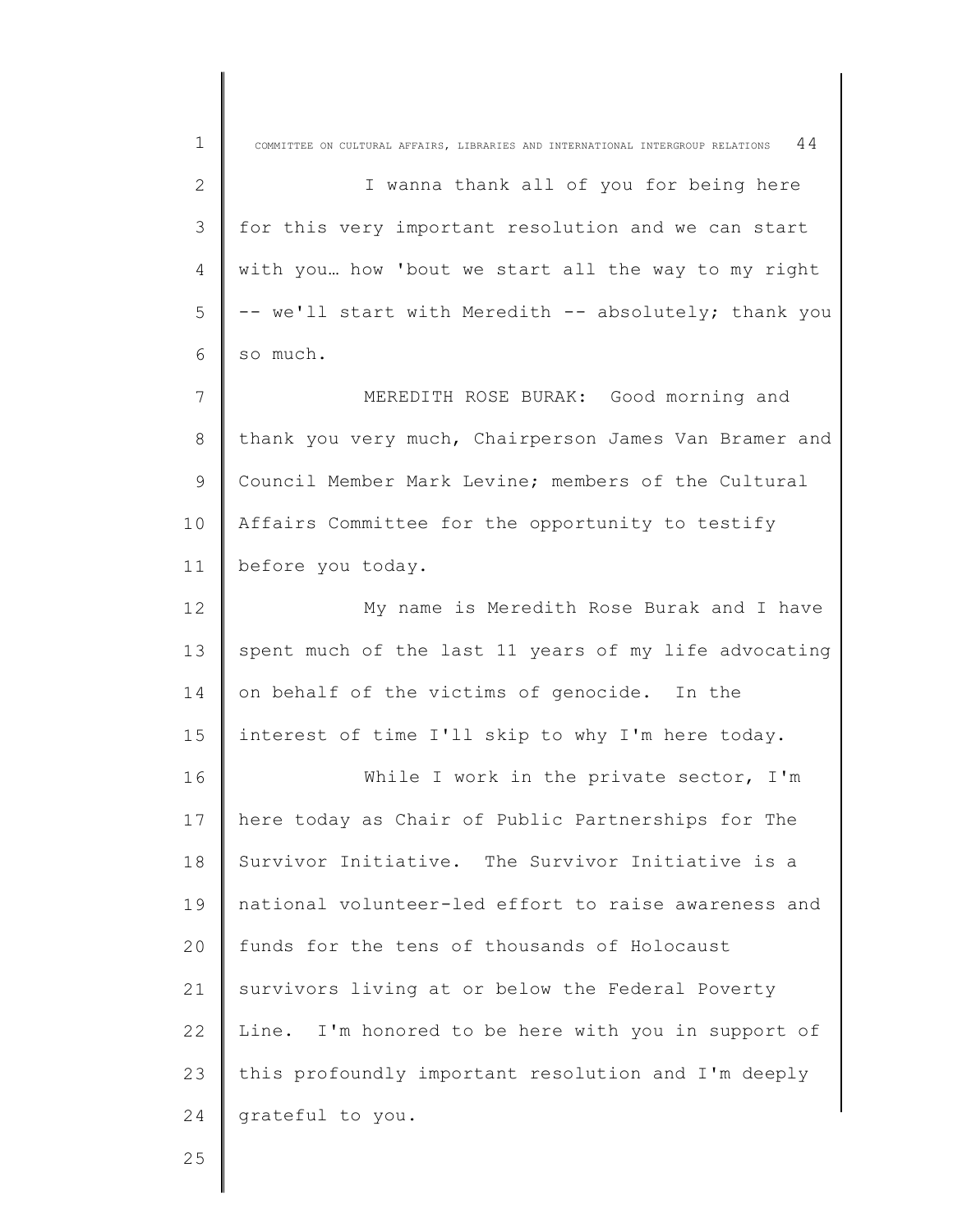| $\mathbf 1$    | 45<br>COMMITTEE ON CULTURAL AFFAIRS, LIBRARIES AND INTERNATIONAL INTERGROUP RELATIONS |
|----------------|---------------------------------------------------------------------------------------|
| 2              | The Survivor Initiative was founded in                                                |
| $\mathfrak{Z}$ | the summer of 2012 by a small group of volunteers who                                 |
| 4              | were shocked to learn that tens of thousands of                                       |
| 5              | Holocaust survivors were living below the National                                    |
| 6              | Poverty Line. As chair of Public Partnerships, I am                                   |
| 7              | working with leaders, non-Jewish and Jewish, from all                                 |
| $8\,$          | levels of government to be the voice for these                                        |
| $\mathsf 9$    | voiceless citizens who through no fault of their own                                  |
|                |                                                                                       |
| 10             | have experienced unspeakable horror.                                                  |
| 11             | I am joined today by a Survivor                                                       |
| 12             | Initiative Co-Founder, Rachel Cohen Gerrol, who will                                  |
| 13             | testify also today about our work in Washington, D.C.                                 |
| 14             | and with the White House. Also joining us as New                                      |
| 15             | York City Co-Chairs Melissa Jane Kronfeld and Allie                                   |
| 16             | Pyke.                                                                                 |
| 17             | Our goal is to build the public and                                                   |
| 18             | private partnerships necessary to ensure that these                                   |
| 19             | survivors spend their remaining years in the comfort                                  |
| 20             | and dignity they deserve. With this resolution put                                    |
| 21             | forward by Speaker Mark-Viverito and Council Member                                   |
| 22             | Mark Levine, New York City will recognize on January                                  |
| 23             | 27, 2015 the 70th anniversary of the liberation of                                    |
| 24             | Auschwitz-Birkenau. Our language is too limited to                                    |
| 25             | describe the brutality unprecedented in human history                                 |
|                |                                                                                       |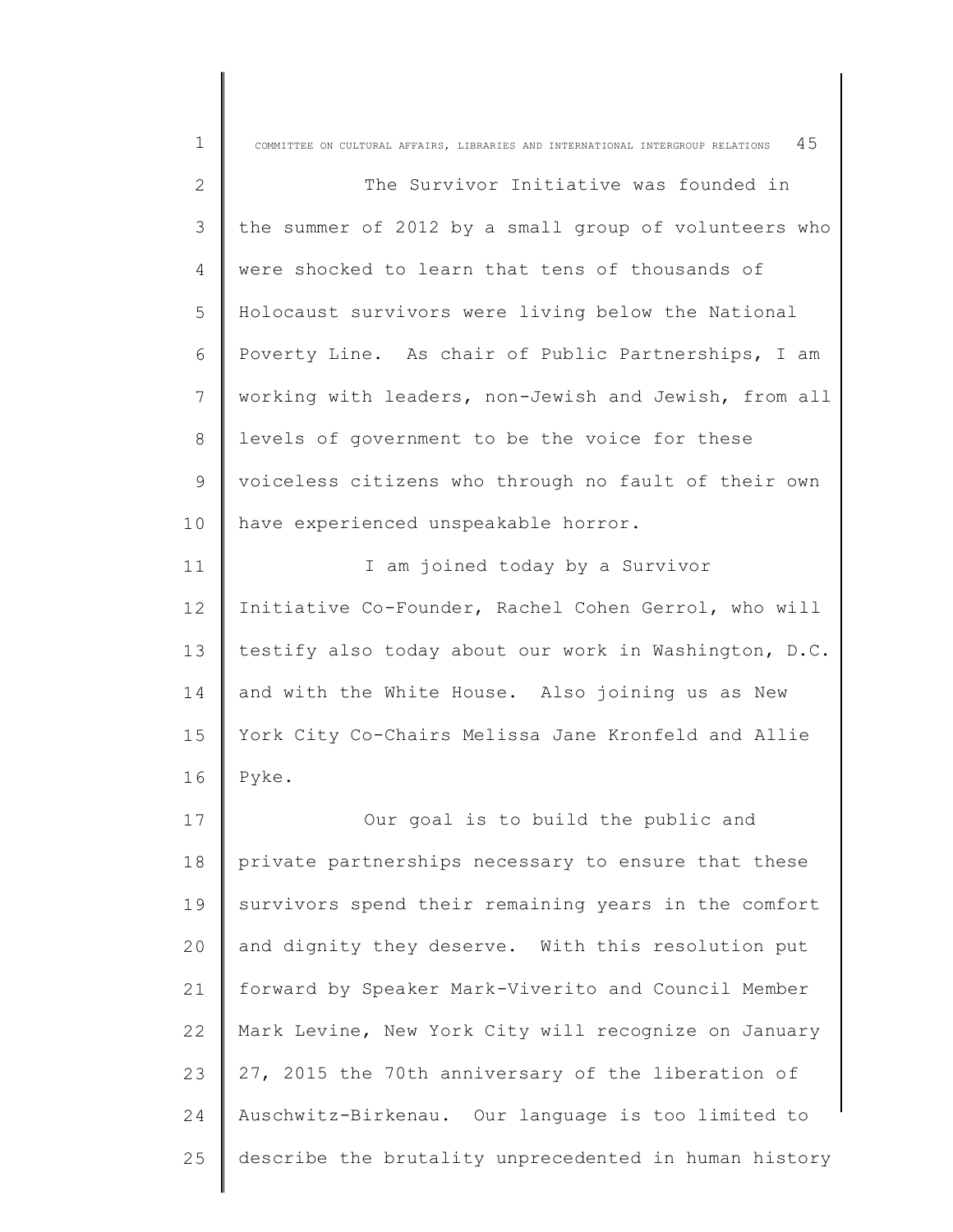1 2 3 4 5 6 7 8 9 10 11 12 13 14 15 16 17 18 19  $20$ 21 22 23 COMMITTEE ON CULTURAL AFFAIRS, LIBRARIES AND INTERNATIONAL INTERGROUP RELATIONS  $46$ that happened in that place. The only word best suited to call this parallel universe is Auschwitz. Many who survived the Holocaust rightfully believe that anti-Semitism would have perished with the victims, but it survived and is flourishing at once again an alarming rate. According to the first ever comprehensive survey of anti-Semitism around the world, there is an estimated 1.09 billion people with anti-Jewish sentiment across the globe; that means there are 135 anti-Semites per Jewish person. The results of the study did not consider those with a simple hateful attitude towards Israel; the results focused on those with a clear cut hatred of Jews; most of them Holocaust deniers. This resolution is one of the many ways our representatives ensure that never again is not just a slogan but a reality. New York City is the axis on which the world moves; not only do we have to act rhetorically as the shining light of the nations, we must do as much as we can with the resources we have to protect our fundamental belief in human rights, freedom of

25 religious views. As President Barack Obama said in

speech and freedom of one's own political and

24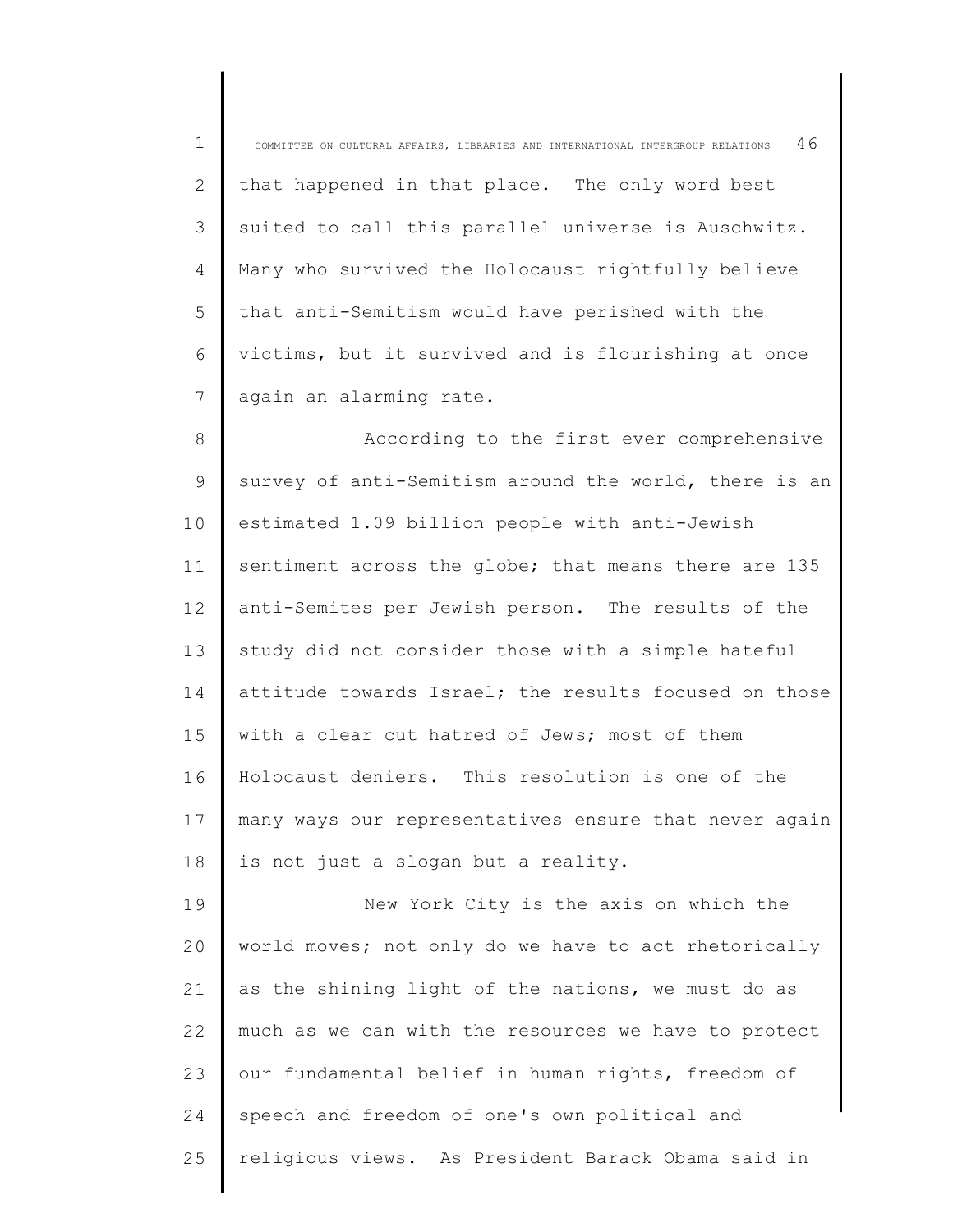1 2 3 4 5 6 7 8 9 10 11 12 13 14 15 16 17 18 19 20 21 22 23 24 COMMITTEE ON CULTURAL AFFAIRS, LIBRARIES AND INTERNATIONAL INTERGROUP RELATIONS  $\,$  47  $\,$ his State of the Union Address last night, "we do these things not only because they're right, but because they make us safer." On January 27th we demonstrate our unwavering belief in human rights by honoring both the dead and the living; 70 years after the liberation of Auschwitz tens of thousands of survivors continue to face every day alone, fearful and hungry. Today there are 30,000 Holocaust survivors living in New York City living at or below the Federal Poverty Line; of the roughly 60-70,000 Holocaust survivors living in this city, roughly half of them are living on less than \$11,000 a year. On a daily basis these survivors are forced to decide whether to pay their rent, buy food, fill a prescription or pay for transportation to a doctor's appointment. With an average age of 83, I can only imagine how challenging every day life is for these citizens and their needs are more complicated with age. As a city and as a nation we have a responsibility to protect those most vulnerable among us and these survivors, after their incarceration, after their displacement, after experiencing

unspeakable horror, surely meet that definition.

25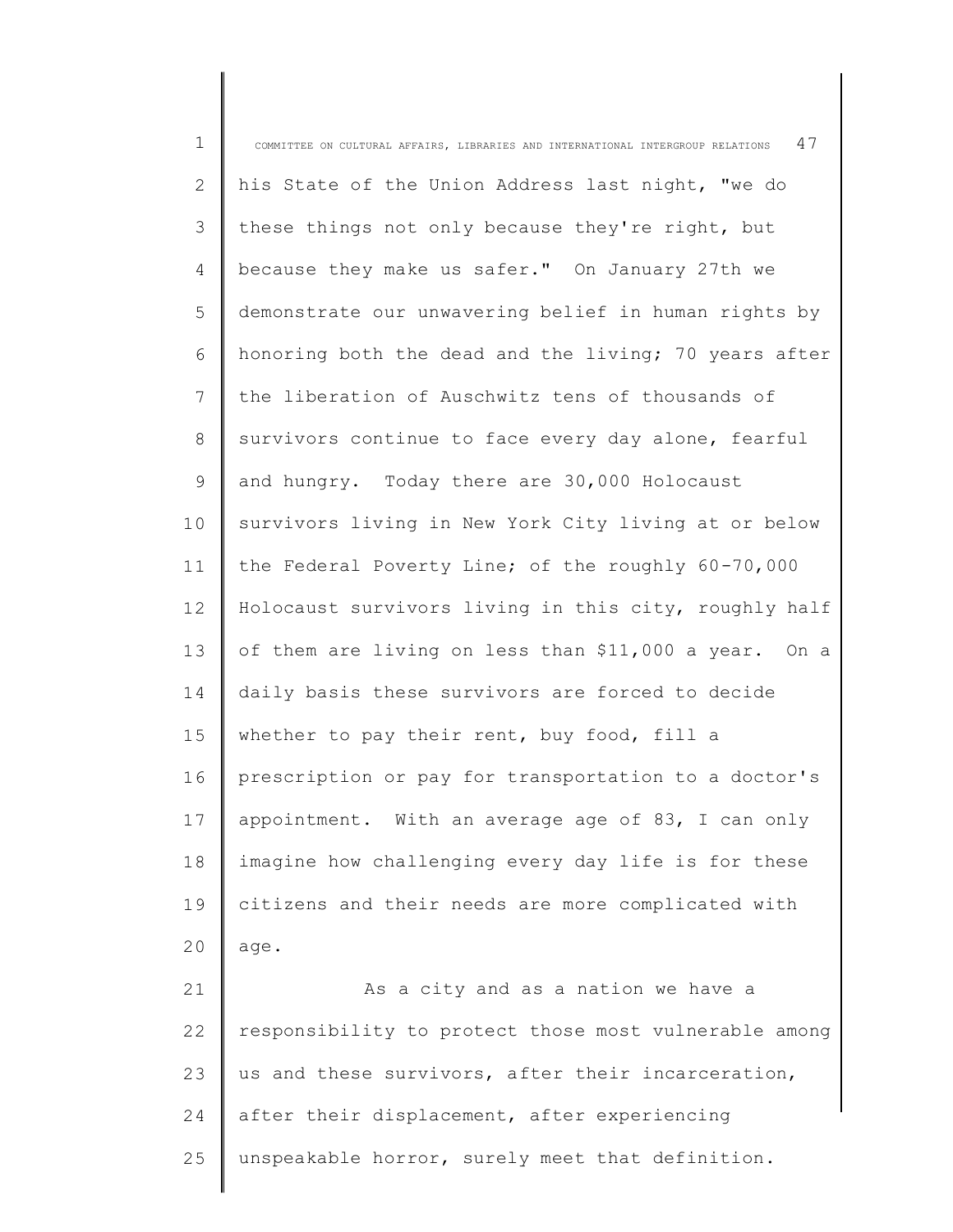| $\mathbf 1$    | 48<br>COMMITTEE ON CULTURAL AFFAIRS, LIBRARIES AND INTERNATIONAL INTERGROUP RELATIONS |
|----------------|---------------------------------------------------------------------------------------|
| $\overline{2}$ | Never again must be an aspiration that the                                            |
| 3              | representatives of this country embrace and make                                      |
| 4              | their own. We don't have much time to provide the                                     |
| 5              | necessary basic services for these aging survivors                                    |
| 6              | and we need leaders from both the public and private                                  |
| 7              | sectors working together to provide the resources                                     |
| 8              | necessary.                                                                            |
| 9              | In closing I would like to make a                                                     |
| 10             | proposal to those in this room and the City of New                                    |
| 11             | York. On January 5th, 2015 I hosted a legislative                                     |
| 12             | briefing led by Council Member Mark Levine,                                           |
| 13             | Congressman Joe Crowley and Council Member Rafael                                     |
| 14             | Espinal, which included 12 City Council Members; at                                   |
| 15             | that briefing Council Member David Greenfield gave                                    |
| 16             | us, the Survivor Initiative, a challenge; to see how                                  |
| 17             | much money we could raise for these survivors in the                                  |
| 18             | private sector. I would like to propose that the                                      |
| 19             | City of New York match dollar for dollar what we                                      |
| 20             | raise by Yom HaShoah, Holocaust Remembrance Day on                                    |
| 21             | April 15th for this vulnerable population.                                            |
| 22             | Thank you, Council Member Mark Levine,                                                |
| 23             | Chairperson James Van Bramer and members of the                                       |
| 24             | Committee for allowing me this great opportunity to                                   |
| 25             | provide this testimony on behalf of the 30,000                                        |

 $\parallel$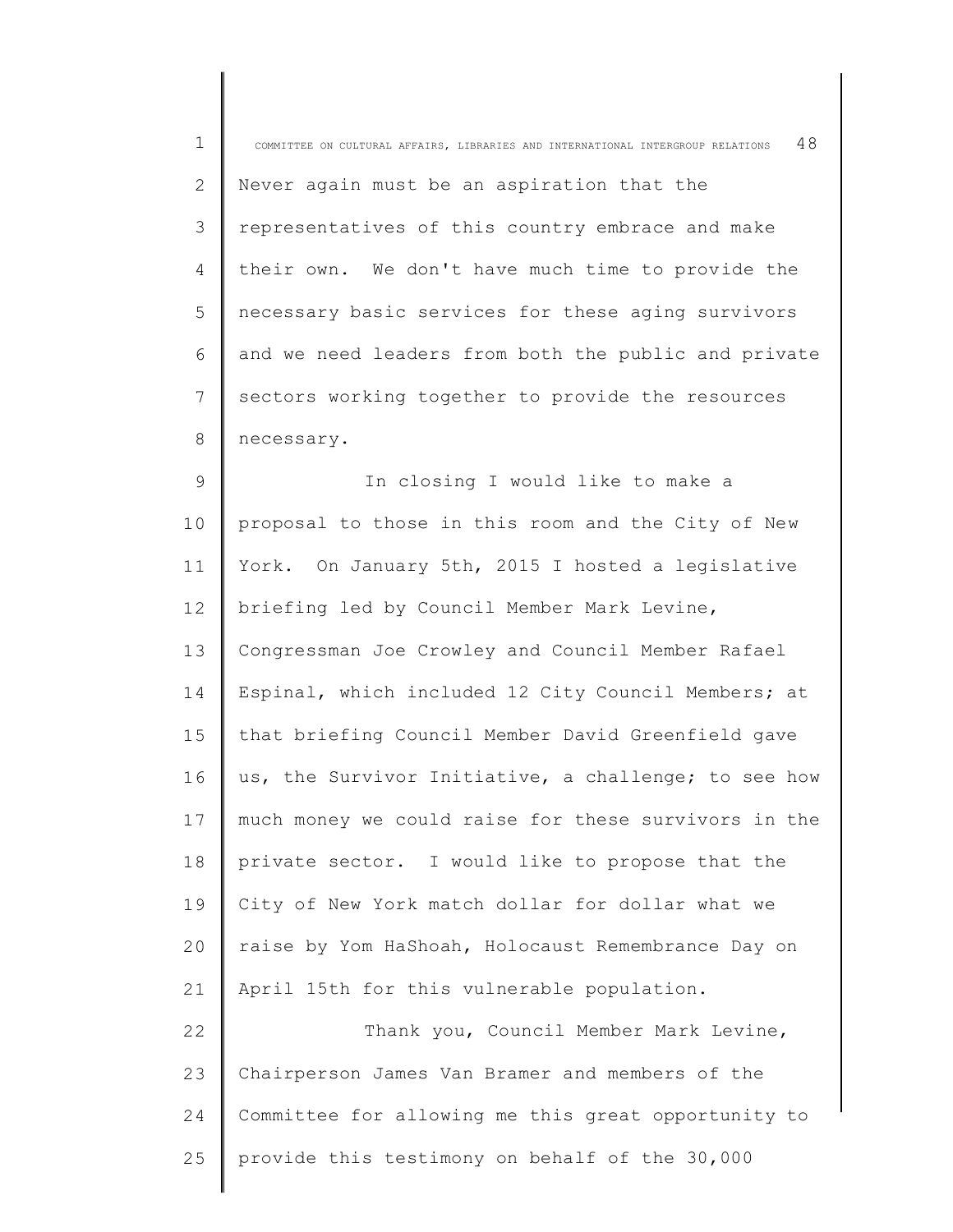1 2 3 4 5 COMMITTEE ON CULTURAL AFFAIRS, LIBRARIES AND INTERNATIONAL INTERGROUP RELATIONS  $49$ Holocaust survivors who so desperately need your help. Thank you for your leadership and the critically important work you do on behalf of all New Yorkers.

## [background comments]

7 8 9 10 11 12 13 14 15 16 17 18 19 20 21 22 23 24 RACHEL COHEN GERROL: My name is Rachel Cohen Gerrol and two-and-a-half years ago I founded the Survivor Initiative. Today we gather to talk about the 70th anniversary of the liberation of Auschwitz and I'm here with two simple words -- thank you. I wish I could say them in every language spoken by the people who wore the Jewish star and who stood in those camps, but I don't know those words, so I'll ask you to join me in 70 seconds of silence for the 70 years, and in those seconds let all of their thank yous in all of their languages come into your minds and in your hearts for what you're doing today. [silent pause] Seventy seconds can feel so long, but 70 years makes us feel even longer. It has been so long but it was less than a 100 years ago; it has been so long but there are people today who still are being

25

6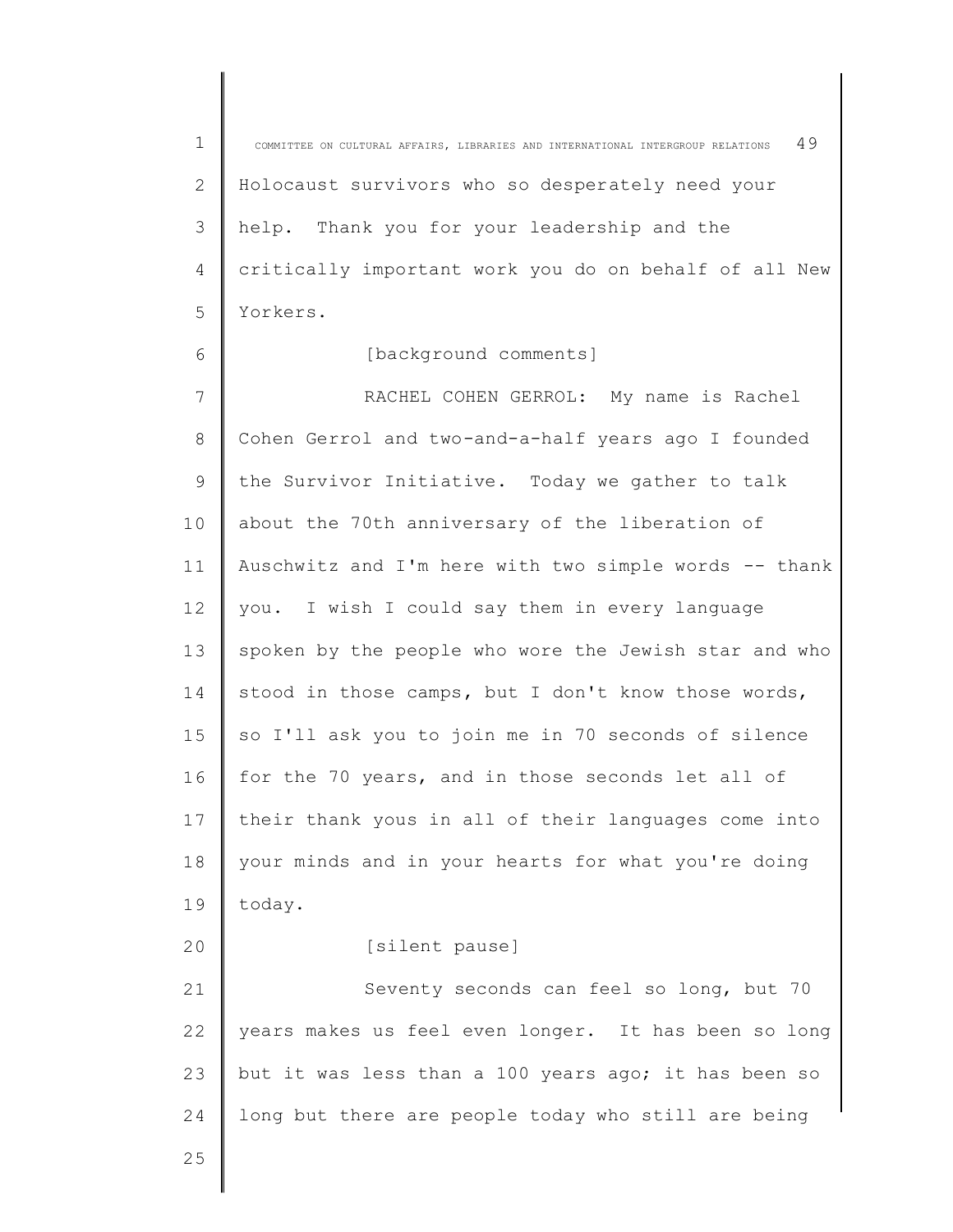1 2 3 4 5 6 7 8 9 10 11 12 13 14 COMMITTEE ON CULTURAL AFFAIRS, LIBRARIES AND INTERNATIONAL INTERGROUP RELATIONS  $50$ attacked by anti-Semitism; 70 years maybe isn't as long as the 70 seconds might have felt. I've worked with the White House to help appoint the first-ever U.S. Special Envoy for Holocaust services and to push for \$2.5 million at the end of last year to get put into the Federal Budget, but no city like New York has stood up the way you are today and said we will remember and we will protect and we will stand up for the rights of survivors here so they can live their last years with dignity and with respect that they deserve and as I leave New York today to go back to Washington, every one I meet there and on the way I will tell of the

15 16 17 18 19 20 21 22 23 24 leadership of the great people of New York who stood up for these resilient survivors like the beautiful Mrs. Klein who made everyone come to her; she can take over this room in a heartbeat and that's the same spirit of New Yorkers who will stand up for people, come close to them so they can hear our words of support and I thank all of you, each and every one of you, because yesterday you might not have known of this issue or have thought about this cause, but today you are dedicating 70 seconds and your morning

25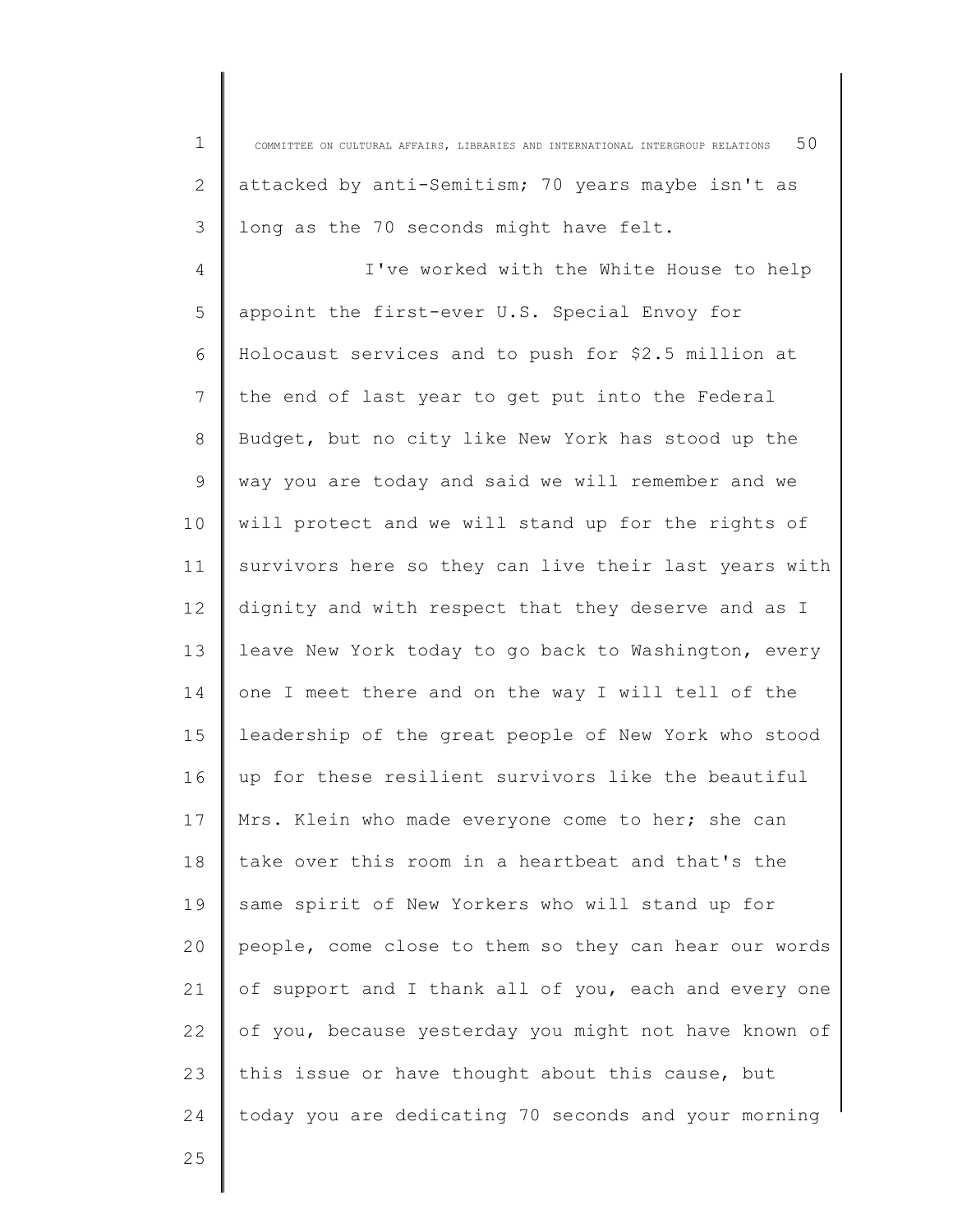| $\mathbf 1$ | 51<br>COMMITTEE ON CULTURAL AFFAIRS, LIBRARIES AND INTERNATIONAL INTERGROUP RELATIONS |
|-------------|---------------------------------------------------------------------------------------|
| 2           | and I promise you, everyone you meet will know of the                                 |
| 3           | good deeds you did and the time you took. Thank you.                                  |
| 4           | DINA MUSKIN GOLDBERG: Hi, I'm Dina                                                    |
| 5           | Muskin Goldberg and it's a true honor and pleasure to                                 |
| 6           | be here today representing the Simon Wiesenthal                                       |
| 7           | Center.                                                                               |
| 8           | Not long after the Holocaust ended, Simon                                             |
| 9           | Wiesenthal said, "If all of us forgot, the same thing                                 |
| 10          | might happen again in 20 or 50 or a 100 years."                                       |
| 11          | Seventy years after the liberation of Auschwitz-                                      |
| 12          | Birkenau sadly anti-Semitism and the persecution of                                   |
| 13          | innocent people of all religious and ethnic                                           |
| 14          | backgrounds across the globe is back with a vengeance                                 |
| 15          | and at an all-time high. Just a week-and-a-half ago                                   |
| 16          | we witnessed the murder of four innocent Jews in a                                    |
| 17          | kosher supermarket in Paris and two days prior to                                     |
| 18          | that 12 innocent journalists and cartoonists at                                       |
| 19          | Charlie Hebdo were killed simply because they                                         |
| 20          | represented free speech. In Nigeria alone, Boko                                       |
| 21          | Haram continues to commit crimes against humanity by                                  |
| 22          | murdering thousands of innocent people including                                      |
| 23          | women and children. Have we forgotten what happened                                   |
| 24          | 70 years ago? When one can ask a college student                                      |
| 25          | what Auschwitz or Majdanek were and educated American                                 |
|             |                                                                                       |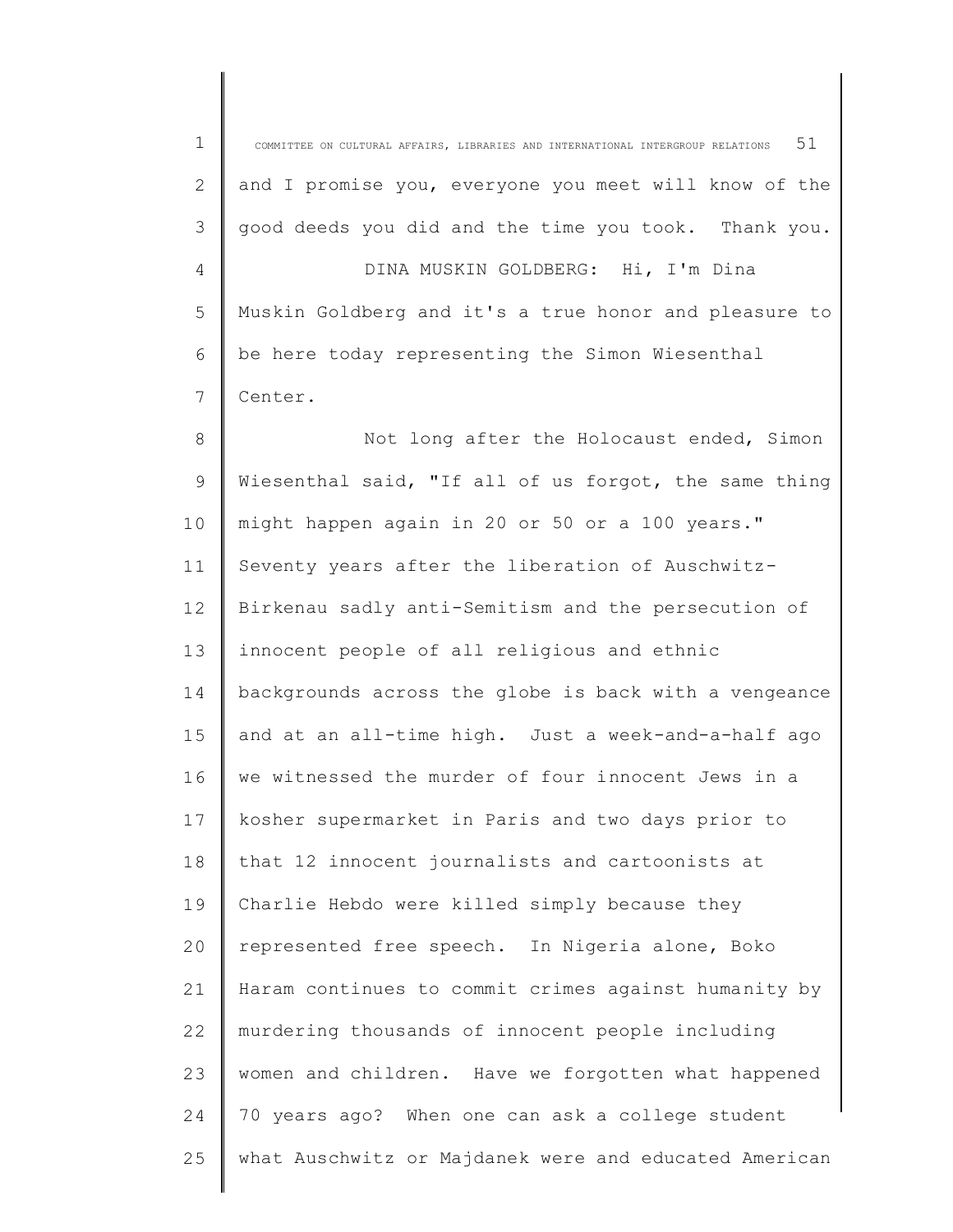1 2 3 COMMITTEE ON CULTURAL AFFAIRS, LIBRARIES AND INTERNATIONAL INTERGROUP RELATIONS 52 students cannot respond, the question begs our attention.

4 5 6 7 8 9 10 11 12 13 14 15 Today we applaud the New York City Council and in particular our dear friends, Council Member Levine and Chairman Van Bramer for making sure that we all pause in the middle of our hectic lives to take a moment and commemorate the 70th anniversary of the liberation of Auschwitz-Birkenau to make sure that 70 years later we don't forget how unchecked hatred and intolerance led to the extermination of 6 million Jews and a total of 11 million innocent people to ensure that by remembering, the great City of New York will not stand witness to such tragedies repeating themselves in the future.

16 17 18 19  $20$ 21 22 23 24 25 Since the end of the war two words have been present on the lips of so many -- never again. Seventy years later I ask that we all take a moment before the next time we utter these words and make a conscious decision that when we way never again we promise to uphold the true meaning of these words. May the memory of those who were murdered rest in peace knowing that we are doing everything in our power to remember and to make this world a better world than the one they left behind. Thank you.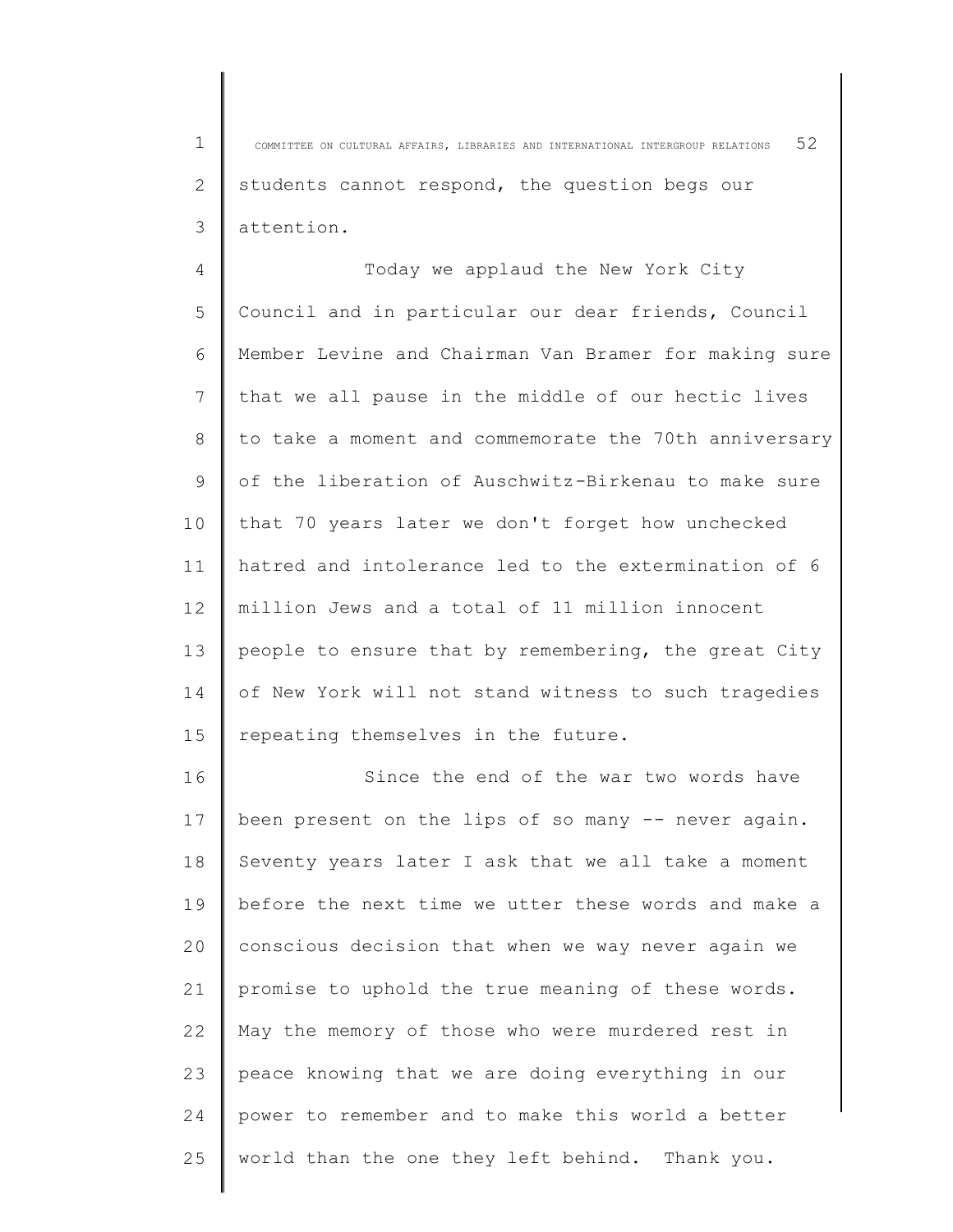| $\mathbf 1$     | 53<br>COMMITTEE ON CULTURAL AFFAIRS, LIBRARIES AND INTERNATIONAL INTERGROUP RELATIONS |
|-----------------|---------------------------------------------------------------------------------------|
| 2               | ELIHU KOVER: Honored members of City                                                  |
| 3               | Council, thank you for enabling us to be present here                                 |
| 4               | at this opportunity for the pronouncement of this                                     |
| 5               | really historic and meaningful resolution                                             |
| 6               | commemorating the liberation of the Auschwitz-                                        |
| 7               | Birkenau camps.                                                                       |
| 8               | My name's Elihu Kover; I work at Selfhelp                                             |
| 9               | Community Services, an organization founded in 1936                                   |
| 10              | and that has dedicated itself to providing services                                   |
| 11              | to victims of Nazi persecution and survivors of the                                   |
| 12 <sup>°</sup> | Holocaust. We still continue to fulfill this pledge                                   |
| 13              | more than 75 years later, serving last year over                                      |
| 14              | 5,200 survivors in New York City; that's 5,200 out of                                 |
| 15              | approximately 60,000 that still live in New York, so                                  |
| 16              | there are still many survivors who need services; who                                 |
| 17              | will age into the need for services.                                                  |
| 18              | I'd like to take just a couple of minutes                                             |
| 19              | at this moment to just tell you a little bit about                                    |
| 20              | aging Holocaust survivors and what they need.                                         |
| 21              | Holocaust survivors, as we know, are                                                  |
| 22              | growing older and frailer; the 20-year-old who                                        |
| 23              | survived Auschwitz is now 90; she may be coping with                                  |
| 24              | the loss of a spouse, have no family that lives close                                 |
| 25              | In addition to the myriad of problems that are<br>by.                                 |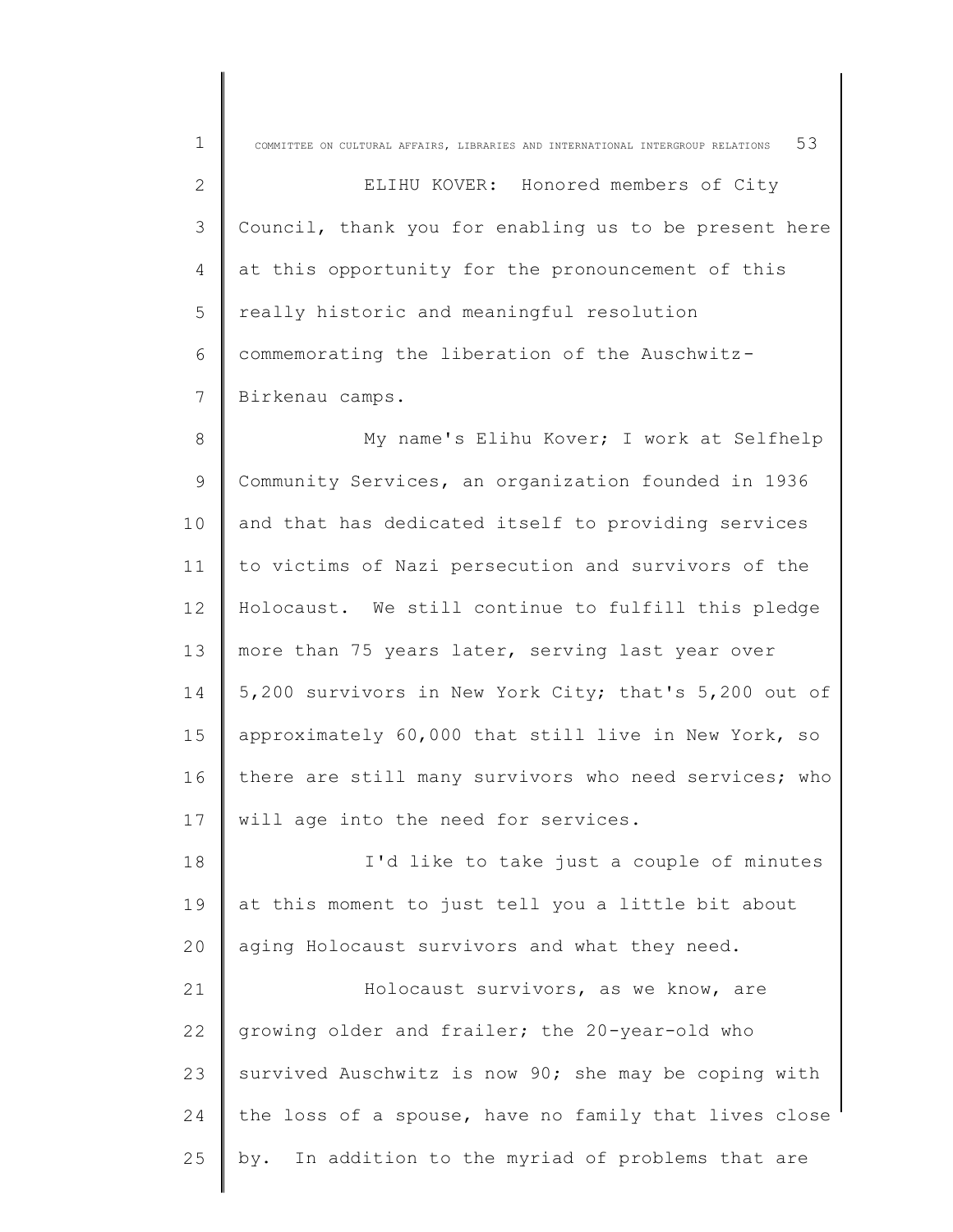1 2 3 4 5 6 7 8 9 10 11 12 13 14 15 16 17 18 COMMITTEE ON CULTURAL AFFAIRS, LIBRARIES AND INTERNATIONAL INTERGROUP RELATIONS  $54$ associated with so-called normal aging, many survivors have numerous physical and psychological problems that are directly attributable to what took place during the Holocaust. Prolonged periods of starvation, exposure to severe weather conditions with inadequate clothing, experiencing and witnessing unspeakable atrocities take a severe toll on both body and mind and many of these problems only surface in old age because they buried them, the hid those problems during their working years when they struggled to make a new life for themselves and became productive citizens of this city. Further exacerbating this situation, more than 50 percent of the survivors living in New York City can be classified as very poor or near poor under Federal guidelines. Most people are pretty much amazed to hear that there's still 110,000 survivors in the

19 20 21 22 23 24 25 United States, with 60,000 in New York City, but what's more interesting is that of the 5,200 clients that we served last year, over 700 were new, new clients we had never known before. There's a trend that we see every year for the last five years; as survivors decline, as the number of survivors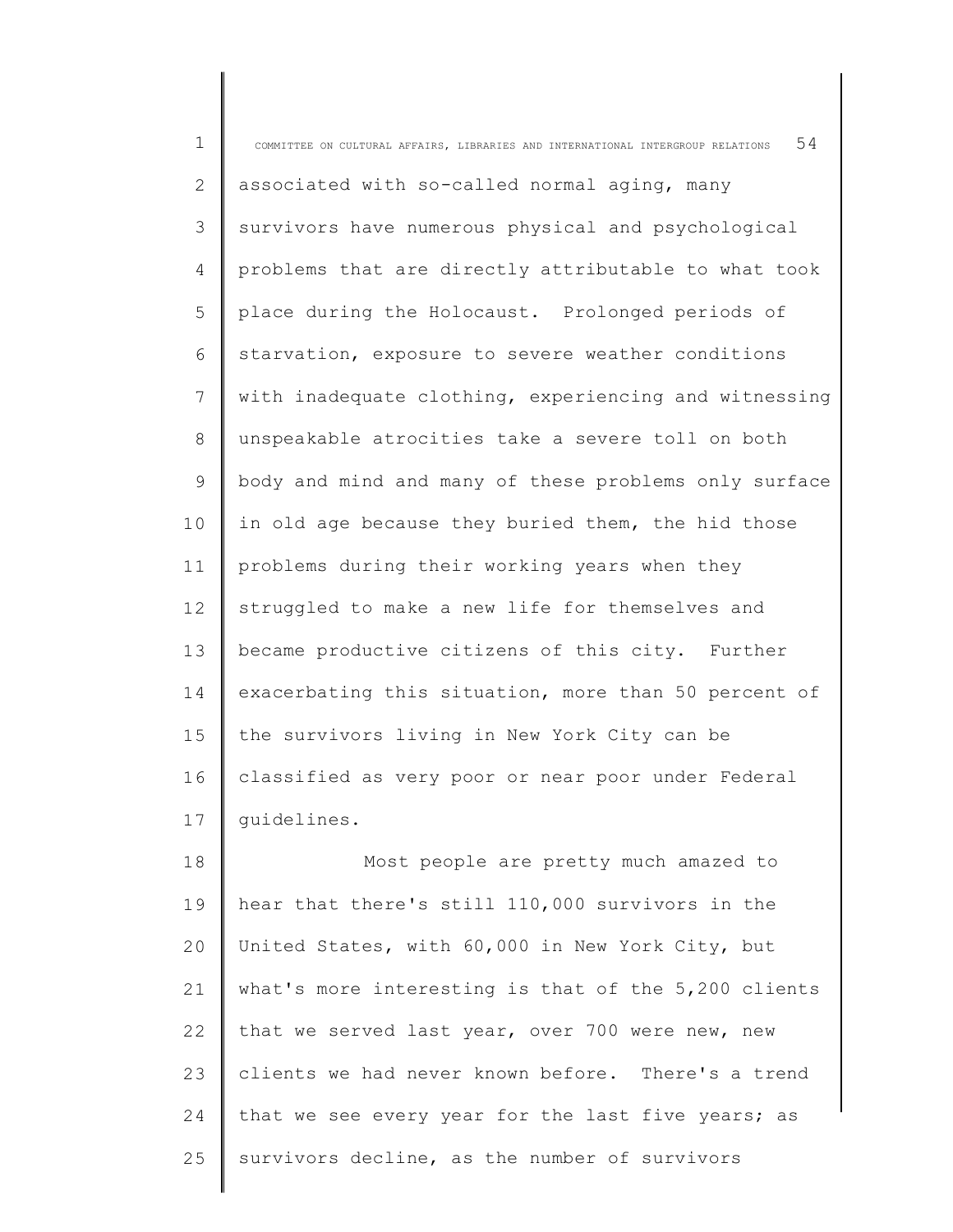| $\mathbf 1$ | 55<br>COMMITTEE ON CULTURAL AFFAIRS, LIBRARIES AND INTERNATIONAL INTERGROUP RELATIONS |
|-------------|---------------------------------------------------------------------------------------|
| 2           | diminishes, there are still people who are in need of                                 |
| 3           | care coming to us for service, so this issue will not                                 |
| 4           | go away in the next year or two years or three years,                                 |
| 5           | but survivors will be amongst us and in need of care                                  |
| 6           | for the next 5 or 10 years or even longer. So many                                    |
| 7           | of us in New York City, and I represent a large                                       |
| 8           | organization serving survivors; there's a network of                                  |
| 9           | organizations throughout the City that serve                                          |
| 10          | survivors as well; we receive funding from the Claims                                 |
| 11          | Conference, we receive funding from UJA Federation of                                 |
| 12          | New York, all of which serve to support the service                                   |
| 13          | network for survivors, but despite all of the funding                                 |
| 14          | that we receive, it's not enough; the need exceeds                                    |
| 15          | the capacity of the organizations currently.                                          |
| 16          | So what I wanna leave you with at today's                                             |
| 17          | historic occasion is that at the same time that we                                    |
| 18          | honor survivors that we remember them, that we                                        |
| 19          | commemorate their liberation from the concentration                                   |
| 20          | camps; we almost also pledge to support them in the                                   |
| 21          | last years of their lives. The overarching theme is                                   |
| 22          | to enable survivors to remain at home in their                                        |
| 23          | communities with dignity, comfort, security and an                                    |
| 24          | improved quality of life; it's what they so rightly                                   |
| 25          | deserve. Thank you.                                                                   |
|             |                                                                                       |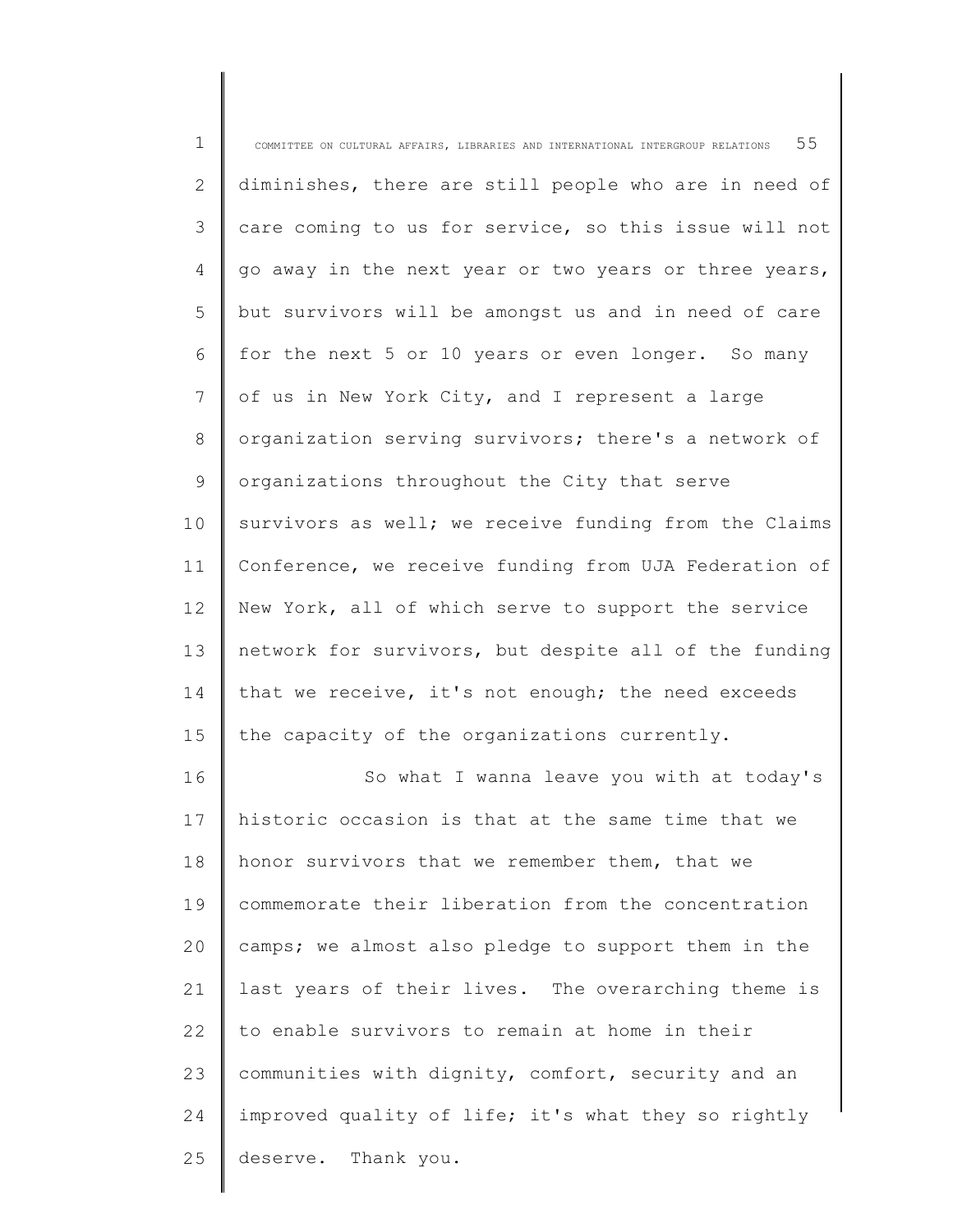| 56<br>1<br>COMMITTEE ON CULTURAL AFFAIRS, LIBRARIES AND INTERNATIONAL INTERGROUP RELATIONS<br>2<br>CHAIRPERSON VAN BRAMER:<br>Thank you. I<br>believe Council Member Levine needs to say something<br>3<br>[crosstalk]<br>4<br>5<br>COUNCIL MEMBER LEVINE: I apologize; I<br>have to vote across the street in the next two<br>6<br>minutes. I just wanna thank the five of you for<br>7<br>setting an example for New Yorkers and living out the<br>8<br>ideals we've been talking about all morning of giving<br>9<br>10<br>voice to those who can no longer speak to the<br>atrocities they witnessed and for holding us<br>11<br>accountable as a city and as a nation to serve and<br>12 <sup>°</sup><br>13<br>honor those who are still with us. Thank you very<br>much; I apologize again for leaving. Thank you.<br>14<br>15<br>Thank you. I'll be very<br>HINDY POUPKO:<br>16<br>[interpose]<br>CHAIRPERSON VAN BRAMER: And Council<br>17<br>Member Williams also was called away to the vote<br>18<br>19<br>across the street. I also just wanna, before you<br>[crosstalk]<br>20<br>21<br>HINDY POUPKO: Sure.<br>22<br>CHAIRPERSON VAN BRAMER: ask if -- is it |    |                                                      |
|---------------------------------------------------------------------------------------------------------------------------------------------------------------------------------------------------------------------------------------------------------------------------------------------------------------------------------------------------------------------------------------------------------------------------------------------------------------------------------------------------------------------------------------------------------------------------------------------------------------------------------------------------------------------------------------------------------------------------------------------------------------------------------------------------------------------------------------------------------------------------------------------------------------------------------------------------------------------------------------------------------------------------------------------------------------------------------------------------------------------------------------------------------------------------|----|------------------------------------------------------|
|                                                                                                                                                                                                                                                                                                                                                                                                                                                                                                                                                                                                                                                                                                                                                                                                                                                                                                                                                                                                                                                                                                                                                                           |    |                                                      |
|                                                                                                                                                                                                                                                                                                                                                                                                                                                                                                                                                                                                                                                                                                                                                                                                                                                                                                                                                                                                                                                                                                                                                                           |    |                                                      |
|                                                                                                                                                                                                                                                                                                                                                                                                                                                                                                                                                                                                                                                                                                                                                                                                                                                                                                                                                                                                                                                                                                                                                                           |    |                                                      |
|                                                                                                                                                                                                                                                                                                                                                                                                                                                                                                                                                                                                                                                                                                                                                                                                                                                                                                                                                                                                                                                                                                                                                                           |    |                                                      |
|                                                                                                                                                                                                                                                                                                                                                                                                                                                                                                                                                                                                                                                                                                                                                                                                                                                                                                                                                                                                                                                                                                                                                                           |    |                                                      |
|                                                                                                                                                                                                                                                                                                                                                                                                                                                                                                                                                                                                                                                                                                                                                                                                                                                                                                                                                                                                                                                                                                                                                                           |    |                                                      |
|                                                                                                                                                                                                                                                                                                                                                                                                                                                                                                                                                                                                                                                                                                                                                                                                                                                                                                                                                                                                                                                                                                                                                                           |    |                                                      |
|                                                                                                                                                                                                                                                                                                                                                                                                                                                                                                                                                                                                                                                                                                                                                                                                                                                                                                                                                                                                                                                                                                                                                                           |    |                                                      |
|                                                                                                                                                                                                                                                                                                                                                                                                                                                                                                                                                                                                                                                                                                                                                                                                                                                                                                                                                                                                                                                                                                                                                                           |    |                                                      |
|                                                                                                                                                                                                                                                                                                                                                                                                                                                                                                                                                                                                                                                                                                                                                                                                                                                                                                                                                                                                                                                                                                                                                                           |    |                                                      |
|                                                                                                                                                                                                                                                                                                                                                                                                                                                                                                                                                                                                                                                                                                                                                                                                                                                                                                                                                                                                                                                                                                                                                                           |    |                                                      |
|                                                                                                                                                                                                                                                                                                                                                                                                                                                                                                                                                                                                                                                                                                                                                                                                                                                                                                                                                                                                                                                                                                                                                                           |    |                                                      |
|                                                                                                                                                                                                                                                                                                                                                                                                                                                                                                                                                                                                                                                                                                                                                                                                                                                                                                                                                                                                                                                                                                                                                                           |    |                                                      |
|                                                                                                                                                                                                                                                                                                                                                                                                                                                                                                                                                                                                                                                                                                                                                                                                                                                                                                                                                                                                                                                                                                                                                                           |    |                                                      |
|                                                                                                                                                                                                                                                                                                                                                                                                                                                                                                                                                                                                                                                                                                                                                                                                                                                                                                                                                                                                                                                                                                                                                                           |    |                                                      |
|                                                                                                                                                                                                                                                                                                                                                                                                                                                                                                                                                                                                                                                                                                                                                                                                                                                                                                                                                                                                                                                                                                                                                                           |    |                                                      |
|                                                                                                                                                                                                                                                                                                                                                                                                                                                                                                                                                                                                                                                                                                                                                                                                                                                                                                                                                                                                                                                                                                                                                                           |    |                                                      |
|                                                                                                                                                                                                                                                                                                                                                                                                                                                                                                                                                                                                                                                                                                                                                                                                                                                                                                                                                                                                                                                                                                                                                                           |    |                                                      |
|                                                                                                                                                                                                                                                                                                                                                                                                                                                                                                                                                                                                                                                                                                                                                                                                                                                                                                                                                                                                                                                                                                                                                                           |    |                                                      |
|                                                                                                                                                                                                                                                                                                                                                                                                                                                                                                                                                                                                                                                                                                                                                                                                                                                                                                                                                                                                                                                                                                                                                                           |    |                                                      |
|                                                                                                                                                                                                                                                                                                                                                                                                                                                                                                                                                                                                                                                                                                                                                                                                                                                                                                                                                                                                                                                                                                                                                                           |    |                                                      |
|                                                                                                                                                                                                                                                                                                                                                                                                                                                                                                                                                                                                                                                                                                                                                                                                                                                                                                                                                                                                                                                                                                                                                                           |    |                                                      |
|                                                                                                                                                                                                                                                                                                                                                                                                                                                                                                                                                                                                                                                                                                                                                                                                                                                                                                                                                                                                                                                                                                                                                                           | 23 | Rena Resnick or -- So I wanted to ask you to come up |
| and join this panel; you would be the last speaker on<br>24                                                                                                                                                                                                                                                                                                                                                                                                                                                                                                                                                                                                                                                                                                                                                                                                                                                                                                                                                                                                                                                                                                               |    |                                                      |
| 25<br>this resolution, I believe, [background comment] so I                                                                                                                                                                                                                                                                                                                                                                                                                                                                                                                                                                                                                                                                                                                                                                                                                                                                                                                                                                                                                                                                                                               |    |                                                      |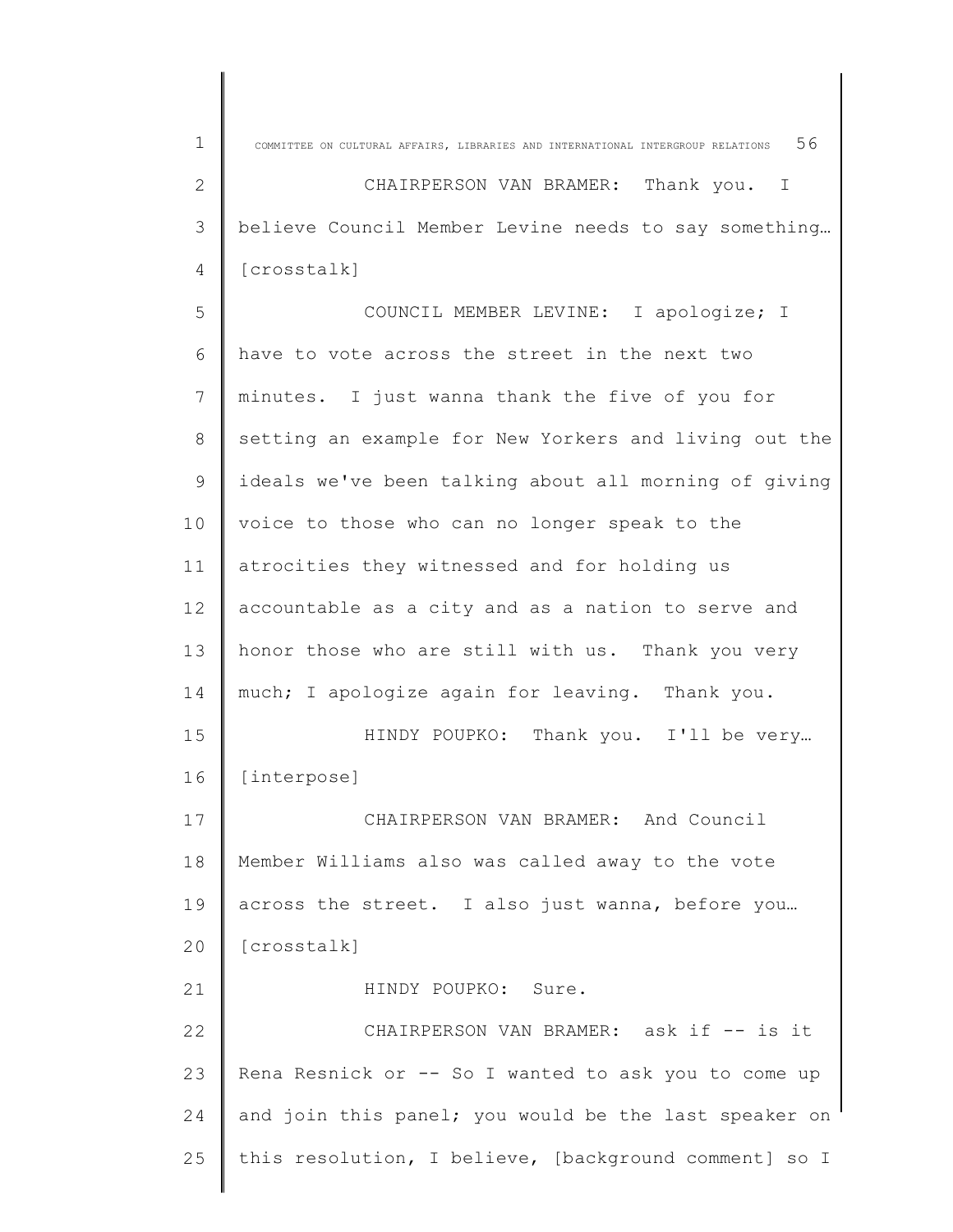| $\mathbf 1$  | 57<br>COMMITTEE ON CULTURAL AFFAIRS, LIBRARIES AND INTERNATIONAL INTERGROUP RELATIONS |
|--------------|---------------------------------------------------------------------------------------|
| $\mathbf{2}$ | don't wanna overlook the Met Council on Jewish                                        |
| 3            | Poverty as part of this panel and this process, so                                    |
| 4            | sorry about that, Ms. Resnick, but I caught it.                                       |
| 5            | HINDY POUPKO: Thank you. My name is                                                   |
| 6            | Hindy Poupko; I'm the Managing Director of the Jewish                                 |
| 7            | Community Relations Council of New York. I'll be                                      |
| $8\,$        | very brief because my colleagues were so eloquent                                     |
| 9            | this morning; there's no need to repeat what has                                      |
| 10           | already been said.                                                                    |
| 11           | I just wanna point out that 70 years                                                  |
| 12           | means that the Holocaust is transitioning from memory                                 |
| 13           | to history and when this transition happens the                                       |
| 14           | imperative is that much greater for all of us to do                                   |
| 15           | exactly what we're doing here today. A lot of                                         |
| 16           | questions are posed about the Holocaust; namely, how                                  |
| 17           | could this possibly have happened? But the question                                   |
| 18           | that is asked less often is how could these people                                    |
| 19           | who have gone through this moved on to lead the lives                                 |
| 20           | that they lived, like Sonia who we saw today? And                                     |
| 21           | when you think about what the survivors went on to                                    |
| 22           | accomplish, it boggles the mind and I think the                                       |
| 23           | imperative therefore to take care of them and to make                                 |
| 24           | sure that they live their lives in dignity, their                                     |
| 25           | last years in dignity is that much greater. And I'll                                  |
|              |                                                                                       |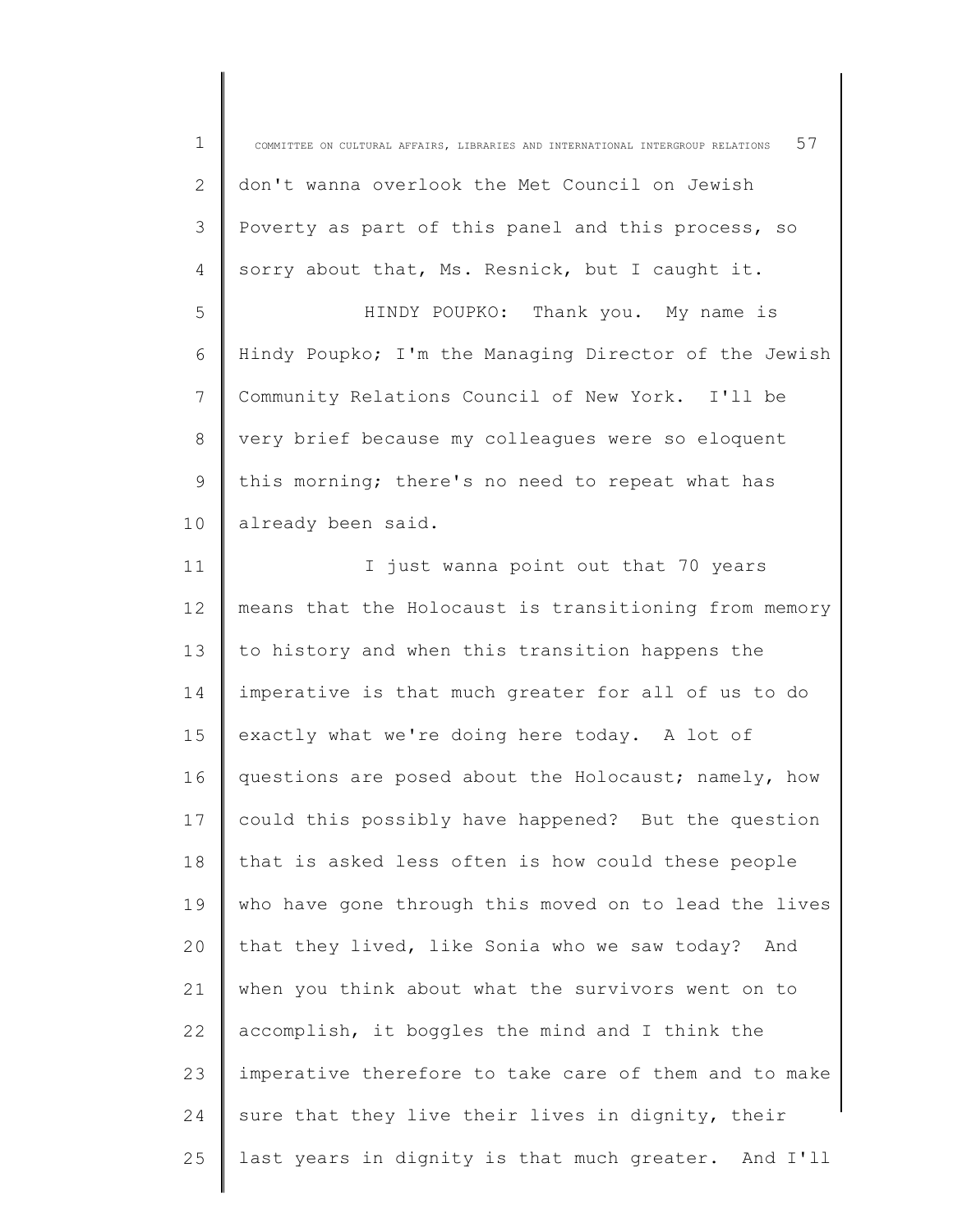| $\mathbf 1$ | 58<br>COMMITTEE ON CULTURAL AFFAIRS, LIBRARIES AND INTERNATIONAL INTERGROUP RELATIONS |
|-------------|---------------------------------------------------------------------------------------|
| 2           | end by saying that I've never been prouder to call                                    |
| 3           | myself a New Yorker than I am today and the fact that                                 |
| 4           | our city is taking a stand and really will be a                                       |
| 5           | national example for what it means to take care of                                    |
| 6           | this population; it so heartwarming and I just wanna                                  |
| 7           | thank you and Councilman Levine for all your                                          |
| 8           | leadership in this effort.                                                            |
| 9           | RENE RESNICK: Good afternoon. My name                                                 |
| 10          | is Rena Resnick and I'm the Public Affairs Manager at                                 |
| 11          | Met Council on Jewish Poverty. On behalf of the                                       |
| 12          | entire staff at Met Council, I thank you Chair Van                                    |
| 13          | Bramer and the other Council Members on the Committee                                 |
| 14          | on Cultural Affairs for inviting us to join you in                                    |
| 15          | commemorating the 70th anniversary of the liberation                                  |
| 16          | of Auschwitz-Birkenau. We wholeheartedly support the                                  |
| 17          | Preconsidered resolution today.                                                       |
| 18          | As you know, for more than four decades                                               |
| 19          | Met Council has supported and championed families,                                    |
| 20          | seniors and adults living in poverty and near                                         |
| 21          | poverty. As we gather to commemorate this solemn                                      |
| 22          | event we also must remember that those who were                                       |
| 23          | liberated from Auschwitz-Birkenau and in deed all                                     |
| 24          | those who survived the Holocaust to this day still                                    |
| 25          | need our help. As survivors age they require                                          |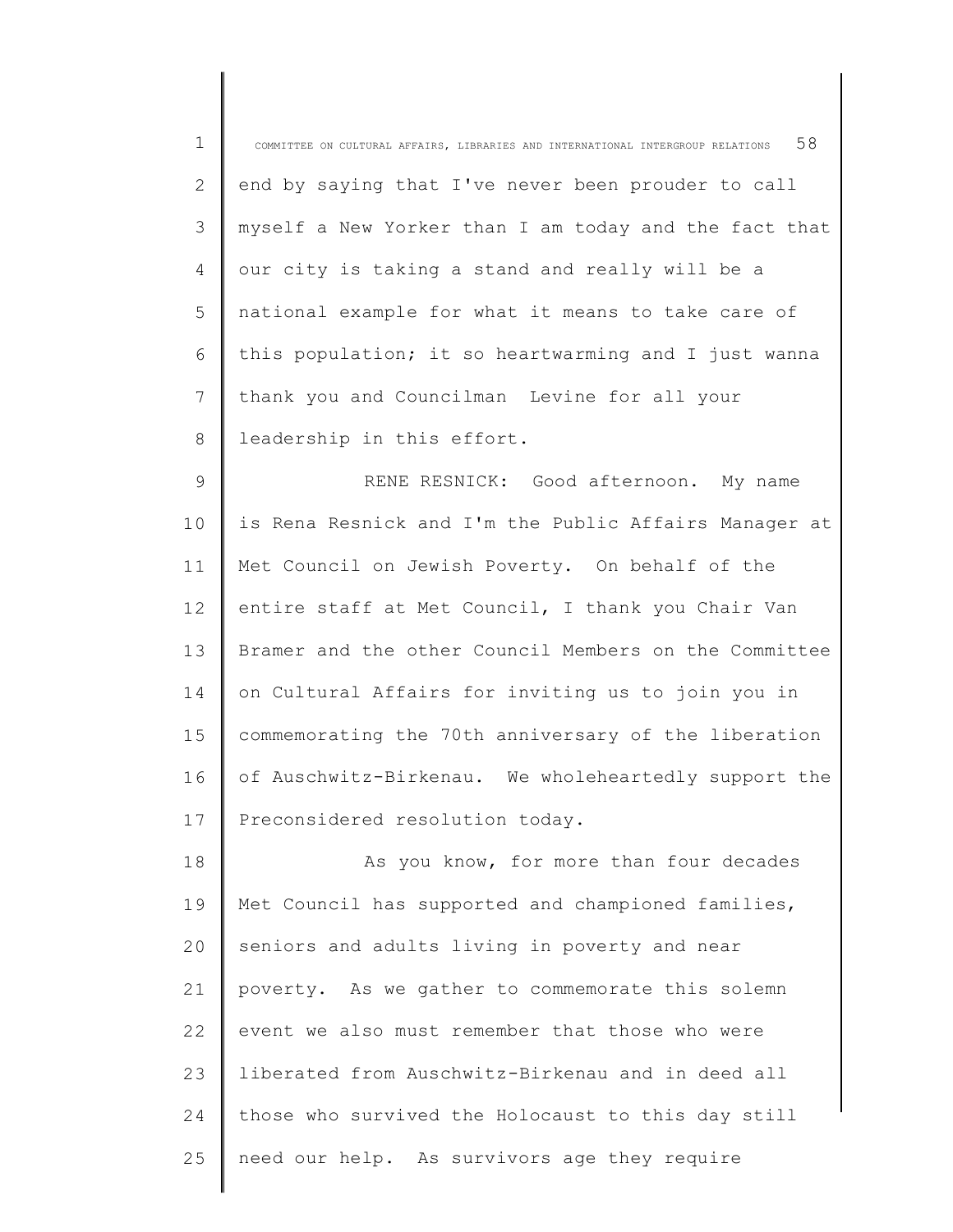1 2 3 4 5 6 COMMITTEE ON CULTURAL AFFAIRS, LIBRARIES AND INTERNATIONAL INTERGROUP RELATIONS  $59$ additional care and culturally sensitive attention. For many of our clients the loss of their spouse or the transition into a nursing home can be extremely traumatic and an unwelcomed reminder of the loss and institutionalization during the Holocaust.

7 8 9 10 11 12 13 14 15 16 17 18 19  $20$ 21 22 23 24 25 Across our city Met Council is one of the leading social service providers in the community and so the responsibility and indeed the honor of caring for Holocaust survivors falls to us. I'm proud to share that each and every day the staff at Met Council meets this challenge. In addition, our staff supports and advises a network of caseworkers across the City so that they too can best serve the most vulnerable among us. In the past year we served more than 2,000 survivors and distributed more than \$400,000 in emergency financial assistance to address their basic needs and keep them out of crisis. Through the work of our dedicated Holocaust social workers and our social service case management staff and our local JCC network we address the distinct challenges of Holocaust survivors in a culturally competent atmosphere of respect and dignity. With critical support from the New York City Council we help clients pay for medical, dental and orthopedic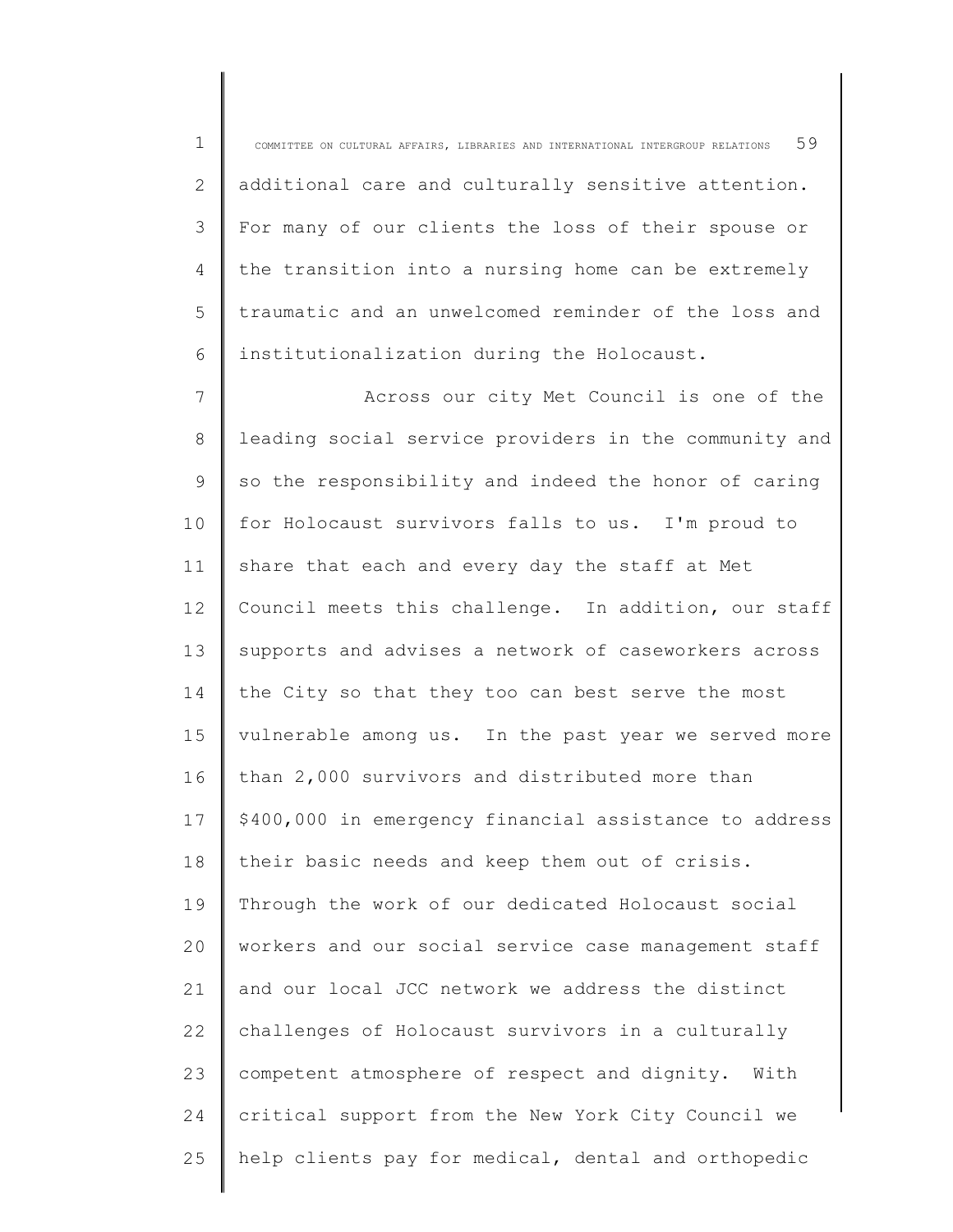| $\mathbf 1$ | 60<br>COMMITTEE ON CULTURAL AFFAIRS, LIBRARIES AND INTERNATIONAL INTERGROUP RELATIONS |
|-------------|---------------------------------------------------------------------------------------|
| 2           | needs, keep clients' heat on in the winter by helping                                 |
| 3           | pay utility bills and other basic necessities,                                        |
| 4           | increase nutrition and decrease isolation through our                                 |
| 5           | home-delivered meals program, enable clients to age-                                  |
| 6           | in-place safely by providing free home repairs                                        |
| 7           | through Project Metro Repair, a program fully funded                                  |
| 8           | by the City Council. The need continues to grow as                                    |
| 9           | survivors age and more services are needed.                                           |
| 10          | According to UJA-Federation of New York, there are                                    |
| 11          | more than 73,000 Holocaust survivors in the New York                                  |
| 12          | area and more than half of them live at or below the                                  |
| 13          | poverty level.                                                                        |
| 14          | In conclusion, Met Council cannot                                                     |
| 15          | continue providing critical social services to                                        |
| 16          | thousands of needy New Yorkers without the vital                                      |
| 17          | partnership of the New York City Council; we deeply                                   |
| 18          | value your leadership and partnership and look                                        |
| 19          | forward to working together to help the needy                                         |
| 20          | throughout the New York area. Thank you.                                              |
| 21          | CHAIRPERSON VAN BRAMER: Thank you very                                                |
| 22          | much. I wanna thank all of you for the work that you                                  |
| 23          | do every day. Meredith, welcome back and thank you                                    |
| 24          | for all the great work that you're doing in your                                      |
| 25          | current capacity and I just wanna say thank you again                                 |
|             |                                                                                       |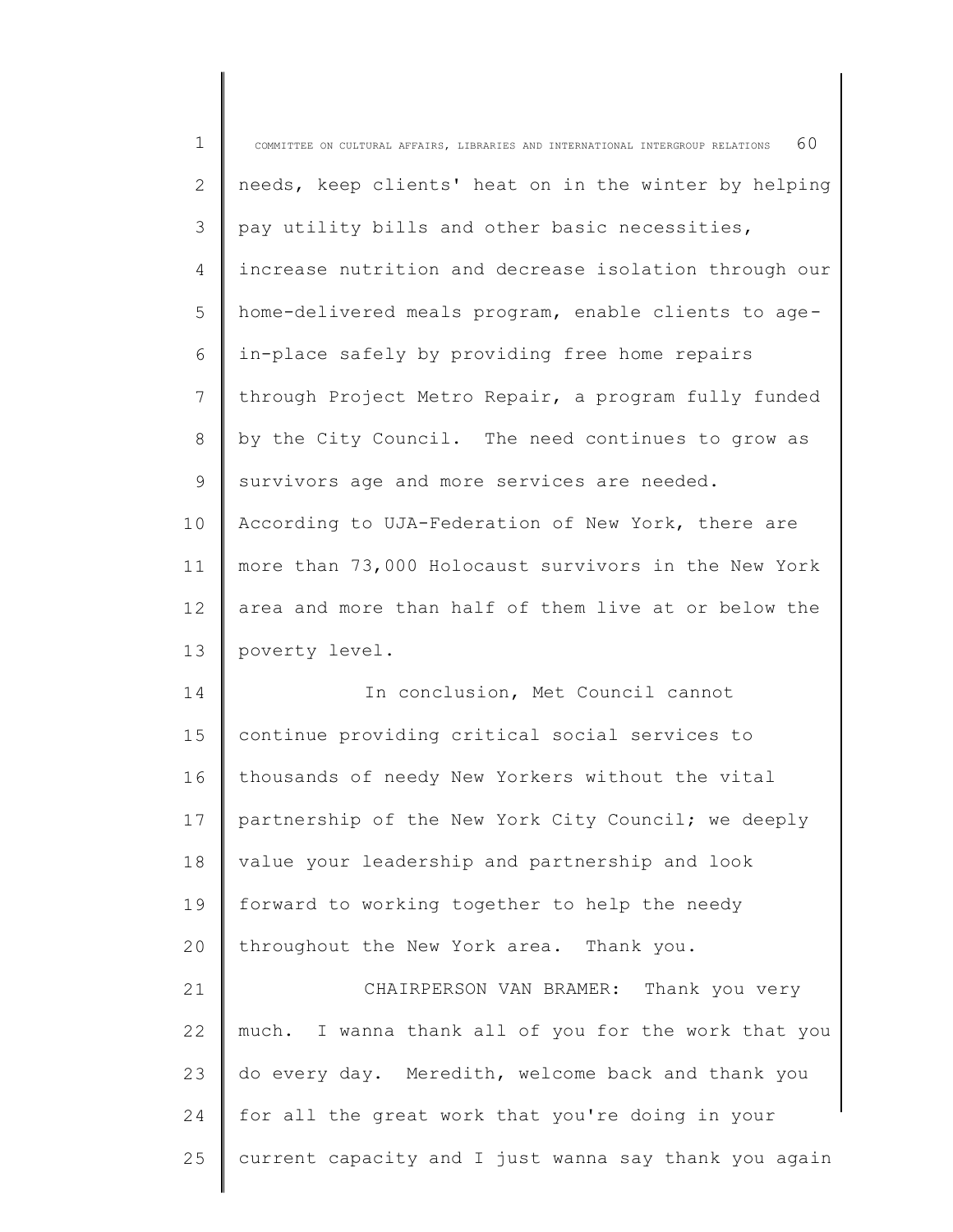1 2 3 4 5 6 7 8 9 10 11 12 13 14 15 16 17 18 COMMITTEE ON CULTURAL AFFAIRS, LIBRARIES AND INTERNATIONAL INTERGROUP RELATIONS  $61$ to everyone; I mentioned this morning at the press conference I feel very privileged to be traveling to Israel in about a month time and in light of everything that's happened so recently in Paris and other places in the world, the mission is as important as ever, if not more so. So I too am very proud of the City of New York and of this City Council for taking this on and as you saw, we've already passed the resolution in the Committee, but tomorrow the full City Council will vote and approve this very important resolution, so thank you and in Mrs. Klein's honor, who did command the room, I think it's fair to say while she was here, and also all those who couldn't be here today; we will do this very important resolution. So thank you all very, very much. And I believe we may have some folks

19 20 21 22 23 24 25 still left in the room to speak on Peace Week; this will be the last panel of the afternoon. Is Amy Ellenbogen still with us, from the Center for Court Innovation, a terrific organization I might add. You can come right up; James Dobbins; is James Dobbins in the room? And is it Venalia [sp?] Colverson [sp?], from LIFE Camp? Sorry about that; we should have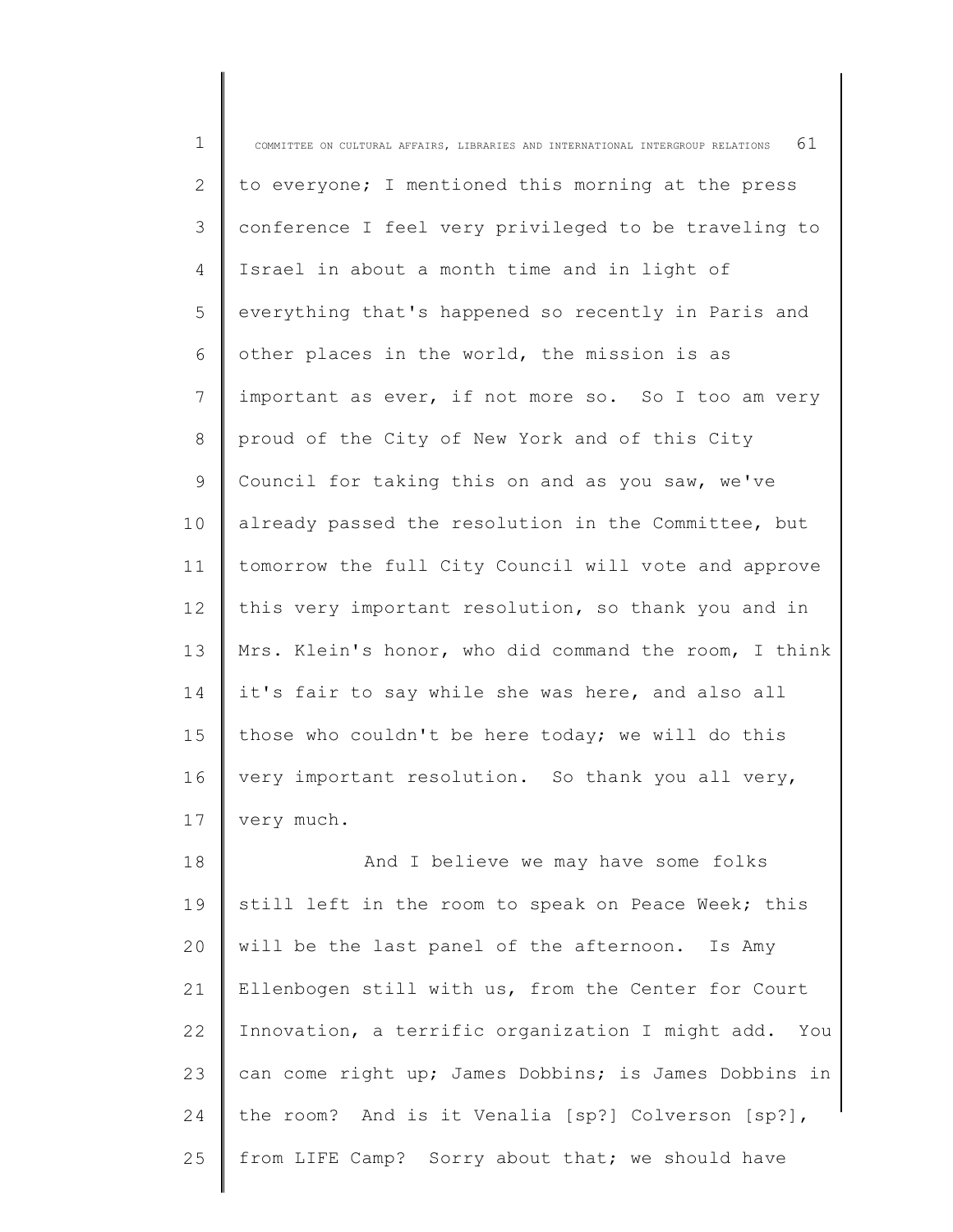| $\mathbf 1$    | COMMITTEE ON CULTURAL AFFAIRS, LIBRARIES AND INTERNATIONAL INTERGROUP RELATIONS $62$ |
|----------------|--------------------------------------------------------------------------------------|
| 2              | called you up earlier with Erica. And are there any                                  |
| $\mathfrak{Z}$ | other speakers? I thought so. [background comment]                                   |
| 4              | We have a couple other speakers? [background                                         |
| 5              | comments] Okay. [background comment] Yeah, I think                                   |
| 6              | we may need you to fill out one of the witness slips,                                |
| 7              | but come up and have a seat there and -- I mean I                                    |
| $8\,$          | know you, but it's a formality, as you know. So all                                  |
| 9              | the folks who are gonna speak on this panel, feel                                    |
| 10             | free to come up and grab a seat and then we'll do the                                |
| 11             | formality of the slips as well, but feel free to give                                |
| 12             | the Sergeant at Arms your testimony and I wanna thank                                |
| 13             | you all for waiting and being patient. And why don't                                 |
| 14             | we start with Amy, who I called first and then those                                 |
| 15             | who still need to fill out the forms, you can do so                                  |
| 16             | at your leisure, but we'll start with Amy and then                                   |
| 17             | you decide amongst yourselves who goes next. And                                     |
| 18             | we've been joined by Council Member Andy King from                                   |
| 19             | the Bronx, and if you would give us one second, we're                                |
| 20             | gonna allow Council Member King to vote on these two                                 |
| 21             | resolutions; Billy Martin is here to call the vote.                                  |
| 22             | COMMITTEE CLERK: Council Member King.                                                |
| 23             | COUNCIL MEMBER KING: Aye.                                                            |
| 24             | COMMITTEE CLERK: Vote now currently                                                  |
| 25             | stands at 7 in the affirmative.                                                      |
|                |                                                                                      |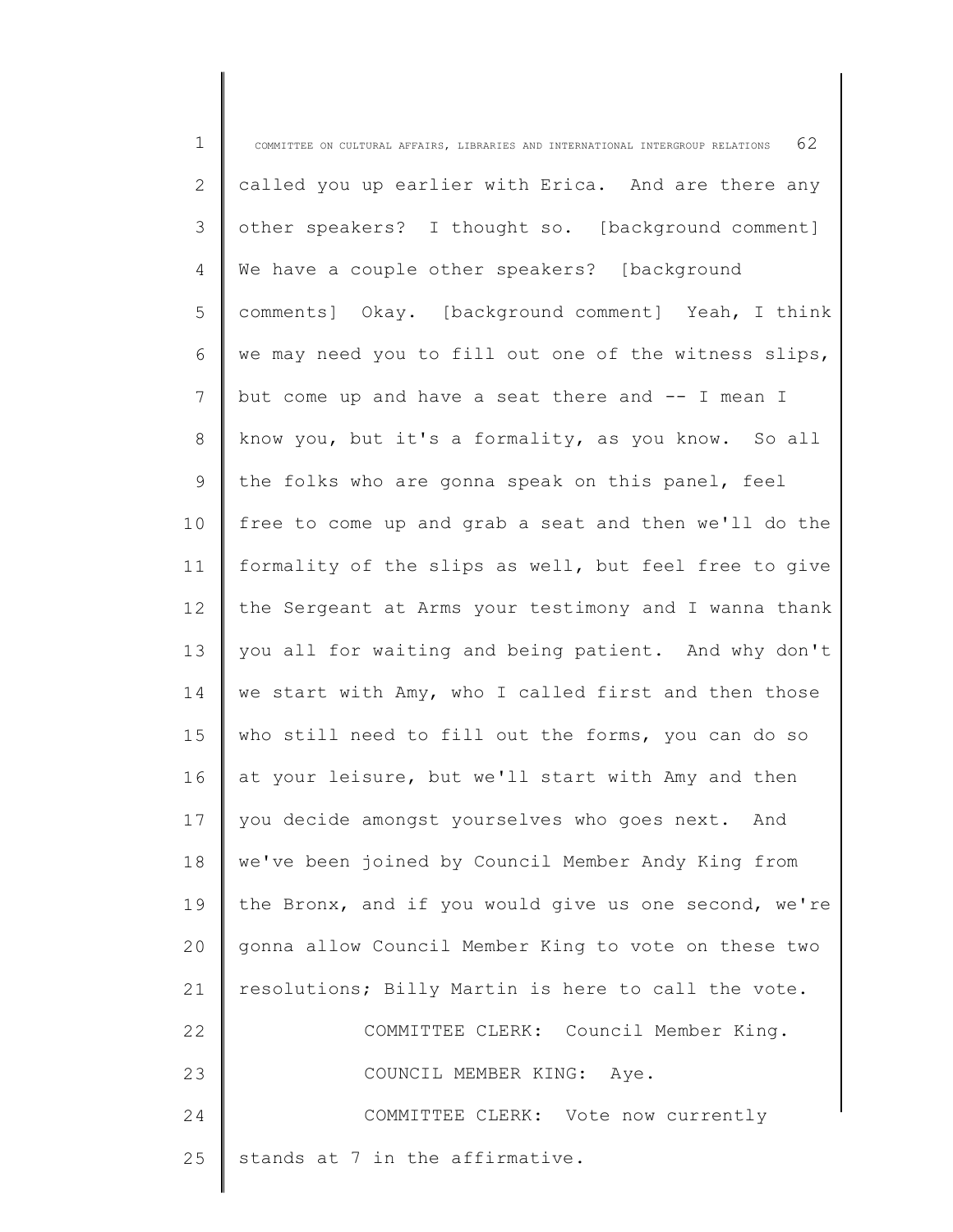1 2 3 4 5 6 7 8 9 10 11 12 13 14 15 16 17 18 19 20 21 22 23 24 25 COMMITTEE ON CULTURAL AFFAIRS, LIBRARIES AND INTERNATIONAL INTERGROUP RELATIONS  $63$ CHAIRPERSON VAN BRAMER: Okay. And Amy, you are now free to [crosstalk, background comment] proceed. AMY ELLENBOGEN: Okay. Good morning. My name is Amy Ellenbogen and I am the Director of the Crown Heights Community Mediation Center, a project of the Center for Court Innovation. Thank you for giving me the opportunity to speak today in support of the creation of Peace Week. The Center for Court Innovation is an independent not-for-profit organization that works with the justice system and with New York City neighborhoods to reduce crime, violence and incarceration, assist victims and increase public confidence in justice. We are thrilled to be able to join with those gathered here to honor the life and legacy of Martin Luther King, Jr. by demonstrating our support for Peace Week and the values it represents, values we try to uphold through our work. We commend the City Council for creating Anti-Gun Violence Awareness Month but it is not enough to stand against gun violence; we as a city need to stand for peace and create opportunities to promote peace and galvanize the creative community to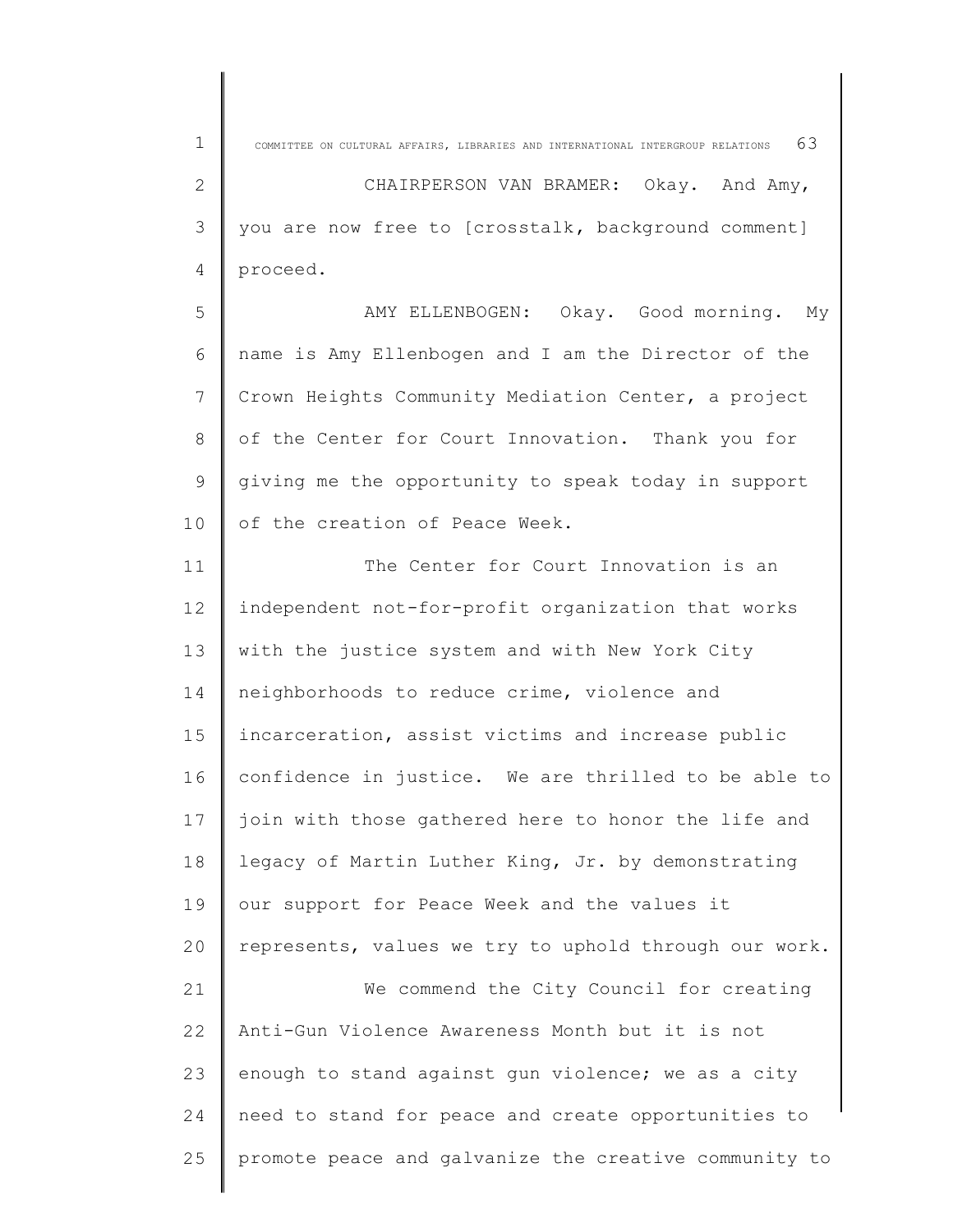| $\mathbf 1$ | 64<br>COMMITTEE ON CULTURAL AFFAIRS, LIBRARIES AND INTERNATIONAL INTERGROUP RELATIONS |
|-------------|---------------------------------------------------------------------------------------|
| 2           | stand affirmatively for peace. This week at the                                       |
| 3           | Mediation Center we hosted community conversations,                                   |
| 4           | young people creating art to stand against gun                                        |
| 5           | violence, volunteer opportunities for over 50 people                                  |
| 6           | to canvas in the neighborhood against gun violence                                    |
| 7           | and this is just part of the work that we do on a                                     |
| 8           | daily basis at the Mediation Center.                                                  |
| $\mathsf 9$ | The Center is dedicated to eradicating                                                |
| 10          | the scourge of gun violence in New York City                                          |
| 11          | communities. For example, as part of the City's                                       |
| 12          | Anti-Gun Violence Initiative, the Center operates                                     |
| 13          | Save our Streets (SOS), a replication of the Cure                                     |
| 14          | Violence Anti-Gun Violence model in four communities                                  |
| 15          | in the Bronx and Brooklyn. SOS trains violence                                        |
| 16          | interrupters to intervene in street conflicts before                                  |
| 17          | the cycle of retaliatory violence escalates. An                                       |
| 18          | evaluation of SOS in Crown Heights found a                                            |
| 19          | statistically significant impact on gun violence                                      |
| 20          | trends in Crown Heights when compared with three                                      |
| 21          | similar precincts in Brooklyn. At a moment when so                                    |
| 22          | much public attention nationwide is focused on the                                    |
| 23          | question of how to reduce gun violence and the                                        |
| 24          | challenges of legislative solutions, the success of                                   |
| 25          |                                                                                       |

25

∥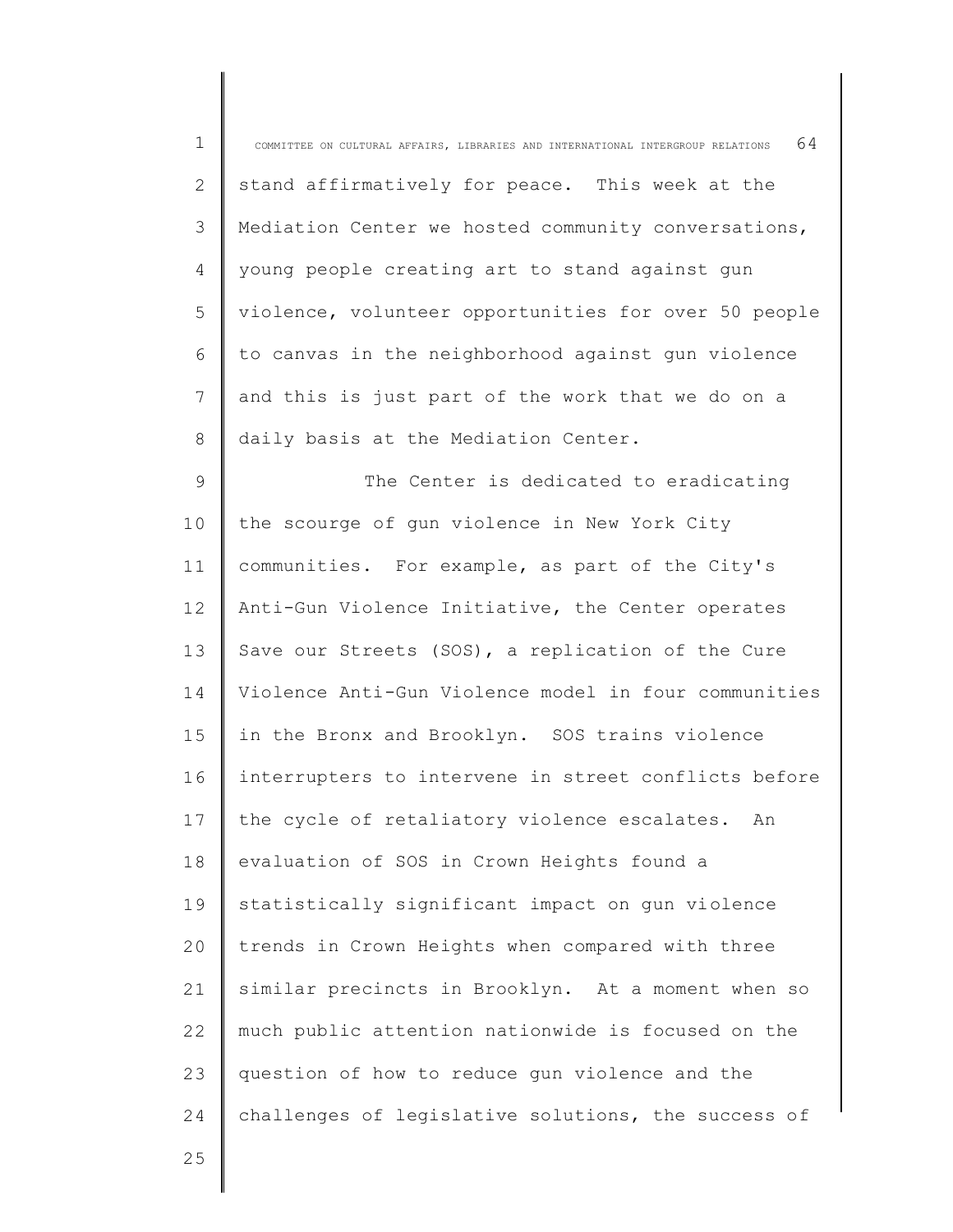1 2 3 4 5 6 7 8 9 10 11 12 13 14 15 16 17 18 19 20 21 22 23 24 25 COMMITTEE ON CULTURAL AFFAIRS, LIBRARIES AND INTERNATIONAL INTERGROUP RELATIONS  $65$ SOS Crown Heights suggests community level prevention efforts can be effective response to violent crime. SOS Crown Heights is based out of the Mediation Center, a project that has worked for 15 years to transform a neighborhood torn apart by violence into a safe, healthy and vibrant place for all people through the collaborative efforts of neighbors, government and community organizations. The Mediation Center is home to programs like YO S.O.S. (Youth Organizing to Save our Streets), a youth development program that aims to bring the voices of young people to the anti-violence movement as peer educators and community organizers and it home to Make it Happen, which works to give young men who experience violence the tools necessary to overcome traumatic experiences and enable them to succeed in spite of those experiences. The Center is also working hard to test innovative ways to promote peaceful, nonviolent resolutions to neighborhood conflicts through out Peacemaking program at the Red Hook Community Justice Center, which takes a traditional Native American approach to justice that focuses on community healing and restoration. Peacemakers work not just to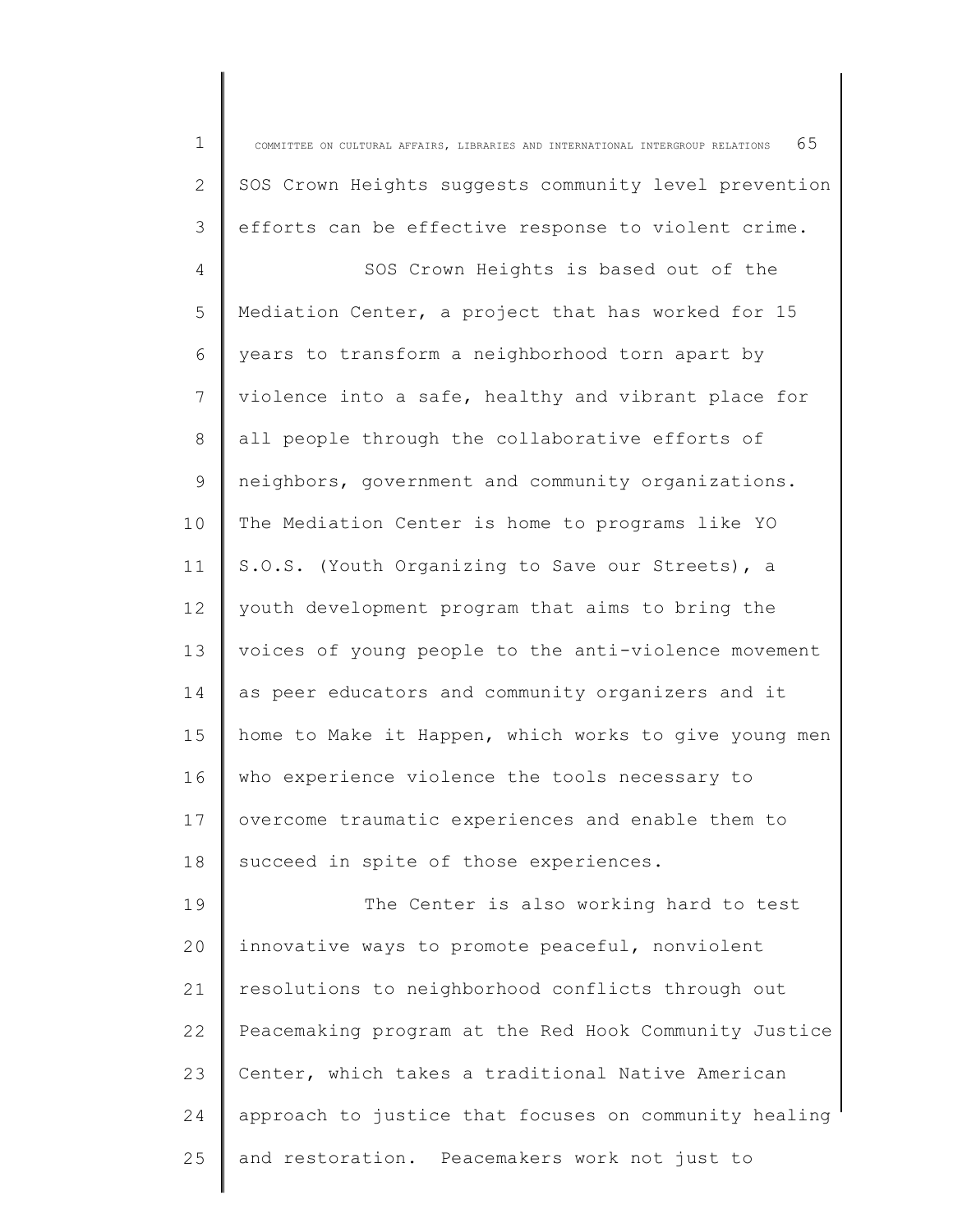| $\mathbf 1$ | 66<br>COMMITTEE ON CULTURAL AFFAIRS, LIBRARIES AND INTERNATIONAL INTERGROUP RELATIONS |
|-------------|---------------------------------------------------------------------------------------|
| 2           | resolve immediate disputes, but also to heal the                                      |
| 3           | relationships among those involved and to restore                                     |
| 4           | balance to the community. Experienced Peacemakers                                     |
| 5           | from the Navajo Nation help train our volunteers,                                     |
| 6           | using restorative and storytelling techniques adapted                                 |
| 7           | from Native American culture. The Navajo mentors who                                  |
| $8\,$       | have helped us design and implement this program have                                 |
| 9           | taught us a great deal about using kinship and                                        |
| 10          | connectedness as the basis of peacemaking and they                                    |
| 11          | have taught us that sometimes peacemaking is just the                                 |
| 12          | beginning of long-term healing.                                                       |
| 13          | We're proud to be part of a wide network                                              |
| 14          | of organizations, public health officials, community                                  |
| 15          | stakeholders and other partners who are working hard                                  |
| 16          | every day to reduce violence and ensure that New                                      |
| 17          | York's young people grow up in safe and healthy                                       |
| 18          | neighborhoods. We urge the Council to further its                                     |
| 19          | promotion of this vital work by supporting the                                        |
| 20          | creation of New York Peace Week.                                                      |
| 21          | CHAIRPERSON VAN BRAMER: I want to                                                     |
| 22          | recognize Quentin Walcott and Sally MacNichol on the                                  |
| 23          | panel and why don't -- Venalia Colverson; do you                                      |
| 24          | wanna go next? Just 'cause that's such a great name,                                  |
| 25          | Venalia.                                                                              |
|             |                                                                                       |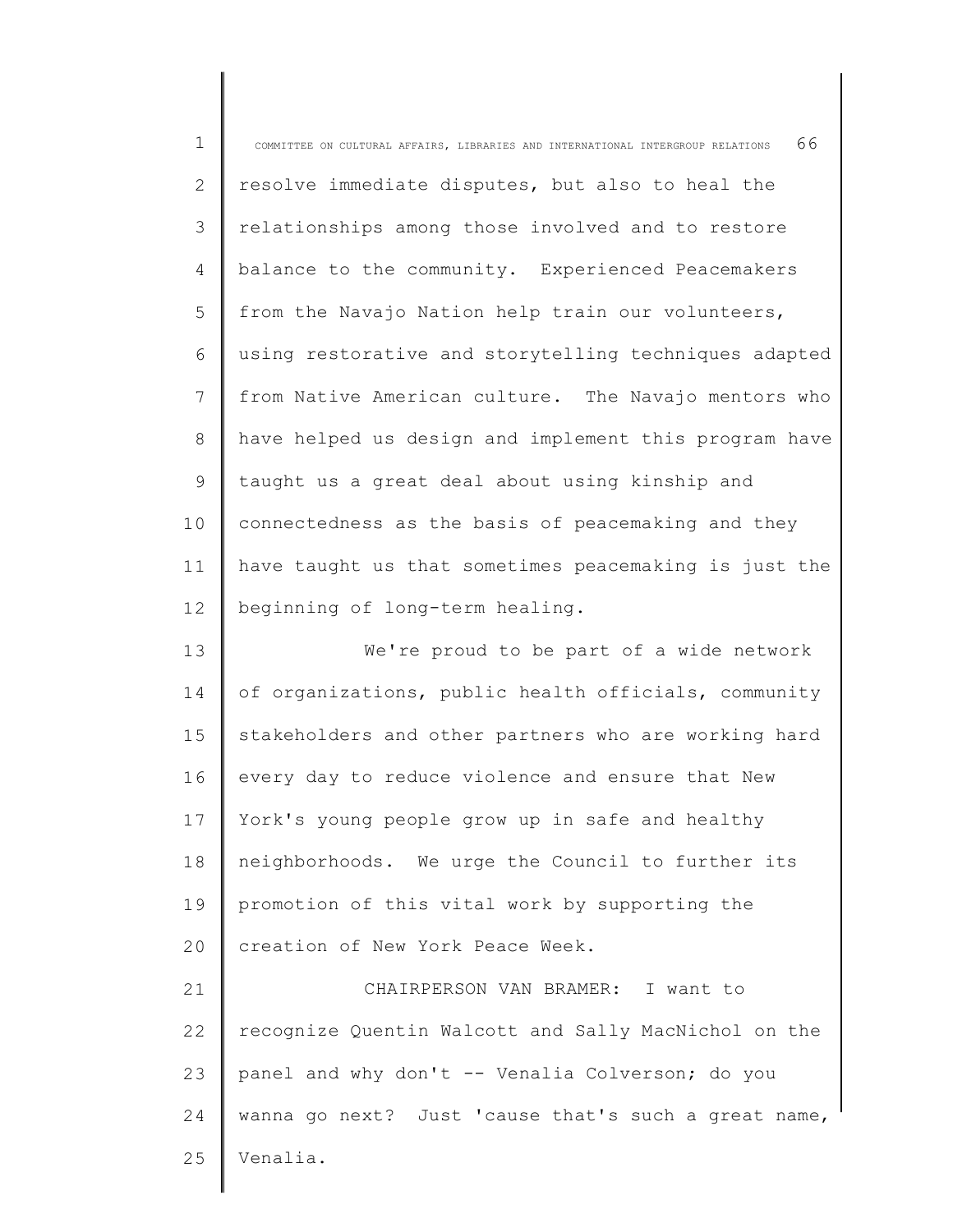| $\mathbf 1$   | COMMITTEE ON CULTURAL AFFAIRS, LIBRARIES AND INTERNATIONAL INTERGROUP RELATIONS $67$ |
|---------------|--------------------------------------------------------------------------------------|
| $\mathbf{2}$  | VENALIA COLVERSON: My name is Venalia                                                |
| $\mathcal{S}$ | Colverson and I've been a volunteer with LIFE Camp,                                  |
| 4             | Inc. for the past six years. When you mention the                                    |
| 5             | organization LIFE Camp in our community, the first                                   |
| 6             | thing that comes to mind is peace. LIFE Camp's                                       |
| 7             | accomplishments for our community have helped                                        |
| 8             | troubled youth make peace a lifestyle. For me as a                                   |
| 9             | parent and seeing what LIFE Camp has done before I                                   |
| 10            | volunteered, it brought change to the community, it                                  |
| 11            | brought a lot of change and I admitted what they were                                |
| 12            | doing, so that's what brought me on board as a                                       |
| 13            | volunteer and I have stuck with LIFE Camp for this                                   |
| 14            | long period of time; I have been a part of Peace Week                                |
| 15            | for five years and it does great work. You know,                                     |
| 16            | they go into our community, they work very, very hard                                |
| 17            | to help out youth; they go into the schools in our                                   |
| 18            | community and without that, some of our youth would                                  |
| 19            | be really, really lost without the organization as a                                 |
| 20            | whole and even as Peace Week, today our youths -- we                                 |
| 21            | were on the phone talking to a school and what the                                   |
| 22            | school has done and how they explained to us now the                                 |
| 23            | kids all come together and they are so excited, oh                                   |
| 24            | Peace Week and you know, the color orange or just                                    |
| 25            | able to say what is peace to you. So with that,                                      |
|               |                                                                                      |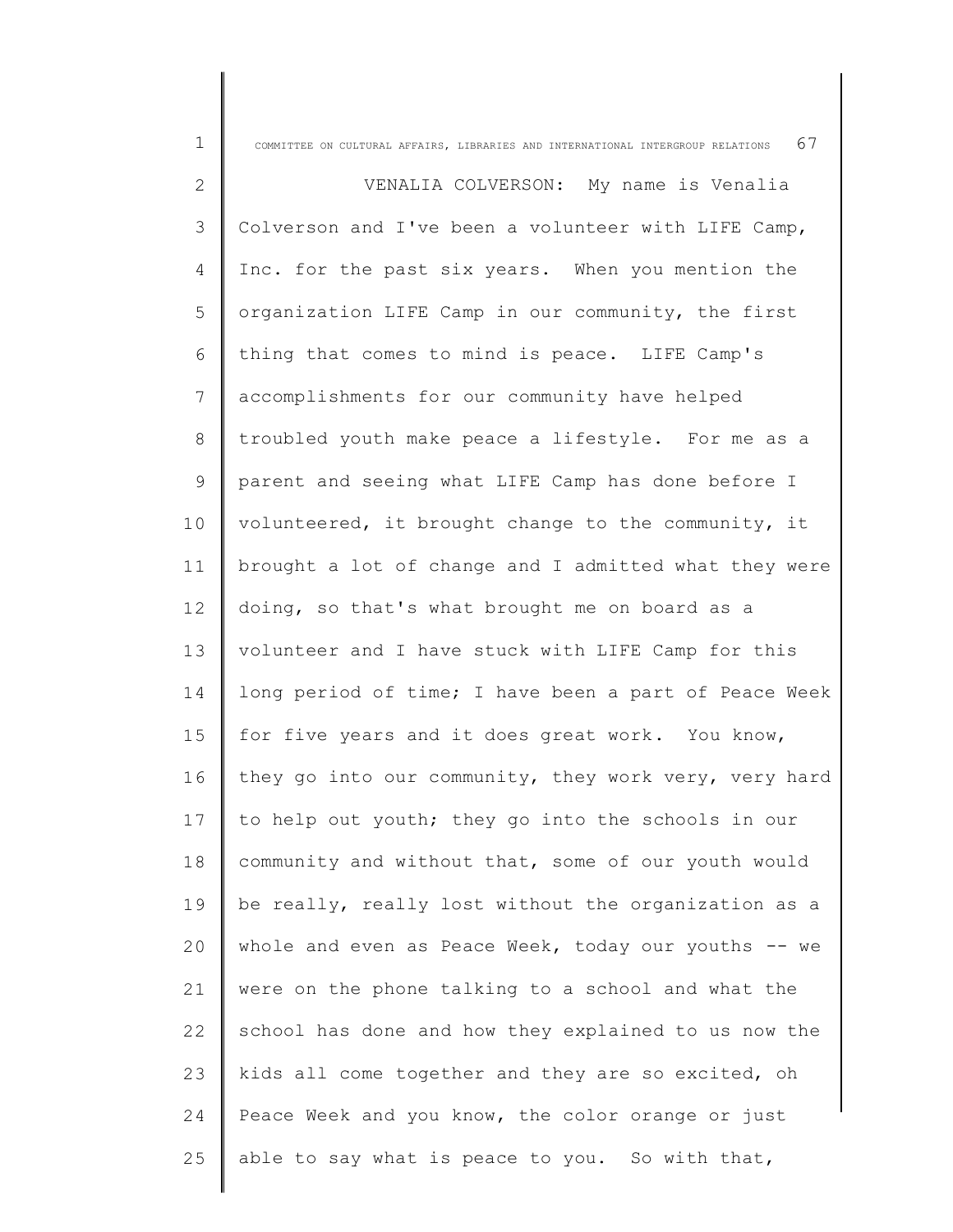| $\mathbf 1$  | 68<br>COMMITTEE ON CULTURAL AFFAIRS, LIBRARIES AND INTERNATIONAL INTERGROUP RELATIONS |
|--------------|---------------------------------------------------------------------------------------|
| $\mathbf{2}$ | Peace Week is very important because at a time when                                   |
| 3            | you know you have everything going on, the headlines                                  |
| 4            | and that, LIFE Camp is out there and they're doing                                    |
| 5            | the job and during Peace Week, it brings a lot of us                                  |
| 6            | together. So we look forward to hoping that this                                      |
| 7            | will be enacted on [sic]. Thank you.                                                  |
| $8\,$        | CHAIRPERSON VAN BRAMER: Who would like                                                |
| $\mathsf 9$  | to go next?                                                                           |
| 10           | YOLANDA HINTON: Good afternoon. My name                                               |
| 11           | is Yolanda Hinton and my son Tony Darrell Hinton was                                  |
| 12           | murdered July 11th, 2014 at 4:26 p.m. Peace Week                                      |
| 13           | gives parents hope, Peace Week gives us parents that                                  |
| 14           | have lost our children to gun violence a sense of                                     |
| 15           | comfort, Peace Week lets us know that no one has                                      |
| 16           | forgotten about our children and most importantly,                                    |
| 17           | Peace Week raises awareness and for me as a grieving                                  |
| 18           | mother who has just been able to function properly,                                   |
| 19           | to get out of my bed, Peace Week has offered for me,                                  |
| 20           | LIFE Camp, Inc. especially, helped me cry amongst                                     |
| 21           | other parents that have been through what I've been                                   |
| 22           | through; it's times when I'm out and I just cry for                                   |
| 23           | no reason, but being amongst other grieving families                                  |
| 24           | I felt okay and I didn't feel ashamed, because a lot                                  |
| 25           | of people are very desensitized when people lose a                                    |
|              |                                                                                       |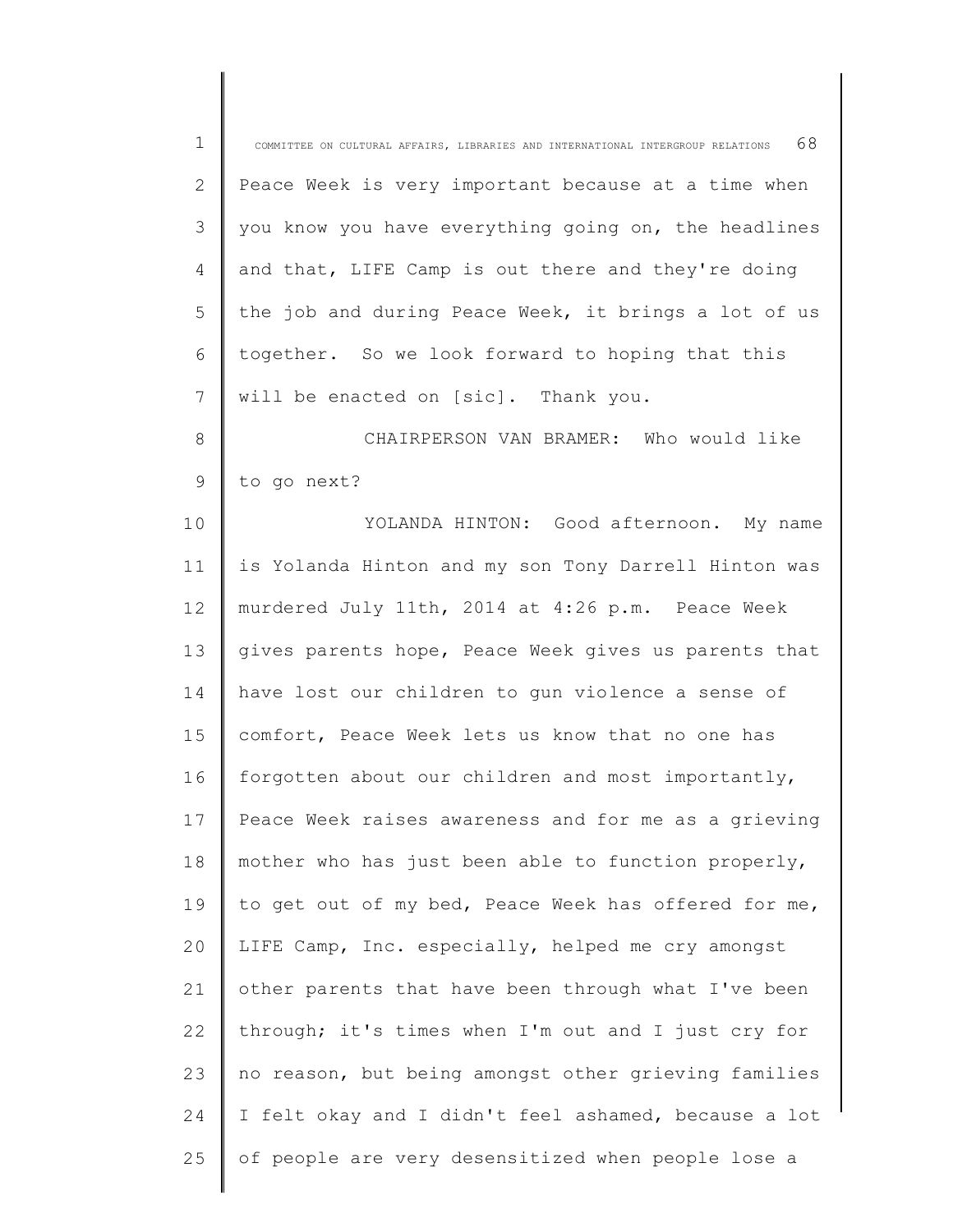| $\mathbf 1$ | 69<br>COMMITTEE ON CULTURAL AFFAIRS, LIBRARIES AND INTERNATIONAL INTERGROUP RELATIONS |
|-------------|---------------------------------------------------------------------------------------|
| 2           | loved one and especially to gun violence, because                                     |
| 3           | it's happening so frequently and so often that people                                 |
| 4           | are just accepting it and looking over and thinking                                   |
| 5           | it's normal, but it's not normal, it's not normal. I                                  |
| 6           | almost lost my life because I didn't think I would be                                 |
| 7           | able to live without my son, my only child was taken                                  |
| 8           | from me from qun violence, he was brutally murdered,                                  |
| 9           | shot nine times and without Peace Week and LIFE Camp,                                 |
| 10          | Incorporation, I don't know where I would be right                                    |
| 11          | now, because the support was so overwhelming for me                                   |
| 12          | and it gives me a sense of hope and I feel like now I                                 |
| 13          | can go on because I am around other mothers, other                                    |
| 14          | fathers, other children, other siblings who have lost                                 |
| 15          | someone so dear to them and every day I wake up and I                                 |
| 16          | have an aching in my heart because I can no longer                                    |
| 17          | see, smell or touch my only child. This is very                                       |
| 18          | important, it's a necessity that we need to have                                      |
| 19          | because it doesn't seem like things are gettin' any                                   |
| 20          | better anytime soon and I'm from Bedford-Stuyvesant,                                  |
| 21          | Brooklyn and I feel we need something like this in                                    |
| 22          | every community in our borough because we need the                                    |
| 23          | support, we need the awareness; you know, it's not                                    |
| 24          | just comforting grieving mothers, it's preventing                                     |
| 25          | this from happening to another person, another child;                                 |
|             |                                                                                       |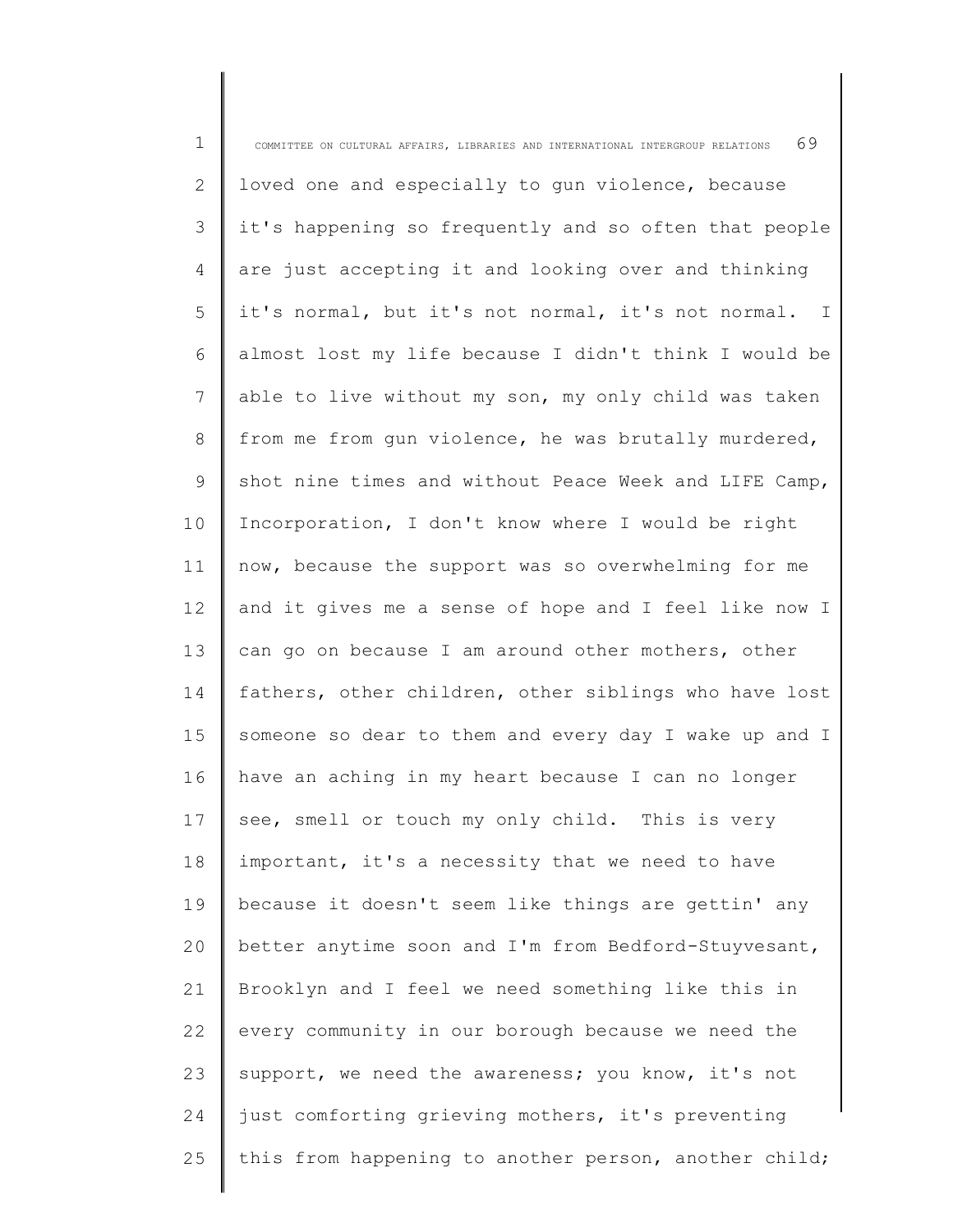| $\mathbf 1$    | 70<br>COMMITTEE ON CULTURAL AFFAIRS, LIBRARIES AND INTERNATIONAL INTERGROUP RELATIONS |
|----------------|---------------------------------------------------------------------------------------|
| 2              | it's information. Ignorance is bliss and if you                                       |
| $\mathfrak{Z}$ | don't know, you're not gonna seek the knowledge. We                                   |
| 4              | have to inform the United States of America, it's                                     |
| 5              | happening from every end of this country, from the                                    |
| 6              | East Coast to the West Coast; this is an epidemic, it                                 |
| 7              | needs to be stopped, we need help, we need help. I                                    |
| 8              | oh, what is his name -- I'm sorry, I'm caught up in                                   |
| 9              | emotion -- Eric Garner was killed six days after my                                   |
| 10             | son was murdered, okay; I was in a hospital because I                                 |
| 11             | lost I almost lost my mind because my only child was                                  |
| 12             | taken and to see that on the news just put me in a                                    |
| 13             | deeper depression. And then Mike Brown and then the                                   |
| 14             | countless other children who have been murdered day                                   |
| 15             | after day, it's too much, it's too much, this is not                                  |
| 16             | normal, we should not have to go through this, we                                     |
| 17             | need help, as much help as we can get. Our lives                                      |
| 18             | matter, these children matter, they are our future.                                   |
| 19             | We need help. And please, whatever you can, you                                       |
| 20             | know, whatever help you can give us, you know the                                     |
| 21             | support, it's very much welcome and I just don't want                                 |
| 22             | my son Tony Hinton to die in vain and all the other                                   |
| 23             | children without being recognized, you know not just                                  |
| 24             | the ones that's on television. There's so many                                        |
| 25             | parents that feel the way I do and with these                                         |
|                |                                                                                       |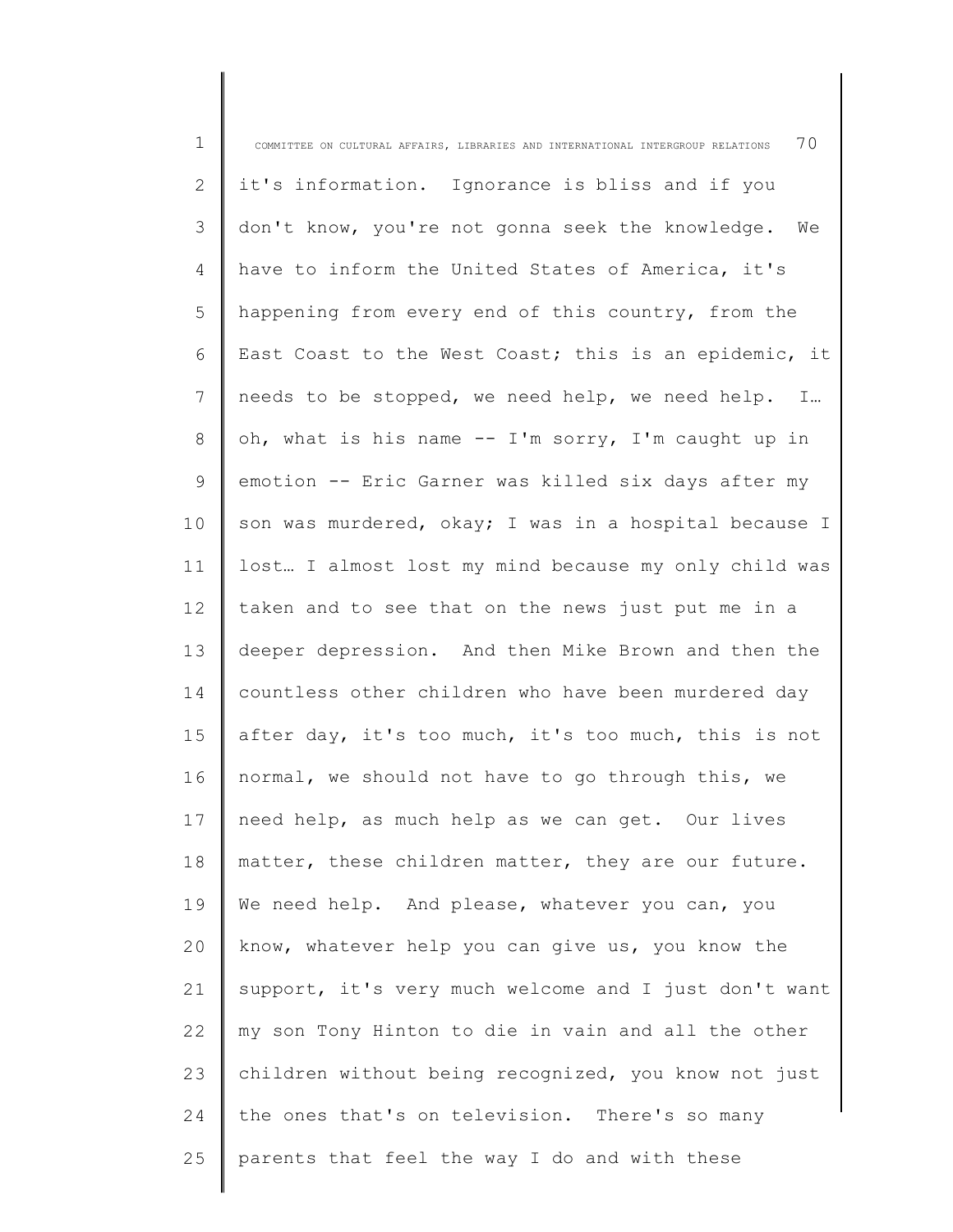| $\mathbf 1$ | 71<br>COMMITTEE ON CULTURAL AFFAIRS, LIBRARIES AND INTERNATIONAL INTERGROUP RELATIONS |
|-------------|---------------------------------------------------------------------------------------|
| 2           | resources they can help people like me to get out of                                  |
| 3           | the house, to socialize again, to feel normal; I                                      |
| 4           | don't feel normal; this isn't right, it's not natural                                 |
| 5           | for a mother to have to bury her child, our children                                  |
| 6           | are supposed to bury us at an old age, it's not                                       |
| 7           | natural and what I'm going through I wish on no one.                                  |
| 8           | My heart no longer beats the same, I don't sleep at                                   |
| $\mathsf 9$ | night, I have to take medication in order to sleep;                                   |
| 10          | I'm on a antidepressant, I'm on Prozac; I've never                                    |
| 11          | taken pills in my life, I've never taken pills, but                                   |
| 12          | I'm seeking all the help that I can get, I've been to                                 |
| 13          | church, I've been to therapy and thank God a                                          |
| 14          | wonderful friend of mine told me about a brunch that                                  |
| 15          | was happening on Sunday; she didn't tell me who was                                   |
| 16          | there, she didn't tell me why she wanted me to come;                                  |
| 17          | it was a wonderful surprise, it was other mothers                                     |
| 18          | there, which is a group that no one wants to be a                                     |
| 19          | part of, no one wants to be a part of a group because                                 |
| 20          | they have lost their child to gun violence. And I                                     |
| 21          | seen it on the news replayed over and over and over                                   |
| 22          | again; I've seen how this person stood over my son                                    |
| 23          | and popped nine bullets into his body on the ground                                   |
| 24          | and I don't have to just deal with that; I'm dealing                                  |
| 25          | with the detectives whose not helping me; I'm dealing                                 |
|             |                                                                                       |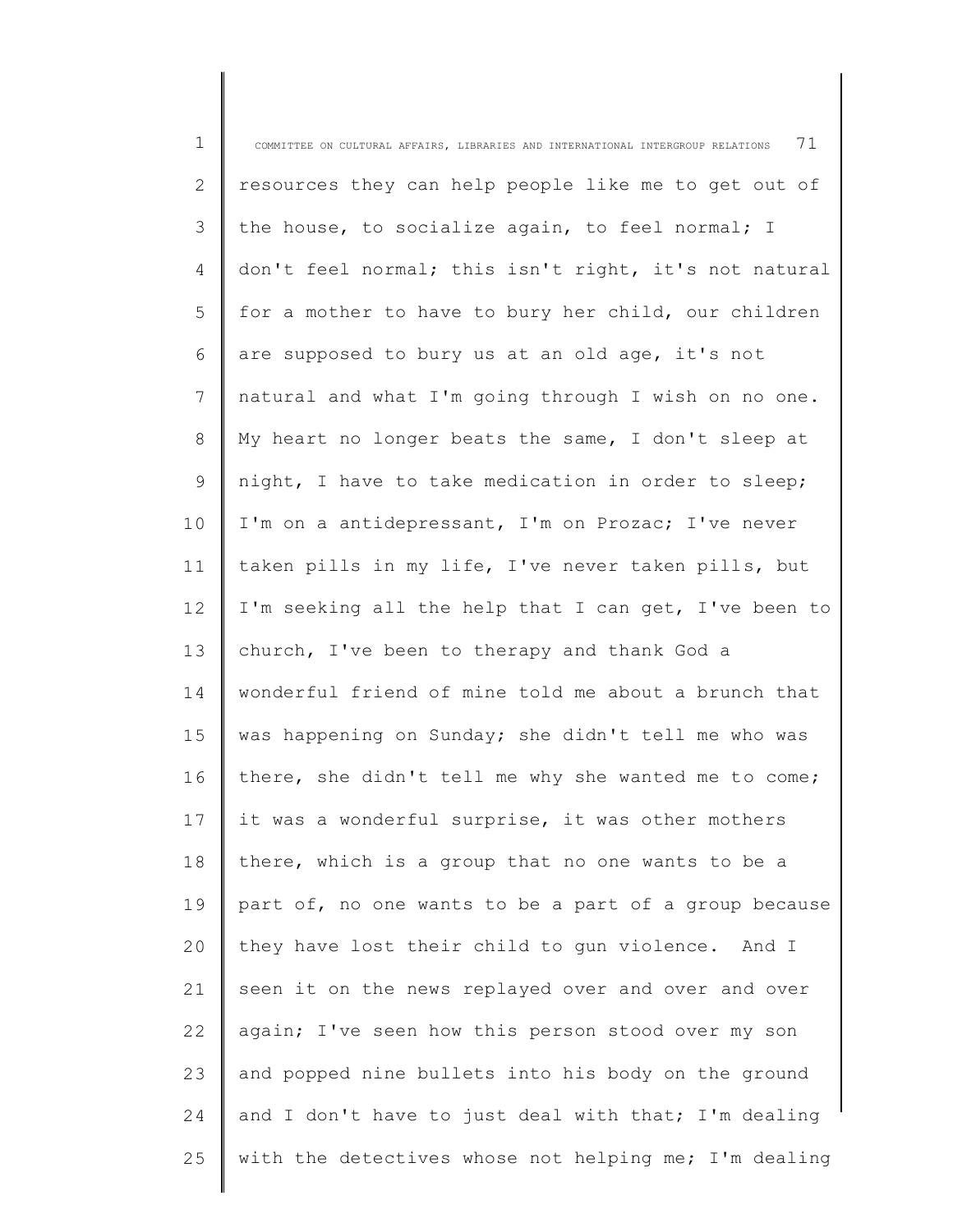| $\mathbf 1$    | 72<br>COMMITTEE ON CULTURAL AFFAIRS, LIBRARIES AND INTERNATIONAL INTERGROUP RELATIONS |
|----------------|---------------------------------------------------------------------------------------|
| $\overline{2}$ | with not working because I can't function. I have to                                  |
| 3              | go on, I have to be strong because I have two other                                   |
| 4              | children, my nieces who I'm caring for. If I cannot                                   |
| 5              | function; other children cannot function, other                                       |
| 6              | parents can't function. So this is an epidemic; we                                    |
| 7              | need help, I'm asking for help, please.                                               |
| 8              | CHAIRPERSON VAN BRAMER: Thank you very                                                |
| 9              | much for being here and sharing that with us today                                    |
| 10             | and I think this Council has demonstrated it is                                       |
| 11             | committed to helping, not just through the passing of                                 |
| 12             | this very important resolution, but through the work                                  |
| 13             | that Council Member Williams and so many others have                                  |
| 14             | been championing. So my heartfelt condolences to you                                  |
| 15             | and to all the mothers who have lost their children                                   |
| 16             | and just to let you know that we are committed, I am                                  |
| 17             | committed, we are all committed to doing what we can                                  |
| 18             | to support Erica, LIFE Camp, yourself and everyone                                    |
| 19             | here today to end violence and make this a more                                       |
| 20             | peaceful city. So thank you again. And Quentin, do                                    |
| 21             | you wanna.                                                                            |
| 22             | QUENTIN WALCOTT: I would also like to                                                 |
| 23             | say thank you for sharing that story; I think that is                                 |
| 24             | part of what LIFE Camp brings to the City, an                                         |
| 25             | opportunity for those who are directly impacted by                                    |

∥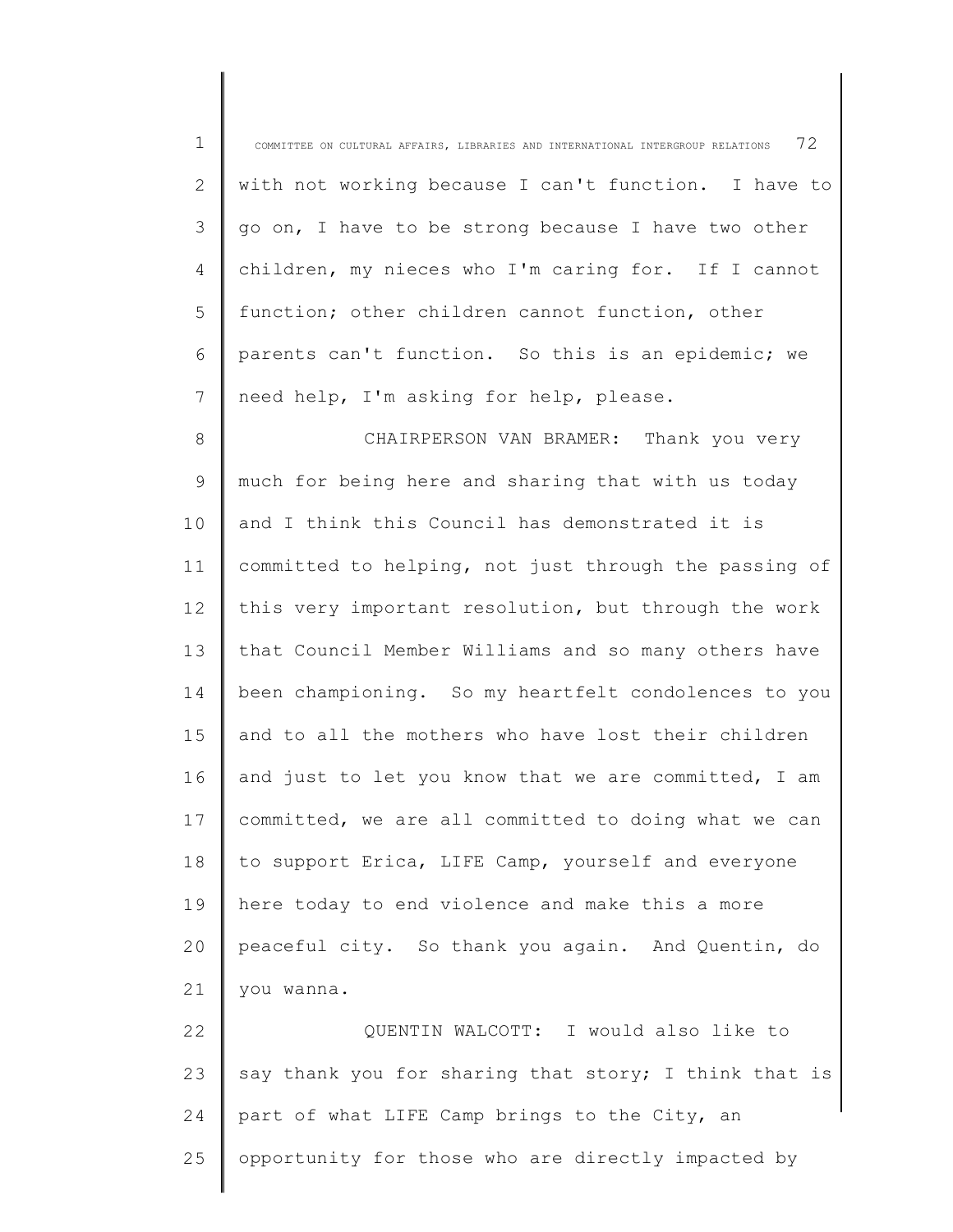| $\mathbf 1$    | 73<br>COMMITTEE ON CULTURAL AFFAIRS, LIBRARIES AND INTERNATIONAL INTERGROUP RELATIONS |
|----------------|---------------------------------------------------------------------------------------|
| 2              | violence, from the person who's committing the                                        |
| 3              | violence, the person who's the victim of violence and                                 |
| $\overline{4}$ | those of us who witness or by stand or have to deal                                   |
| 5              | with the aftermath of violence and Sally and I are                                    |
| 6              | Co-Executive Directors of CONNECT and I just wanna                                    |
| 7              | say a few personal things. I've known and worked                                      |
| 8              | with Erica for over 20 years in different capacities                                  |
| 9              | and in different organizations that kind of hopefully                                 |
| 10             | led up to the great things that LIFE Camp is today,                                   |
| 11             | and one of the things about Erica, and it's not just                                  |
| 12             | Erica, it's a team of people and I've seen the                                        |
| 13             | volunteers that are with us today, you know                                           |
| 14             | throughout the process over the last five years grow                                  |
| 15             | and grow with Erica in this organization; one thing                                   |
| 16             | I'd just like to say is that one thing that makes the                                 |
| 17             | impact of LIFE Camp is that it's the consistency, you                                 |
| 18             | know it's not just responding to when something                                       |
| 19             | happens, it's about being there every single day when                                 |
| 20             | things aren't happening and it's really what I                                        |
| 21             | appreciate about LIFE Camp and that work is really                                    |
| 22             | looking at prevention and that's the work that we do                                  |
| 23             | with CONNECT as well, trying to prevent violence from                                 |
| 24             | happening and one of the things that, you know,                                       |
| 25             | representing the voices, which is the youth, you know                                 |
|                |                                                                                       |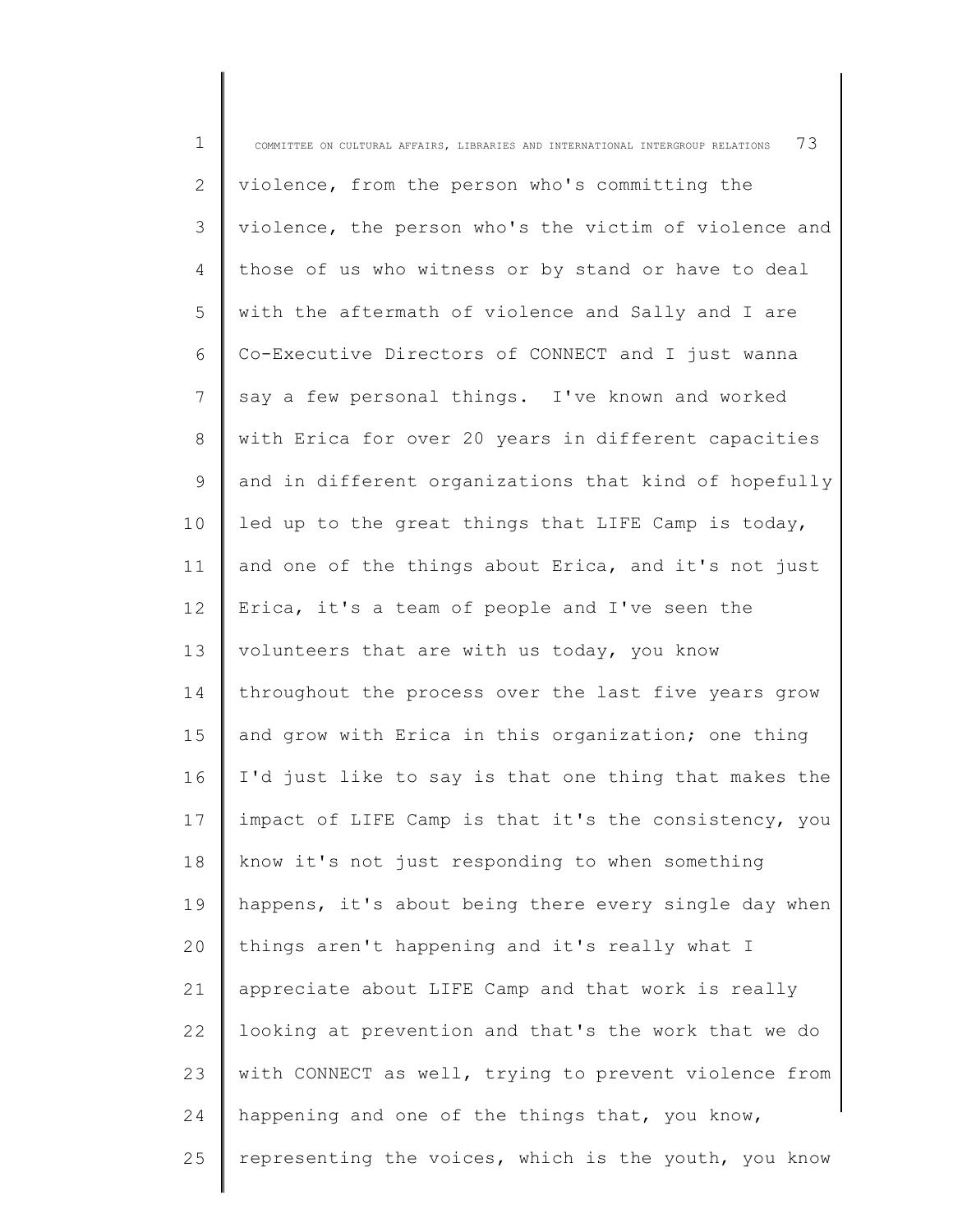| $\mathbf 1$    | 74<br>COMMITTEE ON CULTURAL AFFAIRS, LIBRARIES AND INTERNATIONAL INTERGROUP RELATIONS |
|----------------|---------------------------------------------------------------------------------------|
| $\overline{2}$ | when youth speak it's usually at a time of tragedy                                    |
| 3              | and with prevention work and the work that LIFE Camp                                  |
| $\overline{4}$ | is doing through Peace Week and other initiatives is                                  |
| 5              | really doing this work so that children are speaking                                  |
| 6              | so there is no more tragedy. So I just wanna                                          |
| 7              | appreciate you know Erica, LIFE Camp and her team                                     |
| 8              | over the years and presently for you know being                                       |
| 9              | consistent in the streets of New York City, 'cause                                    |
| 10             | that's where the work needs to happen. Part of it is                                  |
| 11             | through City Council and the support and we're really                                 |
| 12             | grateful you know through CONNECT and also other                                      |
| 13             | organizations that are doing violence prevention work                                 |
| 14             | for City Council support and seeing the importance of                                 |
| 15             | that as well and so I just wanna appreciate everyone                                  |
| 16             | for, you know, taking on this cause on every single                                   |
| 17             | day and on the streets where things are happening and                                 |
| 18             | to the mothers and to the brothers and sisters and                                    |
| 19             | friends of the community that are really trying to                                    |
| 20             | impact and make change.                                                               |
| 21             | SALLY MACNICHOL: My name is Sally                                                     |
| 22             | MacNichol; I'm Co-Executive Director with Q and my                                    |
| 23             | heart is pounding and hurting for you and for all the                                 |
| 24             | young people that are losing their lives; it is an                                    |
| 25             | epidemic and I hear that cry for help; we do need                                     |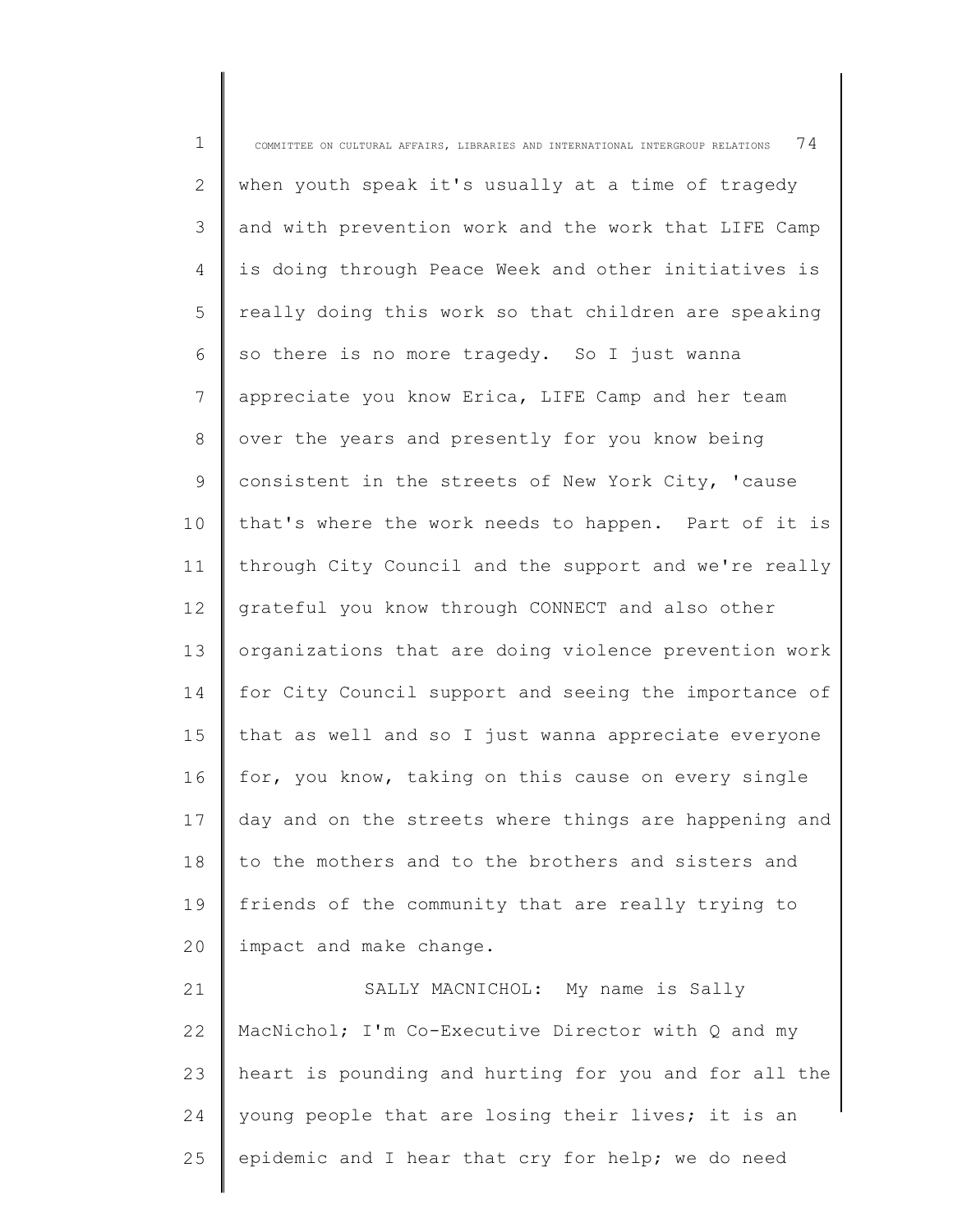1 2 3 COMMITTEE ON CULTURAL AFFAIRS, LIBRARIES AND INTERNATIONAL INTERGROUP RELATIONS 75 help. I'll read a short statement that CONNECT has put together.

4 5 6 7 8 9 10 11 12 13 14 15 16 17 18 19  $20$ 21 22 23 24 25 Thank you. CONNECT enthusiastically supports Res No. 0507, declaring that January 15 through 22nd of each year as Peace Week. CONNECT has participated in Peace Week since its inception five years ago; through CONNECT's transformative education roundtables and circles New Yorkers from every borough engage in critical dialogue about the conditions that create violence and strategize together about what we need to do to build lasting peace in our lives in communities. CONNECT is so very proud to call LIFE Camp our partner; LIFE Camp and CONNECT understand that gun and gang violence are very often rooted in family, intimate partner and gender violence; without safe communities and respectful intimate relationships peaceful communities simply won't happen. To build cultures of peace we must challenge injustice and cruelty in all spheres of life. Research shows and those of us who work every day to end violence and build peace know it is just as important to pay attention to what happens in the so-called private sphere of parent, child, gender and sexual relations as it is in the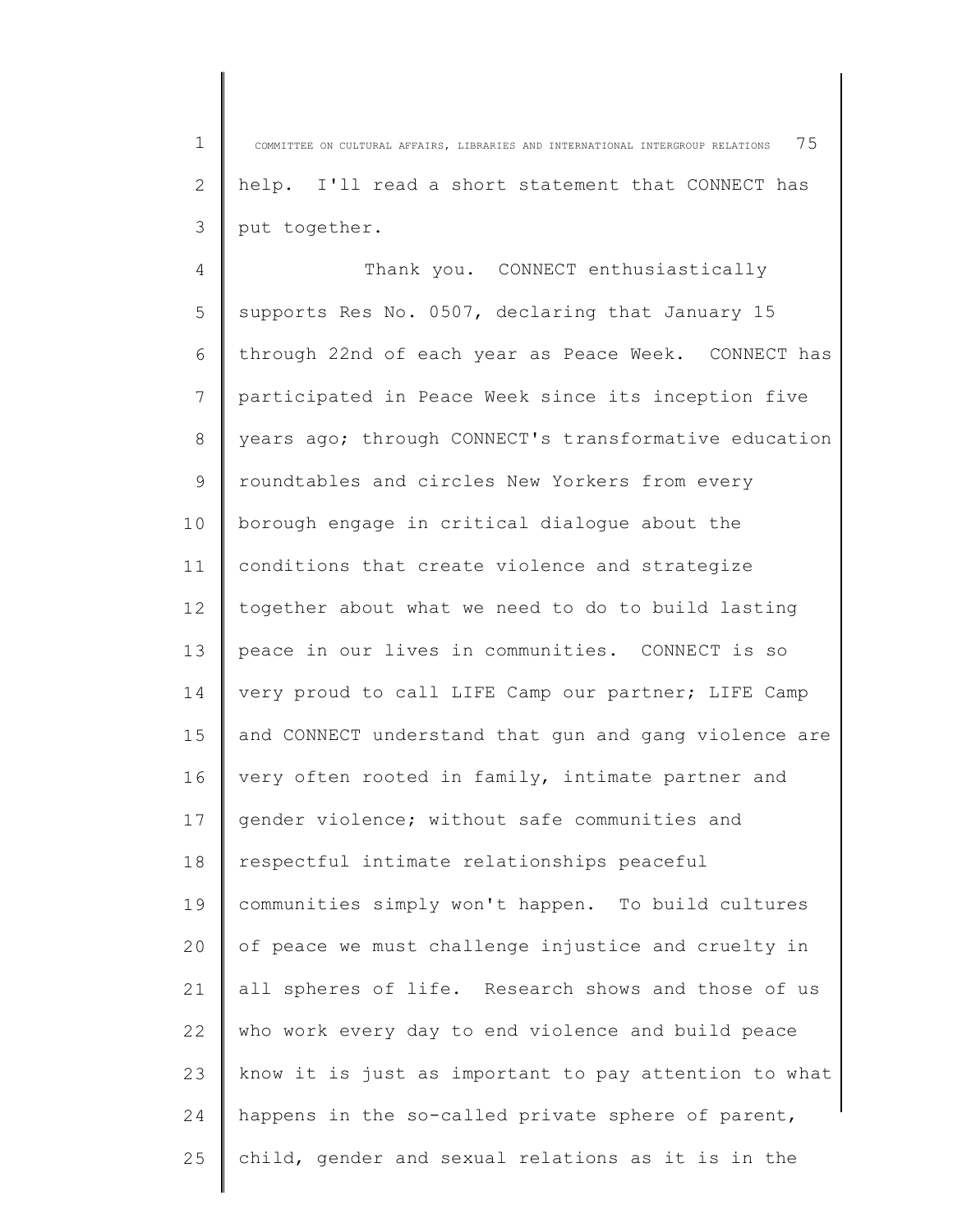| $\mathbf 1$ | 76<br>COMMITTEE ON CULTURAL AFFAIRS, LIBRARIES AND INTERNATIONAL INTERGROUP RELATIONS |
|-------------|---------------------------------------------------------------------------------------|
| 2           | public sphere of politics and business. CONNECT's                                     |
| 3           | work supports diverse communities and families in                                     |
| 4           | understanding the sources of violence and in                                          |
| 5           | cultivating their strengths. A holistic combination                                   |
| 6           | of preventing, education and early intervention helps                                 |
| 7           | transform the beliefs and behaviors that fuel                                         |
| 8           | violence. We believe that with the right tools of                                     |
| 9           | empowerment people can take charge in mapping their                                   |
| 10          | own path to peace and that's what LIFE Camp is doing.                                 |
| 11          | As Eleanor Roosevelt said, it is not enough to talk                                   |
| 12          | about peace; one must believe in it and it isn't                                      |
| 13          | enough to believe in it; one must work for it. Let's                                  |
| 14          | make Peace Week a reality as a sign of our commitment                                 |
| 15          | to a lasing culture of peace throughout New York City                                 |
| 16          | for our youth and generations to come.                                                |
| 17          | [background comment]                                                                  |
| 18          | CHAIRPERSON VAN BRAMER: Thank you all                                                 |
| 19          | very, very much for your testimony, but more than                                     |
| 20          | that, your work because all of you are actively                                       |
| 21          | engaged in this movement for peace and nonviolence.                                   |
| 22          | So we're about to conclude our hearing, but before we                                 |
| 23          | do that we have been joined by Council Member Steve                                   |
| 24          | Levin who also was at a number of other hearings,                                     |
| 25          | which is why Council Member Williams and Council                                      |
|             |                                                                                       |

∥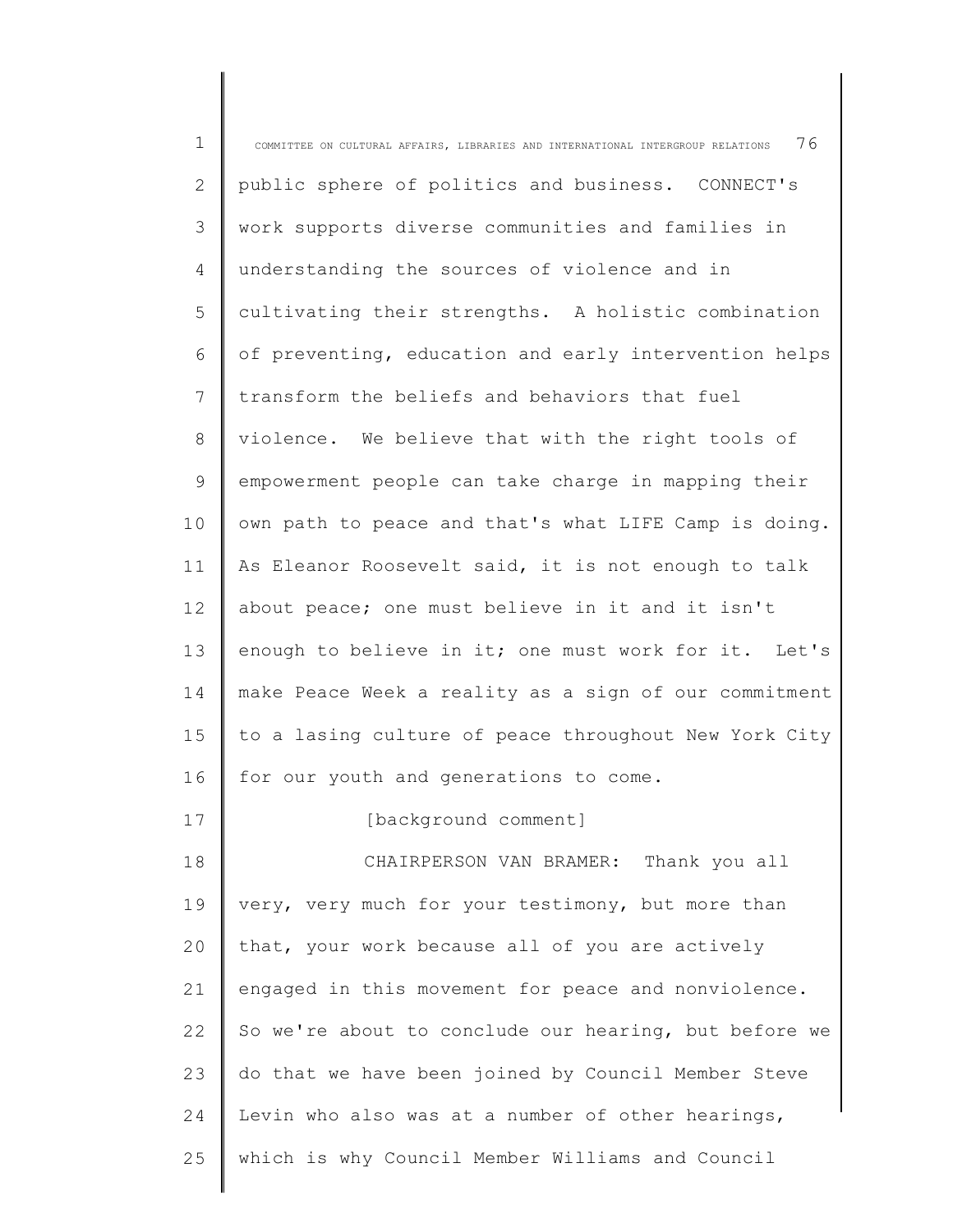| $\mathbf 1$ | 77<br>COMMITTEE ON CULTURAL AFFAIRS, LIBRARIES AND INTERNATIONAL INTERGROUP RELATIONS |
|-------------|---------------------------------------------------------------------------------------|
| 2           | Member Levine had to go a little bit early as well,                                   |
| 3           | so we're gonna ask Council Member Levin to vote on                                    |
| 4           | these two very important resolutions and with that                                    |
| 5           | I'll ask Billy Martin to call the roll.                                               |
| 6           | COMMITTEE CLERK: Council Member Levin.                                                |
| 7           | COUNCIL MEMBER LEVIN: I vote aye on all.                                              |
| 8           | CHAIRPERSON VAN BRAMER: Thank you very                                                |
| 9           | much, Council Member Levin and with that we are                                       |
| 10          | concluding this hearing on two very important                                         |
| 11          | resolutions; we have spent the last two hours                                         |
| 12          | together and it's been an incredibly moving                                           |
| 13          | experience on both the recognition of the 70th                                        |
| 14          | anniversary of Auschwitz and of course this very                                      |
| 15          | important Peace Week resolution. So thank you Erica                                   |
| 16          | Ford, LIFE Camp and of course, no one person does it                                  |
| 17          | alone; all of you are part of the team and we are all                                 |
| 18          | a part of this movement, so thank you all very, very                                  |
| 19          | much for being here and with that this concludes this                                 |
| 20          | hearing of the Cultural Affairs, Libraries [gavel]                                    |
| 21          | and International Intergroup Relations committee.                                     |
| 22          | Thank you all.                                                                        |
| 23          |                                                                                       |
| 24          |                                                                                       |
| 25          |                                                                                       |
|             |                                                                                       |

∥